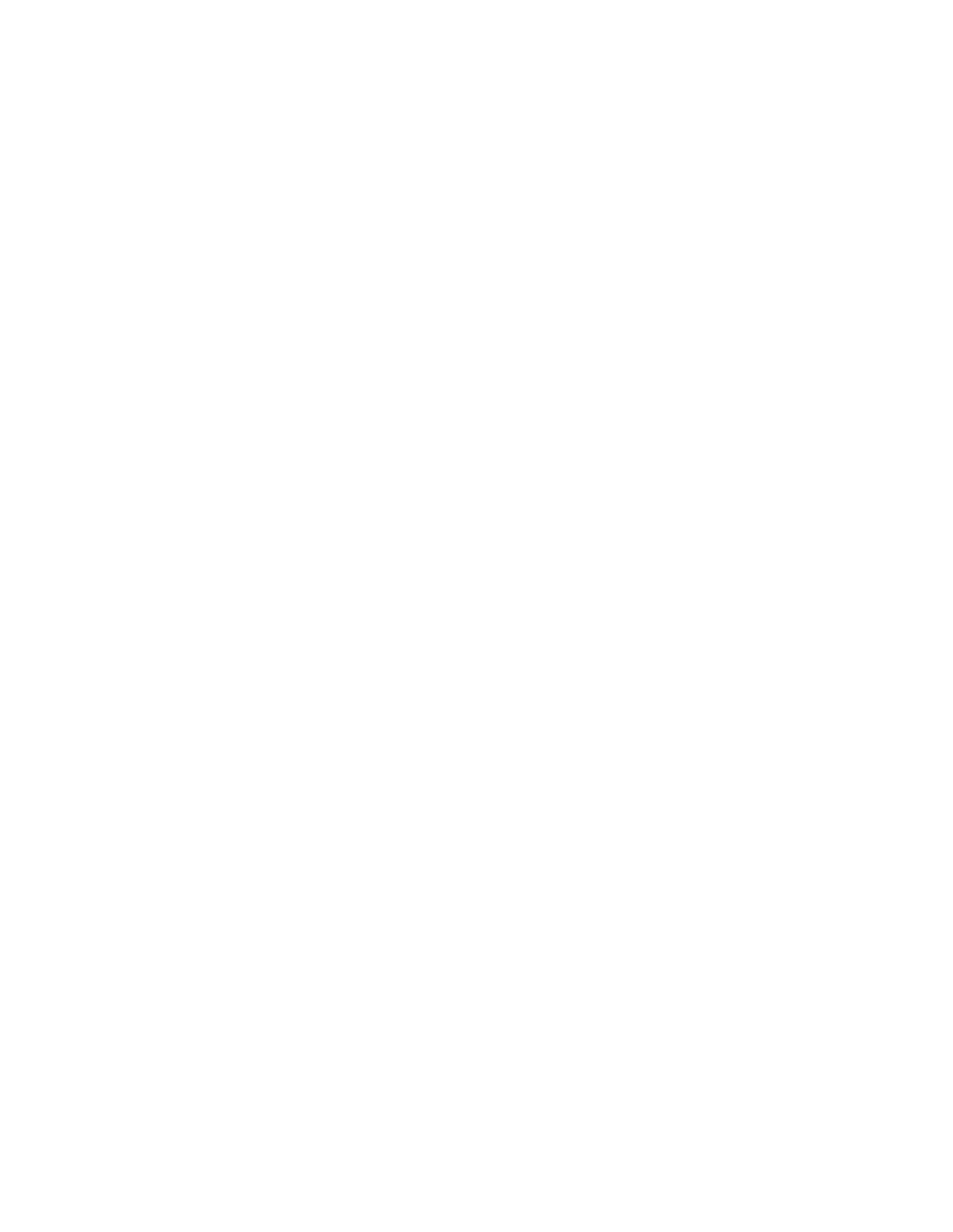## *Alberta*

## *Traffic Collision Statistics*

## *2008*

For further information contact: Alberta Transportation Office of Traffic Safety Main Floor, Twin Atria Building 4999 – 98 Avenue Edmonton, Alberta T6B 2X3 780-427-8901 www.transportation.alberta.ca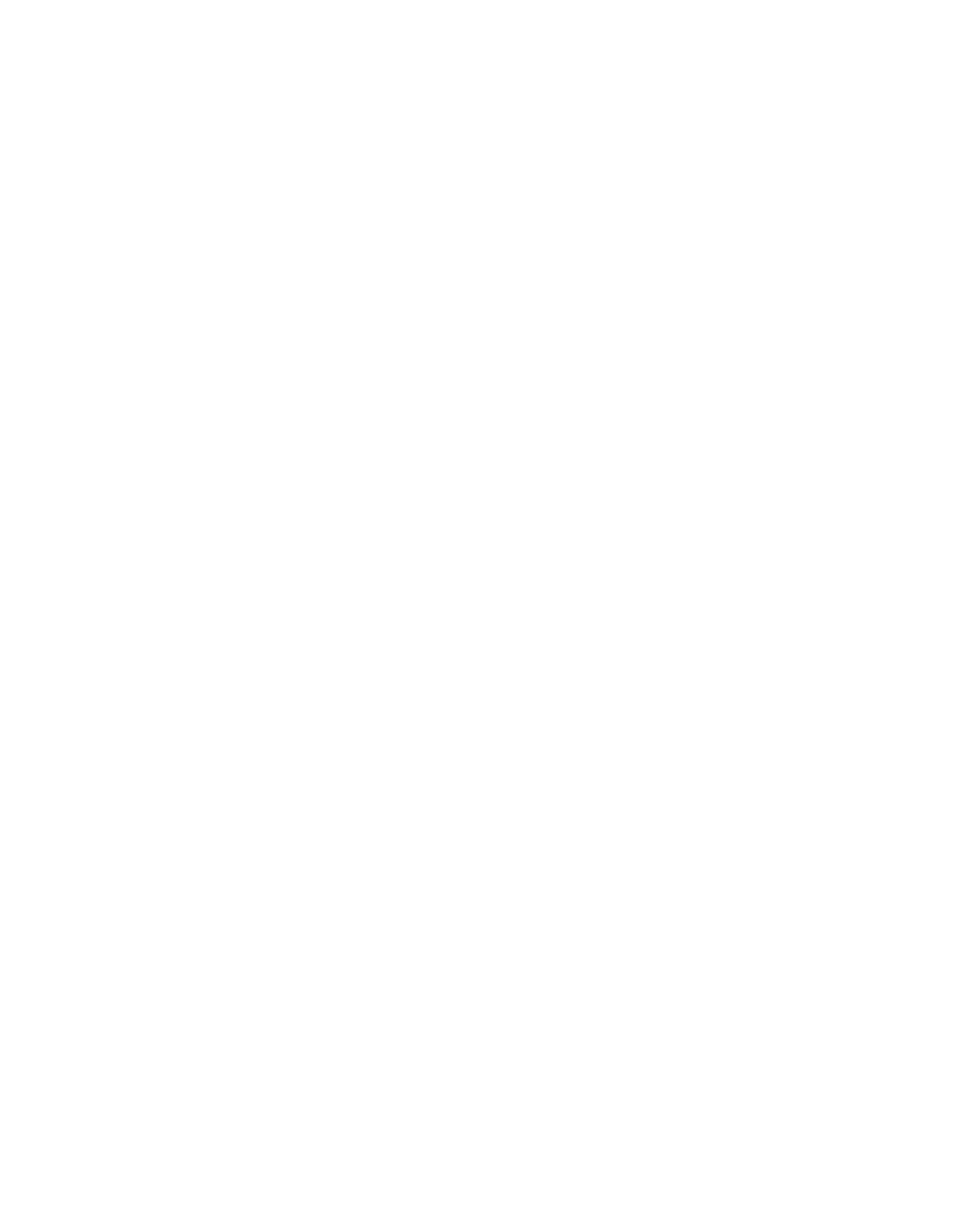#### *2008 Overview*

- The number of **traffic fatalities decreased 10.5%** over the past year from 458 fatalities in 2007 to 410 in 2008.
- The number of **traffic injuries decreased 10.3%** over the past year from 24530 injuries in 2007 to 22015 in 2008.
- The number of **traffic collisions increased 2.7%** over the past year from 153901 collisions in 2007 to 158055 in 2008.
- **The highest number of fatal collisions** occurred in **August, September, and October. The highest number of injury collisions** occurred in **December**.
- **Friday** was the most collision-prone day of the week.
- **The most collision-prone period of time was the afternoon rush-hour**.
- **Casualty rates** were highest for persons between the **ages of 15 and 24**.
- **Male drivers** between the **ages of 18 and 19** had the highest involvement rate of all drivers involved in casualty collisions.
- **Following too closely, running off the road and left turn across path** were the most frequently identified **improper driver actions** contributing to casualty collisions.
- **Fatal collisions** occurred most frequently in **rural areas**, whereas **injury and property damage collisions** occurred more frequently in **urban areas**.
- **50.0% of pedestrians** involved in **fatal collisions had consumed alcohol** prior to the collision compared to **14.0% of pedestrians in injury collisions**.
- **22.5% of drivers** involved in **fatal collisions had consumed alcohol** prior to the crash compared to **5.3% of drivers in injury collisions**.
- **Collision involved restraint users had a much lower injury rate** (8.0%) than those not using restraints (32.8%)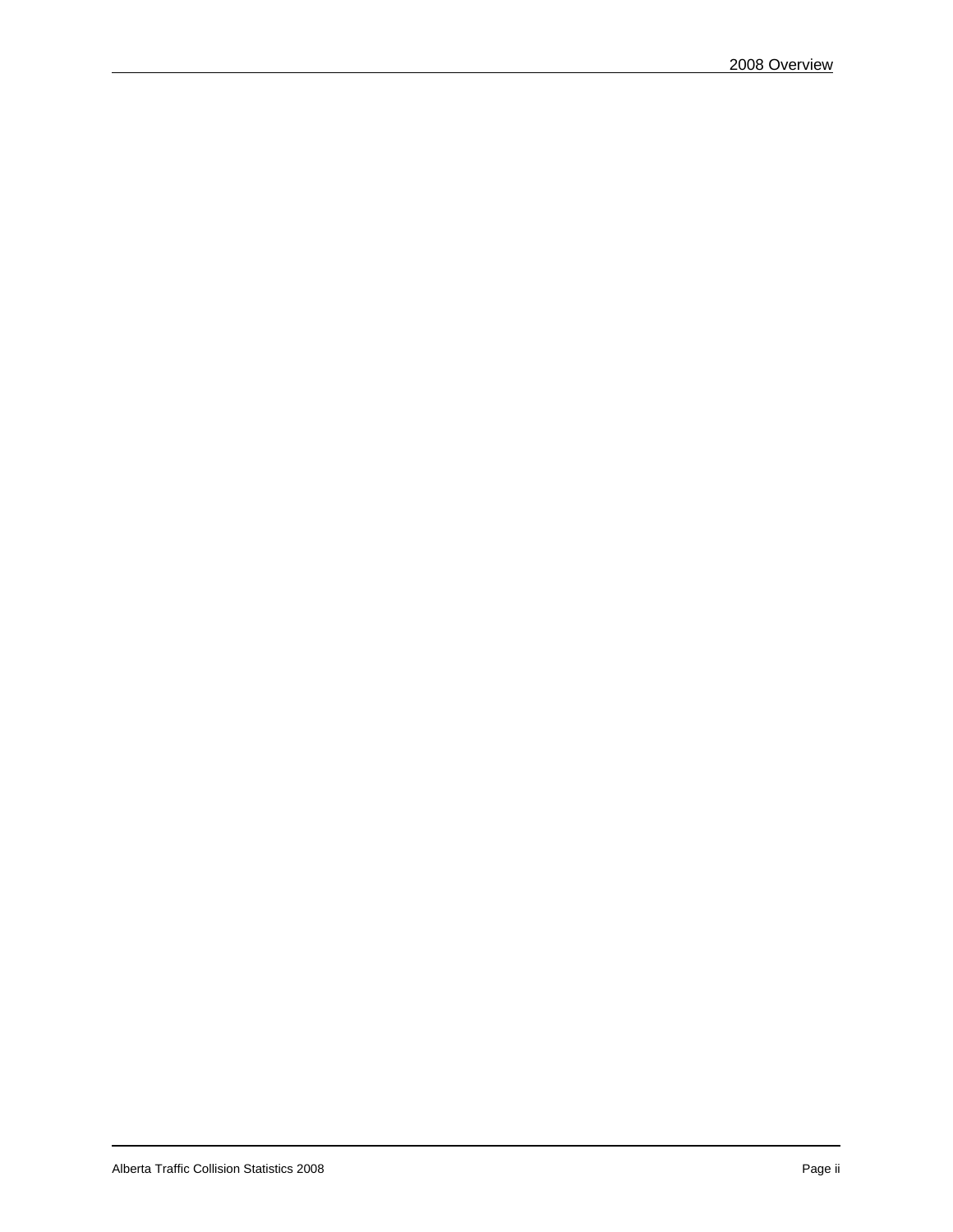#### *Preface*

 The purpose of this report is to provide an overview of the "who", "what", "when", "where", "why", and "how" of traffic collisions which occurred in Alberta during 2008. Although the report is general in nature, it pays particular attention to casualty collisions, that is, those collisions which result in death or injury. Legislation in Alberta requires that a traffic collision, which results in either death, injury or property damage to an apparent extent of \$1000.00 or more, be reported immediately to an authorized peace officer. The officer completes a standardized collision report form which provides information on various aspects of the traffic collision. This report is based on the data collected from these report forms.

 The collision report form is issued with standard instructions to every police service within Alberta, to be completed by the officer attending the scene of a motor vehicle collision or at a police station. Police priorities at the scene of a collision are to care for the injured, protect the motoring public and clear the roadway. Completion of the collision report form is a secondary, but necessary task.

 After completion, the information on the collision report form is coded for input to computer files. The Alberta Collision Information System, which has been operational since 1978, undergoes several manual and computerized inspections each year in order to ensure maximum accuracy of the final data output. This collision information is used to make Alberta's roads safer for all road users. Due to continuing police investigation, some numbers presented in this report may be subject to revision. It should also be noted that not all percentage columns will total 100 due to rounding error.

 This report was produced based on collisions reported to Alberta Transportation by police, at the time of printing. The numbers presented in this report will not be updated. However, the patterns and trends detailed in this report represent an accurate description of Alberta's traffic collision picture.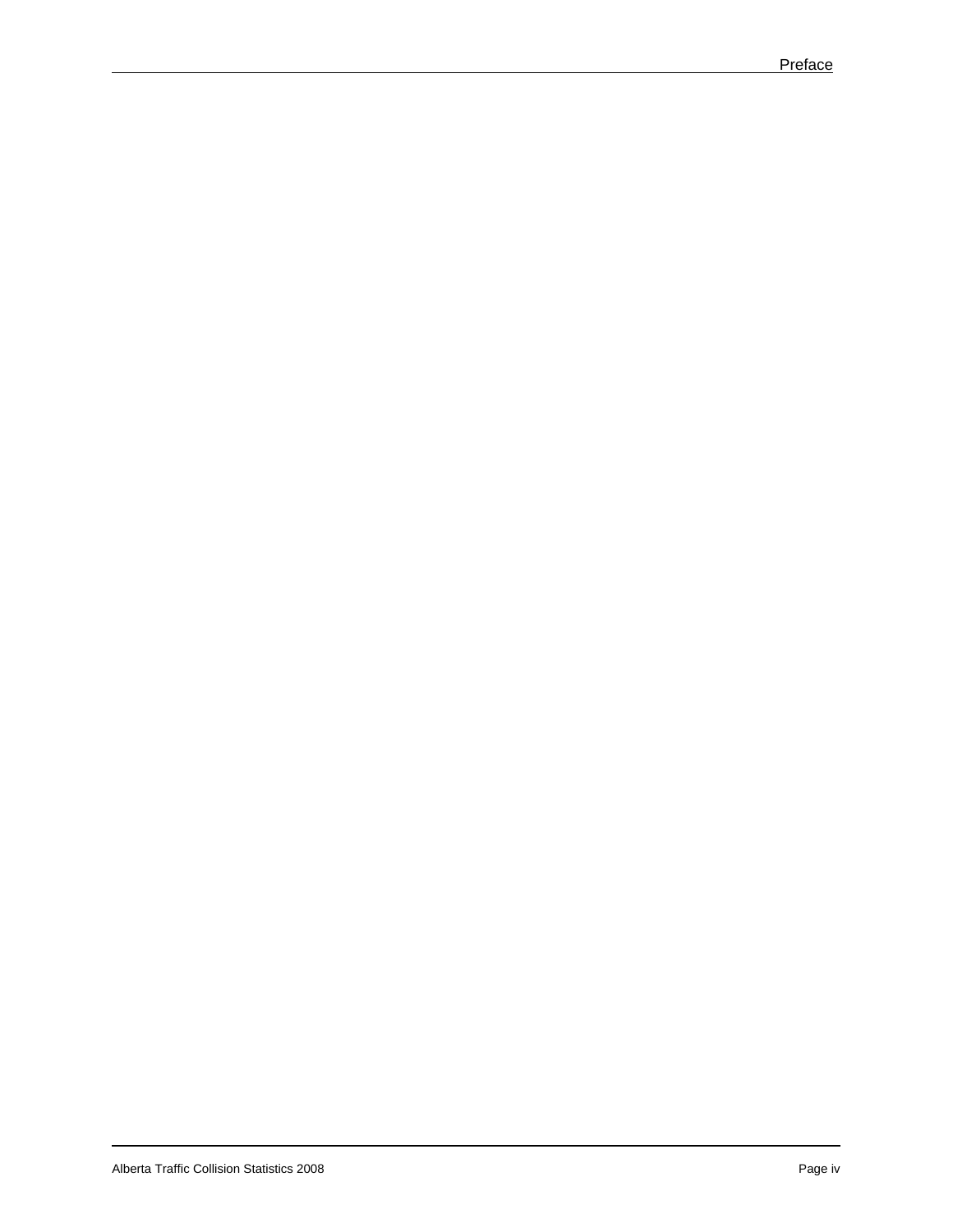## **Table of Contents**

#### Page

| Special Types of Vehicles |
|---------------------------|
|                           |
|                           |
|                           |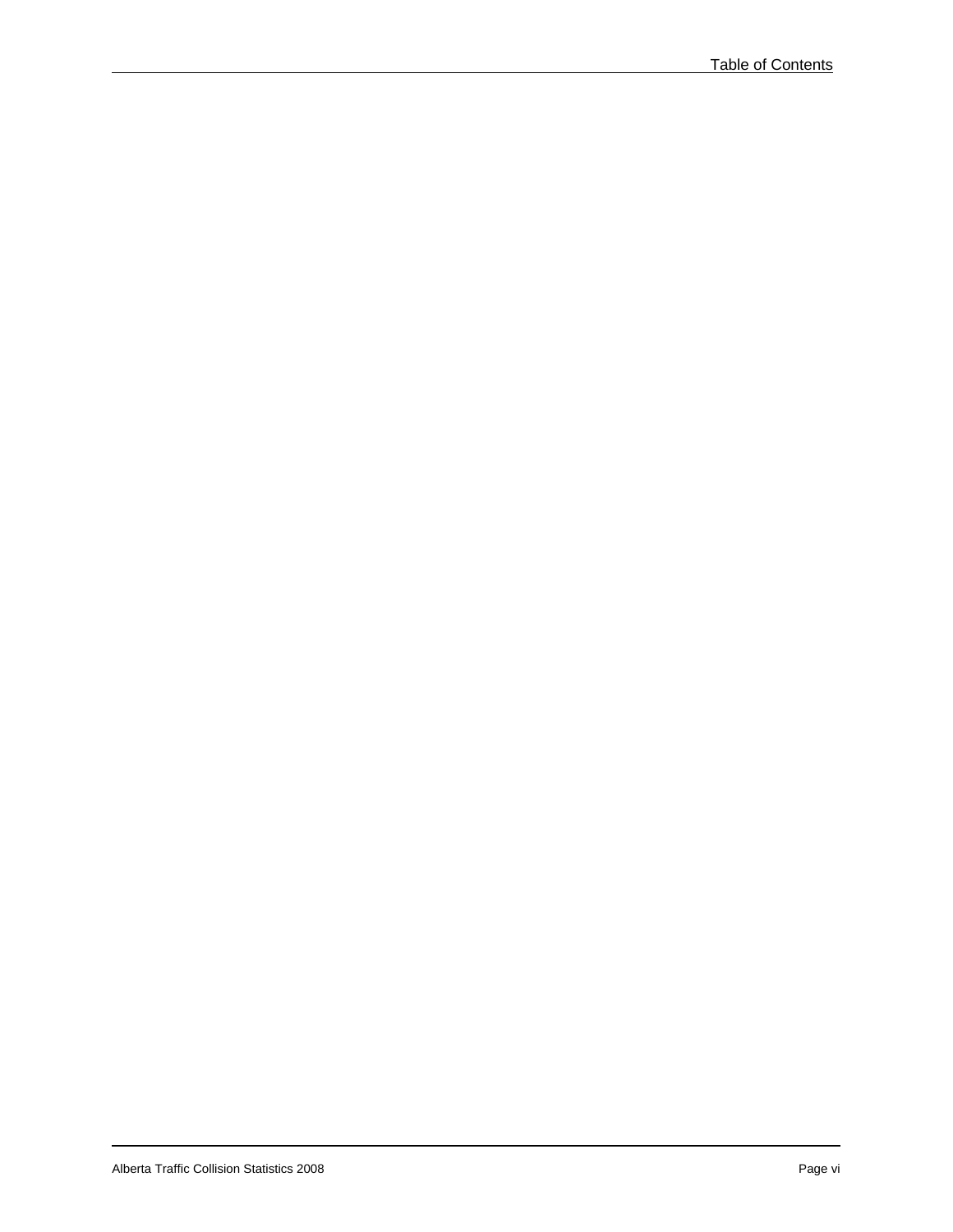## *List of Tables*

## Page

| Table 1.1 |                                                                               |
|-----------|-------------------------------------------------------------------------------|
| Table 1.2 |                                                                               |
| Table 1.3 | Provincial Comparison of Casualty Rates                                       |
| Table 2.1 |                                                                               |
| Table 2.2 |                                                                               |
| Table 2.3 |                                                                               |
| Table 2.4 |                                                                               |
| Table 3.1 |                                                                               |
| Table 3.2 |                                                                               |
| Table 4.1 | Age and Sex of Drivers Involved in Casualty Collisions:                       |
| Table 4.2 | Improper Actions of Drivers Involved in Casualty Collisions 2008 20           |
| Table 5.1 |                                                                               |
| Table 5.2 |                                                                               |
| Table 5.3 | Point of Impact on Vehicles Involved in Casualty Collisions 2008 24           |
| Table 6.1 |                                                                               |
| Table 6.2 |                                                                               |
| Table 7.1 |                                                                               |
| Table 7.2 | Age and Sex of Motorcycle Drivers Involved in Casualty Collisions 200832      |
| Table 7.3 | Improper Actions of Motorcycle Drivers Involved in Casualty Collisions 200833 |
| Table 7.4 | Condition of Motorcycle Drivers Involved in Casualty Collisions 2008 34       |
| Table 7.5 |                                                                               |
| Table 7.6 | Casualty Collisions Involving Motorcycles: Month of Occurrence 200836         |
| Table 7.7 | Casualty Collisions Involving Motorcycles: Road Surface Condition 200837      |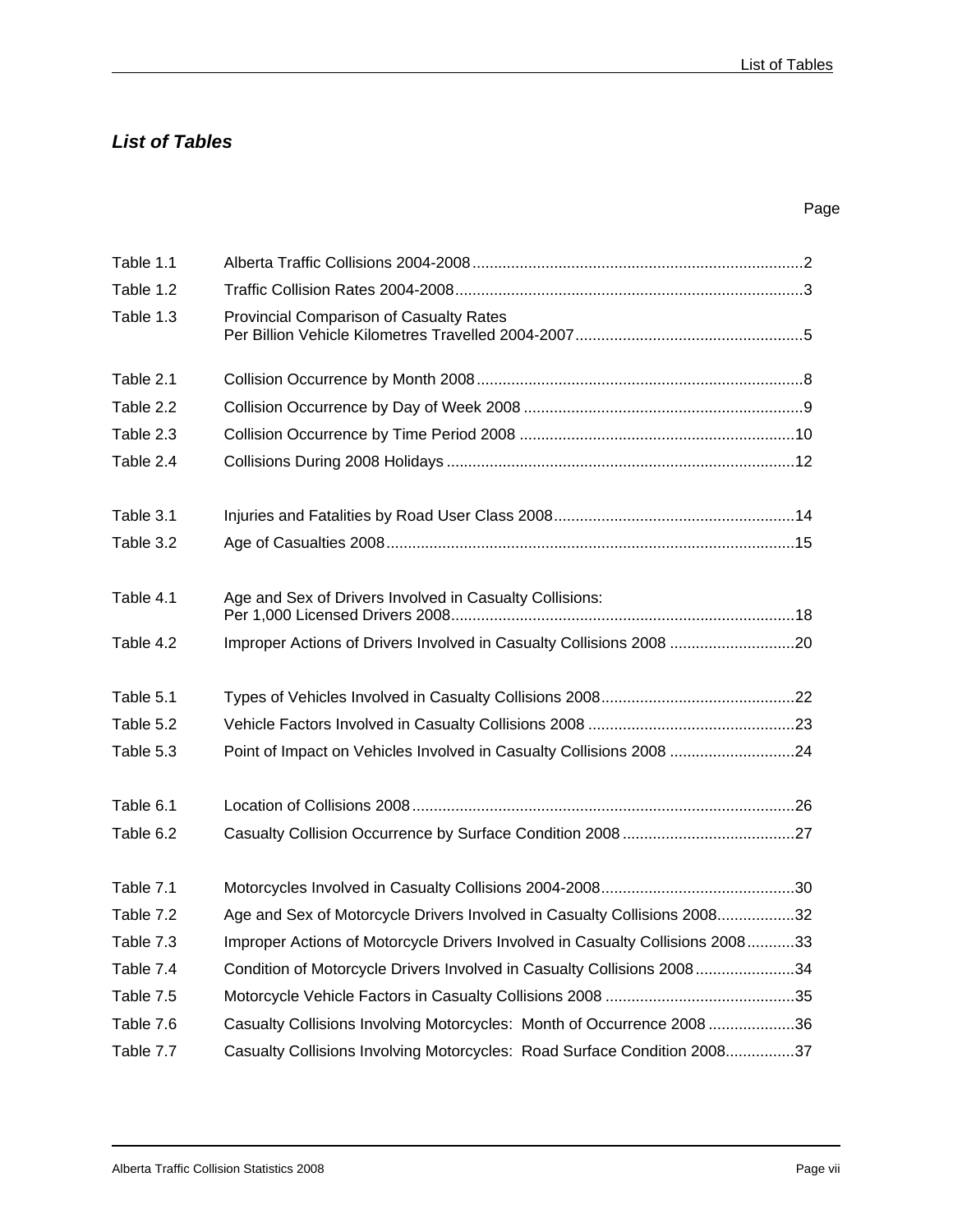| Table 7.8         |                                                                                  |  |
|-------------------|----------------------------------------------------------------------------------|--|
| Table 7.9         | Improper Actions of Truck Tractor Drivers Involved in Casualty Collisions 200841 |  |
| <b>Table 7.10</b> | Condition of Truck Tractor Drivers Involved in Casualty Collisions 200842        |  |
| <b>Table 7.11</b> | Vehicle Factors of Truck Tractors Involved in Casualty Collisions 200843         |  |
| Table 7.12        | Casualty Collisions Involving Truck Tractors: Month of Occurrence 2008 44        |  |
| <b>Table 7.13</b> |                                                                                  |  |
| Table 7.14        | Casualty Collisions Involving Trains: Month of Occurrence 2008 47                |  |
| <b>Table 7.15</b> | Actions of Drivers Involved in Casualty Collisions with Trains 2008 48           |  |
| Table 8.1         | Casualty Collisions Involving Pedestrians: Month of Occurrence 2008 50           |  |
| Table 8.2         | Casualty Collisions Involving Pedestrians: Day of Week 2008 51                   |  |
| Table 8.3         | Casualty Collisions Involving Pedestrians: Time Period 200852                    |  |
| Table 8.4         |                                                                                  |  |
| Table 8.5         | Actions of Drivers Involved in Casualty Collisions with Pedestrians 2008 54      |  |
| Table 8.6         |                                                                                  |  |
| Table 8.7         | Condition of Pedestrians Involved in Casualty Collisions 2008 57                 |  |
| Table 8.8         | Age of Drinking Pedestrians Involved in Casualty Collisions 2008 58              |  |
| Table 9.1         |                                                                                  |  |
| Table 9.2         |                                                                                  |  |
| Table 9.3         |                                                                                  |  |
| Table 9.4         |                                                                                  |  |
| Table 9.5         | Improper Actions of Bicyclists Involved in Casualty Collisions 200864            |  |
| Table 9.6         |                                                                                  |  |
| Table 10.1        |                                                                                  |  |
| Table 10.2        |                                                                                  |  |
| Table 10.3        |                                                                                  |  |
| Table 10.4        |                                                                                  |  |
| Table 10.5        |                                                                                  |  |
| Table 10.6        | Restraint Use of Vehicle Occupants and Injury Severity 2008 (Use vs. Non-Use) 78 |  |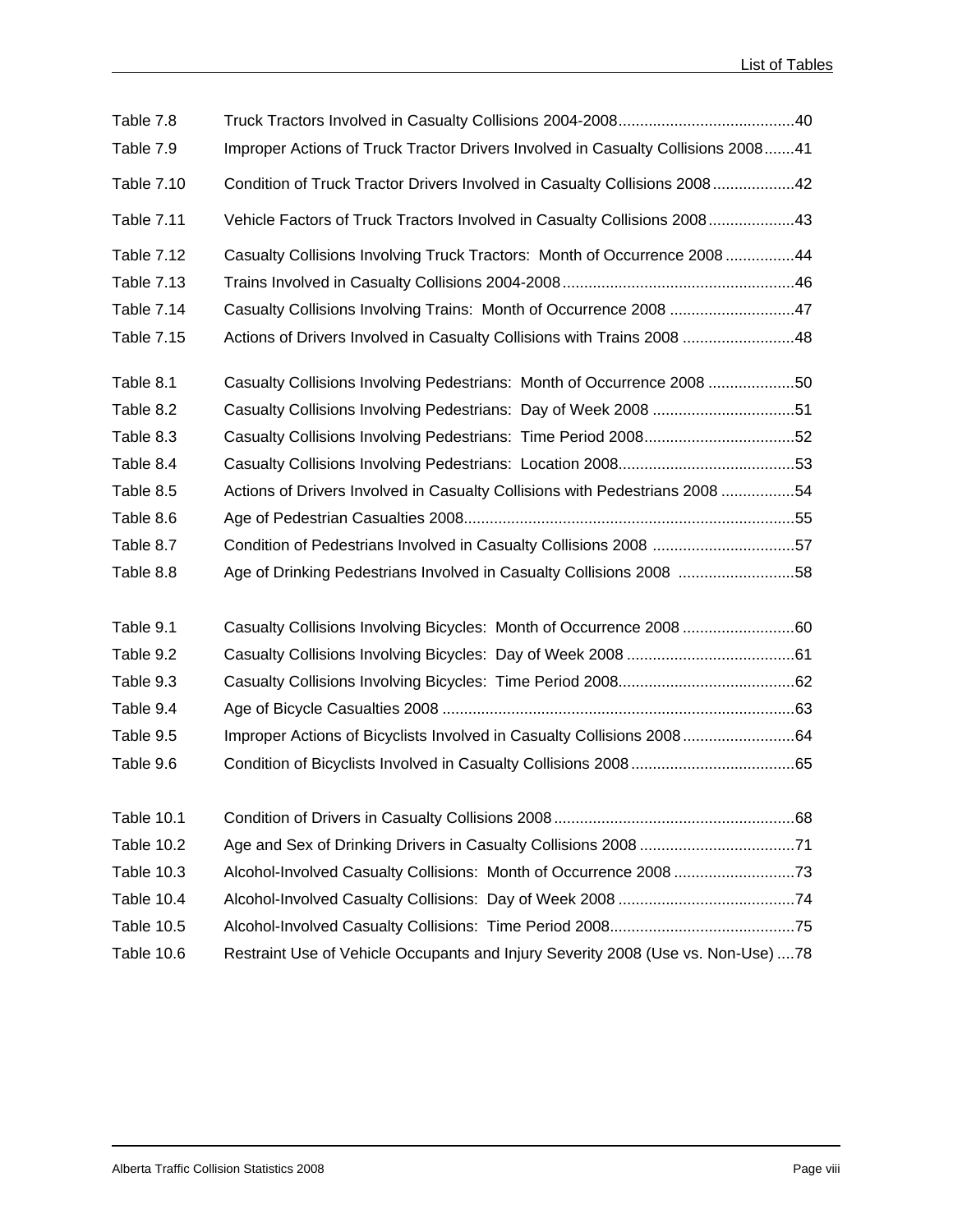## *List of Figures*

#### Page

| Figure 1  |                                                                               |  |
|-----------|-------------------------------------------------------------------------------|--|
| Figure 2  |                                                                               |  |
| Figure 3  |                                                                               |  |
| Figure 4  |                                                                               |  |
| Figure 5  |                                                                               |  |
| Figure 6  |                                                                               |  |
| Figure 7  |                                                                               |  |
| Figure 8  |                                                                               |  |
| Figure 9  |                                                                               |  |
| Figure 10 |                                                                               |  |
| Figure 11 | Alcohol-Involved Casualty Collisions by Month/Day of Week/Time Period 2008 76 |  |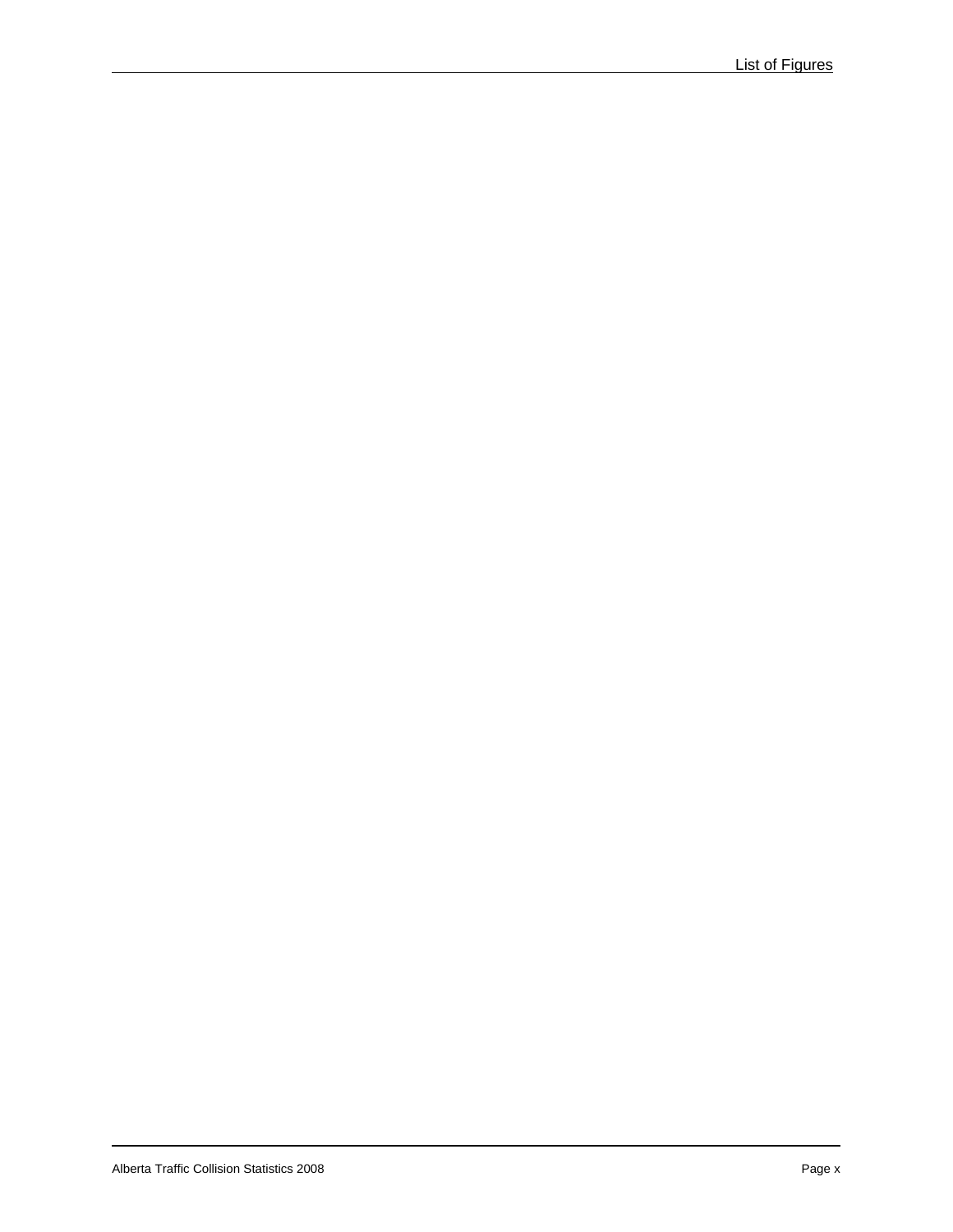#### *Glossary*

- **Alcohol Impaired** In the judgement of the police officer, driving ability was impaired by alcohol consumption. Whether or not the subject was actually charged is not taken into consideration by the collision report form.
- **Casualty Collision** A vehicle collision which results in either a fatal or personal injury.
- **Drinking Driver** Refers to those drivers judged by the police officer as having been drinking prior to the collision or as being alcohol impaired at the time of the collision. Whether or not the driver was actually charged is not taken into consideration by the collision report form.
- **Fatality** A fatality is the death of a person that occurs as a result of a motor vehicle collision within 30 days of the collision.
- **Had Been Drinking** In the judgement of the police officer, the driver had recently consumed alcohol but his driving ability was not obviously impaired.
- **Major Injury** Persons with injuries or complaint of pain that went to the hospital and were subsequently admitted even if for observation only.
- **Minor Injury** Persons with injuries or complaint of pain that went to the hospital, were treated in emergency (or refused treatment) and SENT HOME without ever being admitted to the hospital. (Also includes people who indicated that they intended to seek medical treatment).
- **Motorcyclist** Refers to drivers and passengers of motorcycles.
- **Occupant Casualties** Refers to people who were injured or killed as a result of a vehicle collision and were identified as being either a vehicle driver or passenger.
- **Property Damage** A vehicle collision which resulted in property damage exceeding \$1000.00.
- **Reportable Collision** A vehicle collision which resulted in death, injury or property damage greater than \$1000.00.
- **Rural** Any area outside of what is defined as "**Urban**".
- **Urban** Any area within the corporate boundaries of a city, town, village or hamlet.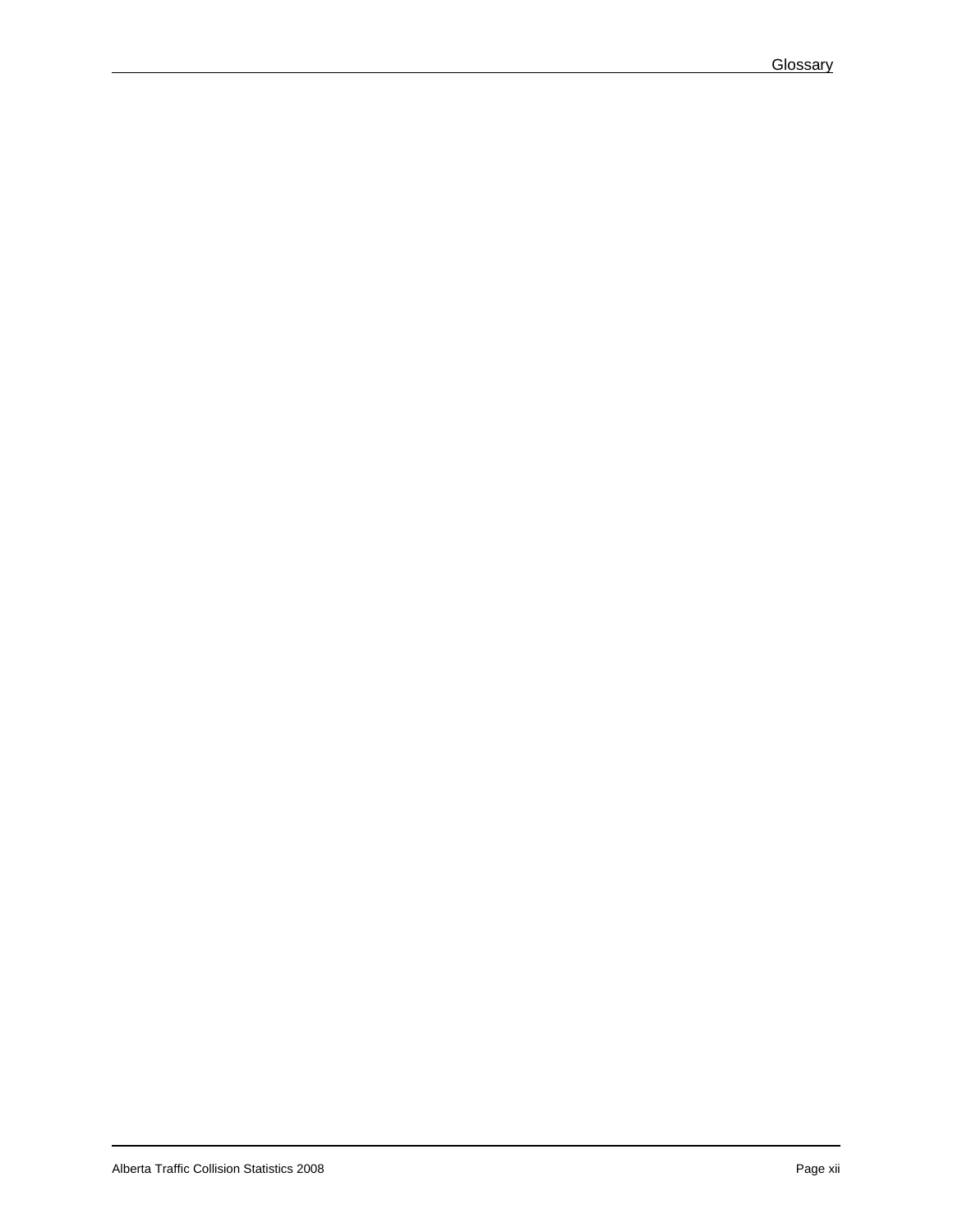## *2008 Traffic Collision Summary*

#### *Introduction*

 During 2008, 158055 collisions were recorded on Alberta roadways. Property damage collisions (over \$1000) represented 89.5% (141527) of this total while 10.2% (16153) were non-fatal injury collisions. Fatal collisions accounted for 0.2% (375) of the total reported collisions.

#### *Five Year Trends*

 In terms of population, licensed drivers and registered vehicles the fatal collision rate and fatality rate have decreased from 2007.

 The non-fatal injury collision and injury rates have also decreased in 2008 in terms of population, licensed drivers, and registered vehicles.

 Property damage collision rates increased in 2008 in terms of population, licensed drivers and registered vehicles.

#### *Provincial Comparisons*

 In order to get a picture of Alberta's traffic casualties in comparison to other provinces, rates rather than absolute numbers are utilized. In this instance casualty rates per billion vehicle kilometres travelled were examined.

 Figures for 2008 provincial comparisons were not available at the time of printing; therefore, figures for 2007 were used. Based on this comparison of rates per billion vehicle kilometres travelled, of the eleven provinces and territories for which information was available, five had a higher fatality rate than Alberta in 2007. With regard to injury rate, in 2007, of the ten provinces and territories for which information was available, five jurisdictions had a higher injury rate than Alberta.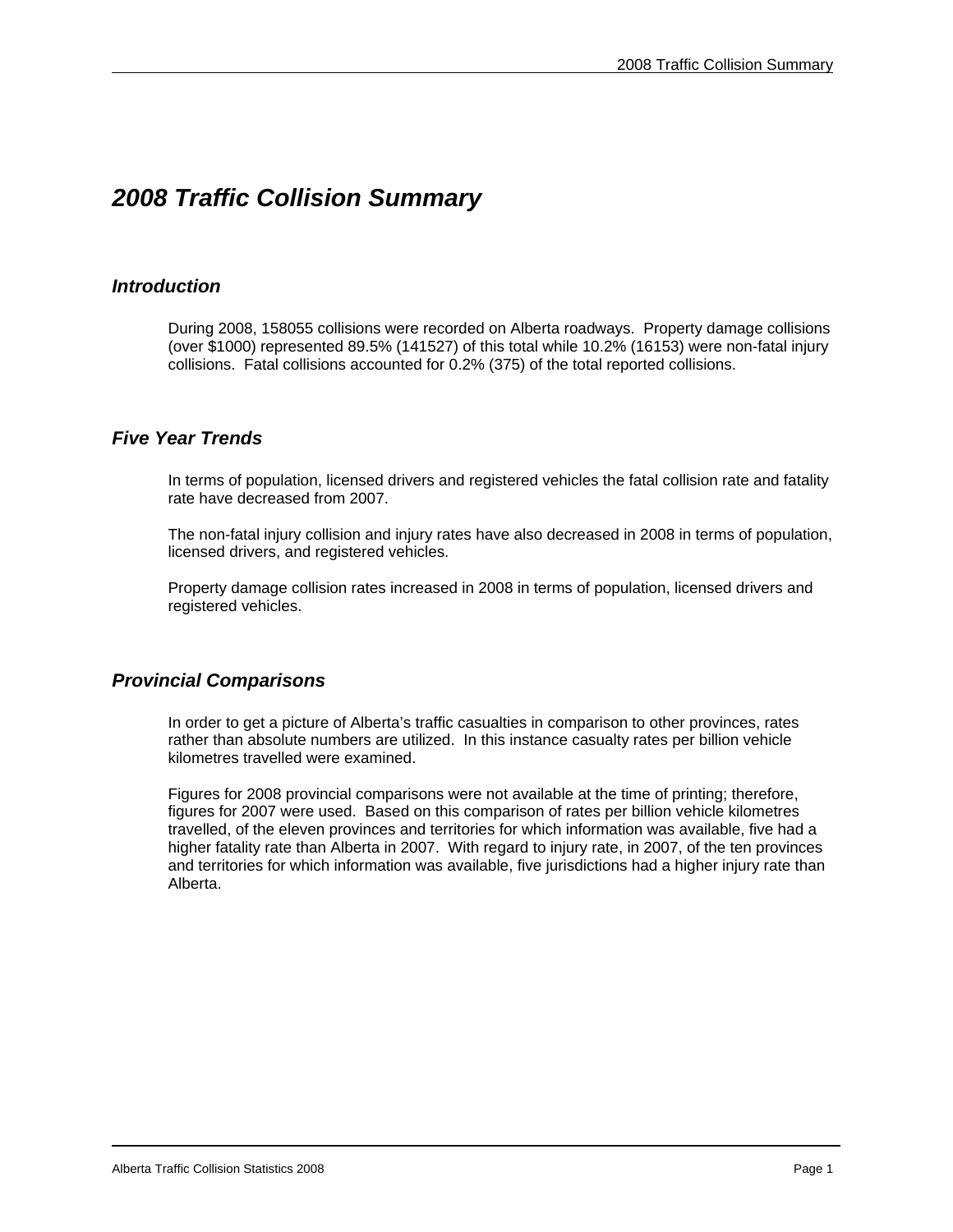#### *Table 1.1*

#### **Alberta Traffic Collisions**

#### **2004 – 2008**

| <b>Severity of Collisions</b>      | 2008   | 2007   | 2006   | 2005   | 2004   |
|------------------------------------|--------|--------|--------|--------|--------|
| <b>Fatal Collisions</b>            | 375    | 402    | 404    | 392    | 339    |
| Non-Fatal Injury Collisions        | 16153  | 17857  | 18831  | 17726  | 17248  |
| <b>Property Damage Collisions</b>  | 141527 | 135642 | 123357 | 106088 | 94966  |
| <b>Total Reportable Collisions</b> | 158055 | 153901 | 142592 | 124206 | 112553 |
| Number Killed                      | 410    | 458    | 453    | 466    | 387    |
| Number Injured                     | 22015  | 24530  | 25964  | 24504  | 24249  |
| <b>Total Number of Casualties</b>  | 22425  | 24988  | 26417  | 24970  | 24636  |

#### **Observations**

In 2008, the overall number of collisions increased 2.7% when compared to 2007. In 2008, injury collisions decreased by 9.5% and fatal crashes decreased by 6.7%. The number of fatalities decreased by 10.5% from 2007 to 2008, and the number of injuries decreased by 10.3%. In terms of the past five years, overall collisions were lowest in 2004 and highest in 2008.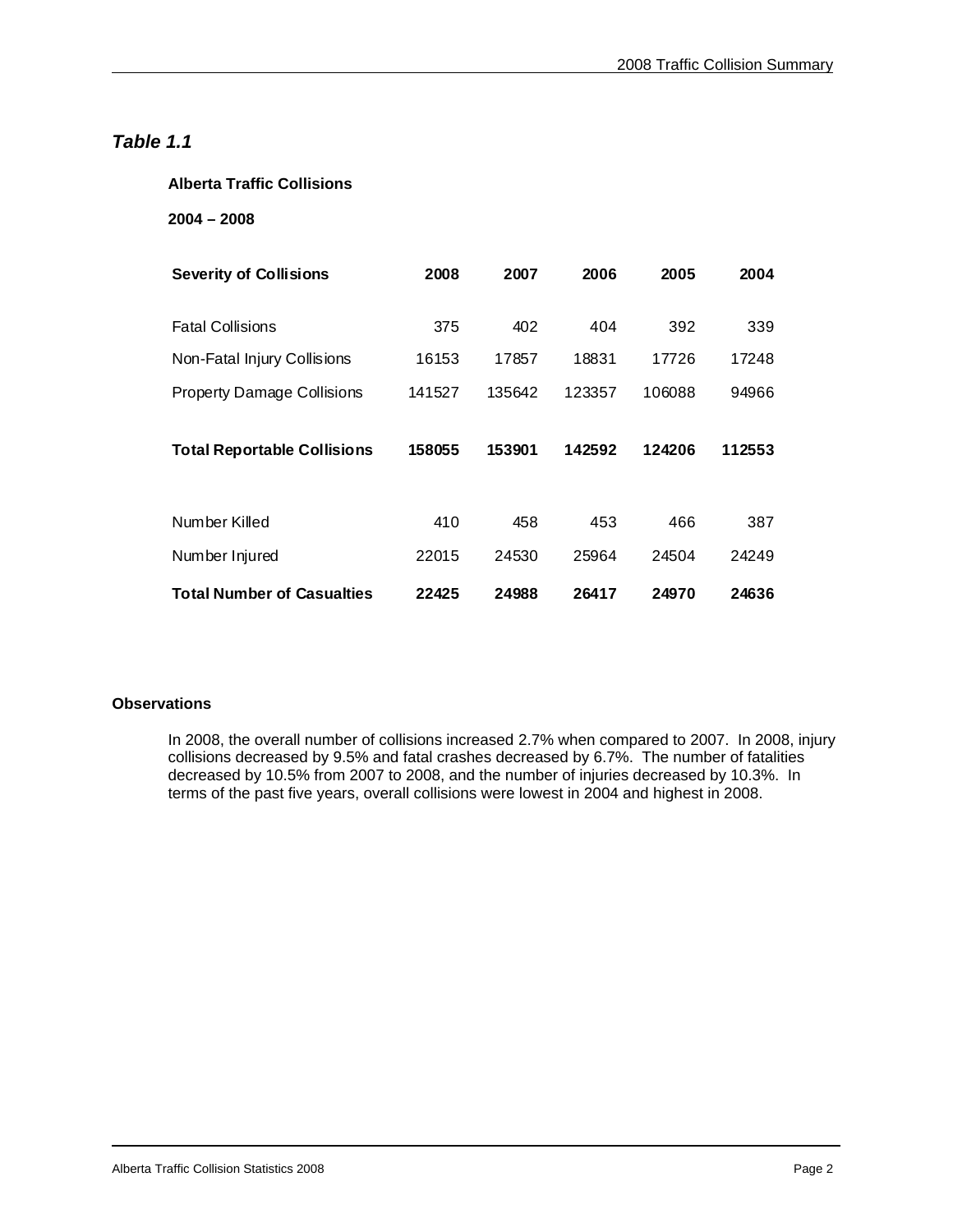#### *Table 1.2*

#### **Traffic Collision Rates**

#### **2004 – 2008**

|                                              |      |      | <b>Rate Per 10,000</b><br>Population* |      |           |      |      | <b>Rate Per 10,000</b><br><b>Licensed Drivers</b> |      |      |      |      | <b>Rate Per 10,000</b> | <b>Registered Vehicles</b>                                                                |      |
|----------------------------------------------|------|------|---------------------------------------|------|-----------|------|------|---------------------------------------------------|------|------|------|------|------------------------|-------------------------------------------------------------------------------------------|------|
| Severity of<br><b>Collision</b>              | 2008 | 2007 | 2006                                  | 2005 | 2004      | 2008 | 2007 | 2006                                              | 2005 | 2004 | 2008 | 2007 | 2006                   | 2005                                                                                      | 2004 |
| <b>Fatal Collisions</b>                      | 1.0  | 1.1  | 1.2                                   | 1.2  | 1.0       | 1.4  | 1.5  | 1.6                                               | 1.6  | 1.4  | 1.2  | 1.4  | 1.5                    | 1.5                                                                                       | 1.4  |
| Number Killed                                | 1.1  | 1.3  | 1.3                                   | 1.4  | 1.2       | 1.5  | 1.8  | 1.8                                               | 1.9  | 1.6  | 1.4  | 1.6  | 1.6                    | 1.8                                                                                       | 1.6  |
| Non-Fatal Injury<br>Collisions               | 45.1 | 50.9 | 55.0                                  |      | 53.4 53.2 | 60.5 | 68.6 | 74.5                                              | 72.6 | 72.2 | 53.3 | 61.1 | 68.0                   | 68.2                                                                                      | 69.7 |
| Number Injured                               | 61.4 | 69.9 | 75.9                                  | 73.8 | 74.9      | 82.4 |      | 94.3 102.8 100.3 101.5                            |      |      | 72.7 | 83.9 | 93.8                   | 94.3                                                                                      | 98.0 |
| <b>Property Damage</b><br>Collisions         |      |      |                                       |      |           |      |      |                                                   |      |      |      |      |                        | 394.8 386.3 360.6 319.3 293.2 529.8 521.4 488.3 434.4 397.6 467.1 464.2 445.4 408.1 383.7 |      |
| <b>Total Reportable</b><br><b>Collisions</b> |      |      |                                       |      |           |      |      |                                                   |      |      |      |      |                        | 440.9 438.4 416.8 373.9 347.4 591.7 591.5 564.4 508.6 471.2 521.6 526.7 514.9 477.8 454.8 |      |

#### **Observations**

 In terms of population, licensed drivers and registered vehicles the fatality and injury rates have decreased in 2008.

 The rate for property damage collisions has increased in 2008 in terms of population, licensed drivers and registered vehicles.

\*In 2008, Statistics Canada updated the Alberta population estimates for 2004 - 2007 to align with the 2006 Standard Geographical Classification (SGC). As a result, collision rates for 2004 - 2007 in this report are based on the updated population estimates and may differ from previous publications in this series.

Sources:

 $\overline{a}$ 

Population – Statistics Canada as of July 1, 2008 Licensed Drivers – Service Alberta – Registries Services, as of December 31, 2008 Registered Vehicles – Service Alberta – Registries Services, as of December 31, 2008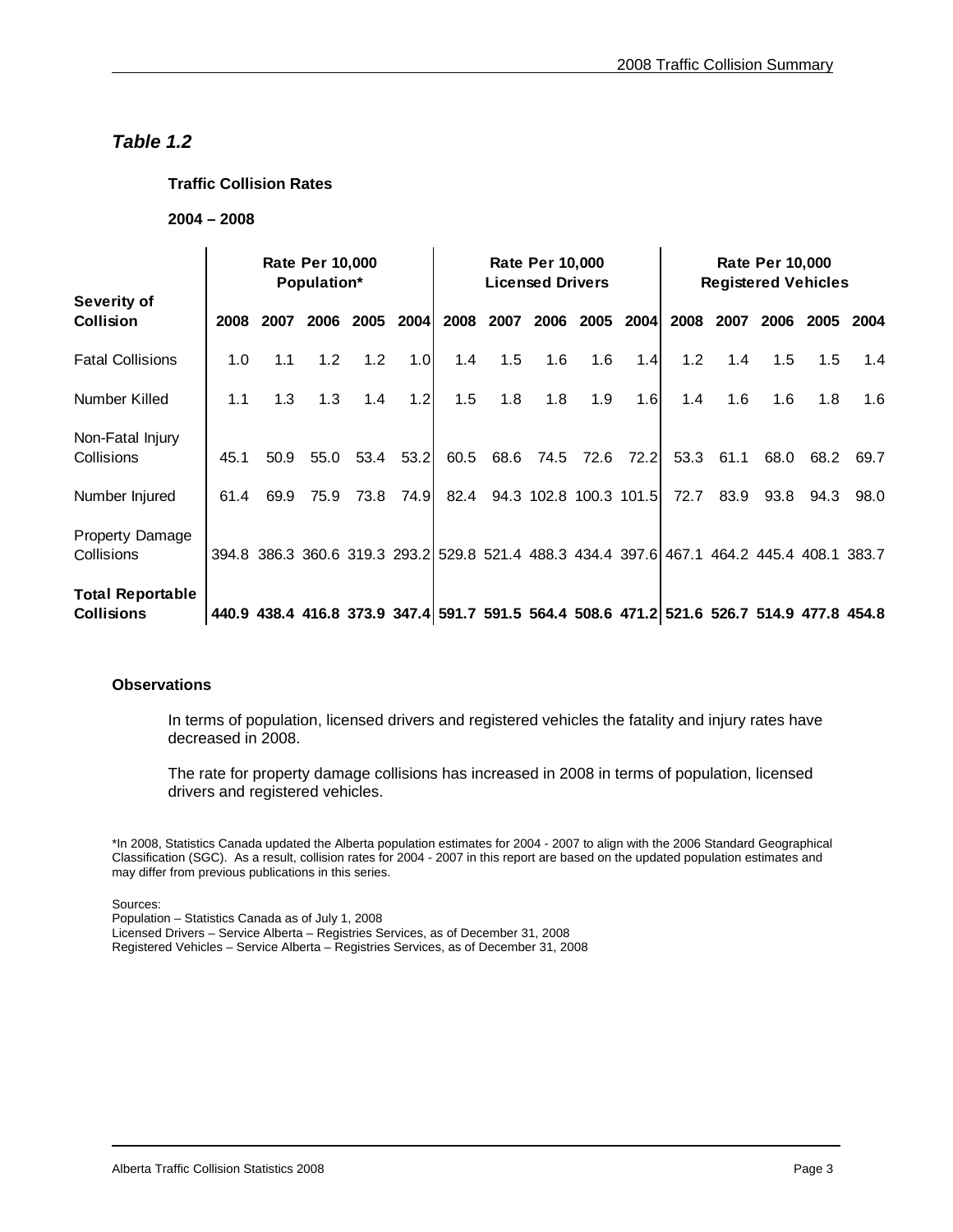## *Figure 1*



NOTE: In 2008, Statistics Canada updated the Alberta population estimates for 2004 - 2007 to align with the 2006 Standard Geographical Classification (SGC). As a result, collision rates for 2004 - 2007 in this report are based on the updated population estimates and may differ from previous publications in this series.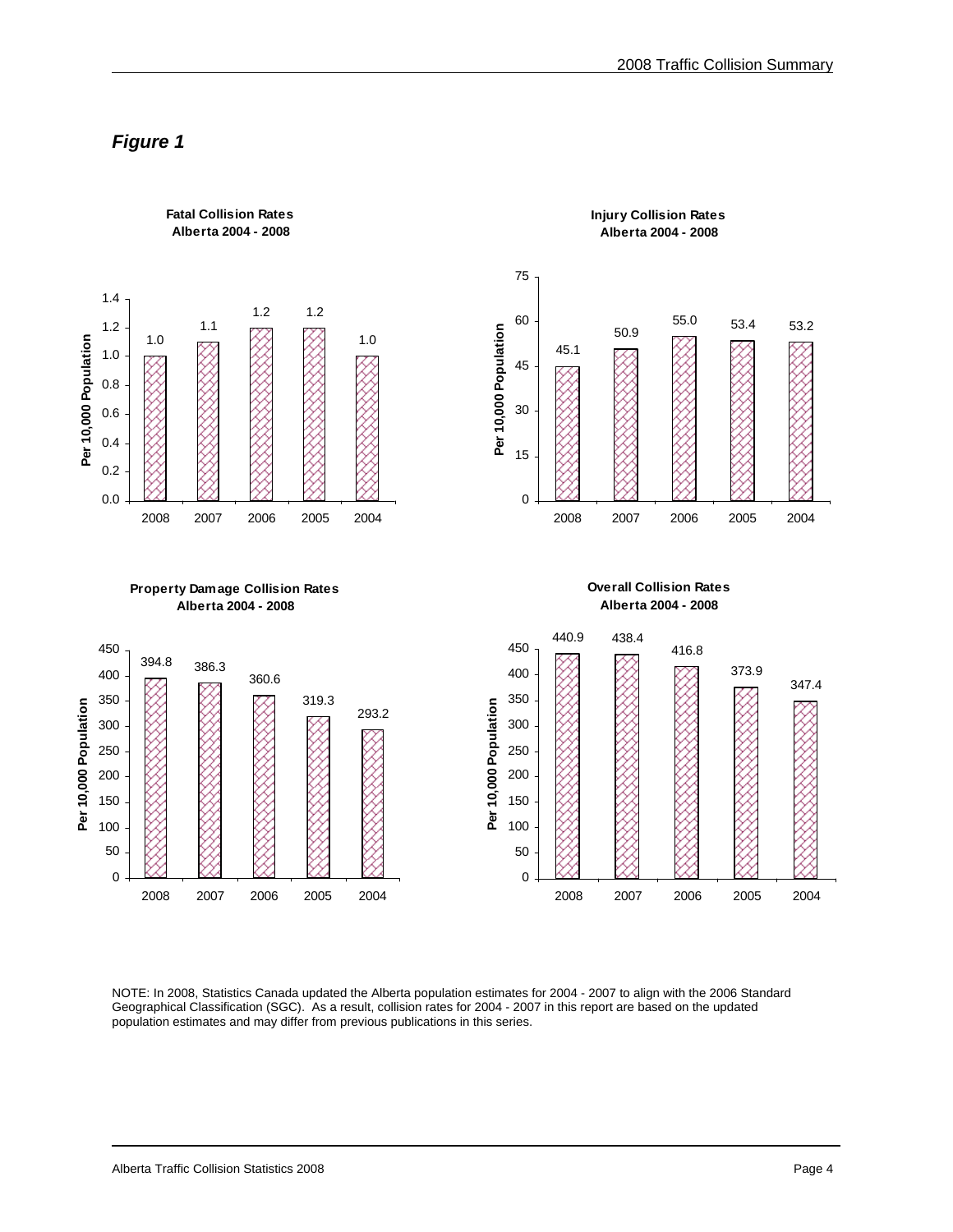#### *Table 1.3*

 **Provincial Comparison of Casualty Rates Per Billion Vehicle Kilometres Travelled\*** 

#### **2004 – 2007**

|                             | 2007              |                 | 2006              |                 | 2005              |                 | 2004              |                 |  |
|-----------------------------|-------------------|-----------------|-------------------|-----------------|-------------------|-----------------|-------------------|-----------------|--|
|                             | <b>Fatalities</b> | <b>Injuries</b> | <b>Fatalities</b> | <b>Injuries</b> | <b>Fatalities</b> | <b>Injuries</b> | <b>Fatalities</b> | <b>Injuries</b> |  |
| Canada                      | 8.3               | 564.0           | 8.9               | 604.0           | 9.3               | 668.0           | 8.8               | 680.8           |  |
| Alberta                     | 9.6               | 513.2           | 10.0              | 570.7           | 10.6              | 555.1           | 9.9               | 621.5           |  |
| <b>British Columbia</b>     | 11.6              | 725.5           | 12.9              | 789.5           | 13.9              | 873.3           | 12.4              | 842.4           |  |
| Saskatchewan                | 10.6              | 509.0           | 12.2              | 604.4           | 13.2              | 612.8           | 11.0              | 647.1           |  |
| Manitoba                    | 7.9               | 617.1           | 9.9               | 729.1           | 10.3              | 788.4           | 9.5               | 890.8           |  |
| Ontario                     | N/A               | N/A             | 6.0               | 525.2           | 6.3               | 571.5           | 6.6               | 599.8           |  |
| Quebec                      | 8.6               | 669.5           | 10.3              | 711.1           | 10.6              | 871.2           | 9.0               | 778.0           |  |
| New Brunswick               | 11.0              | 459.5           | 12.3              | 452.3           | 13.6              | 508.5           | 9.6               | 572.9           |  |
| Nova Scotia                 | 9.3               | N/A             | 8.4               | 470.8           | 7.1               | 487.7           | 9.4               | 533.2           |  |
| <b>Prince Edward Island</b> | 5.6               | 565.6           | 25.0              | 803.6           | 11.3              | 565.7           | 22.6              | 759.5           |  |
| Newfoundland                | 9.4               | 519.0           | 8.5               | 501.3           | 9.8               | 537.1           | 9.7               | 699.1           |  |
| Yukon                       | 10.3              | 427.0           | 24.2              | 434.5           | 12.3              | 396.4           | 9.4               | 397.4           |  |
| Northwest Territories       | 13.9              | 435.0           | 5.3               | 294.3           | 5.4               | 505.7           | 9.6               | 485.2           |  |
| Nunavut                     | N/A               | N/A             | N/A               | N/A             | N/A               | N/A             | 33.7              | 2222.2          |  |

#### **Observations**

 In order to get a picture of Alberta's traffic casualties in comparison to other provinces, rates rather than absolute numbers are utilized. In this instance casualty rates per billion vehicle kilometres travelled were examined.

 Based on this comparison of rates per billion vehicle kilometres travelled, of the eleven provinces and territories for which information was available, four had a higher fatality rate than Alberta in 2007. With regard to injury rate, in 2007, of the ten provinces and territories for which information was available, four jurisdictions had a higher injury rate than Alberta.

\*Figures for 2008 were not available at time of printing.

Sources: Transport Canada Canadian Motor Vehicle Traffic Collision Statistics TP3322 and Statistics Canada, "Canadian Vehicle Survey", catalogue No. 53-223-XIE.

The Canadian Vehicle Survey (CVS) is a voluntary vehicle-based survey that provides annual estimates of road vehicle activity (Vehicle-kilometres and passenger-kilometres) of vehicles registered in Canada.

The in-scope vehicles for the CVS include all motor vehicles except motorcycles, buses, off-road vehicles (e.g., snowmobiles, dune buggies, amphibious vehicles) and special equipment (e.g. cranes, street cleaners, snowplows and backhoes) registered in Canada anytime during the survey reference period that have not been scrapped or salvaged.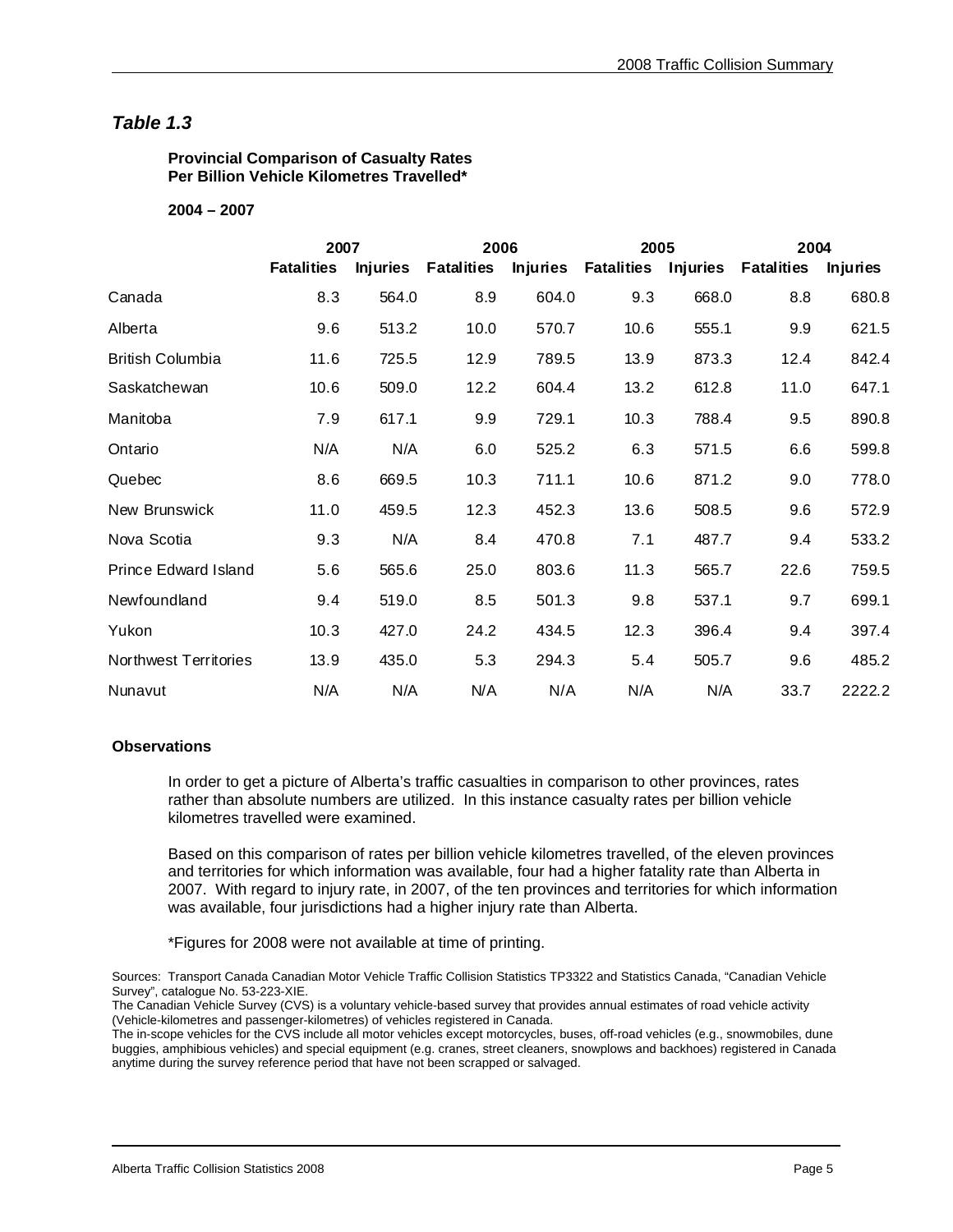*Figure 2* 



## **Provincial Traffic Fatality Rates 2007**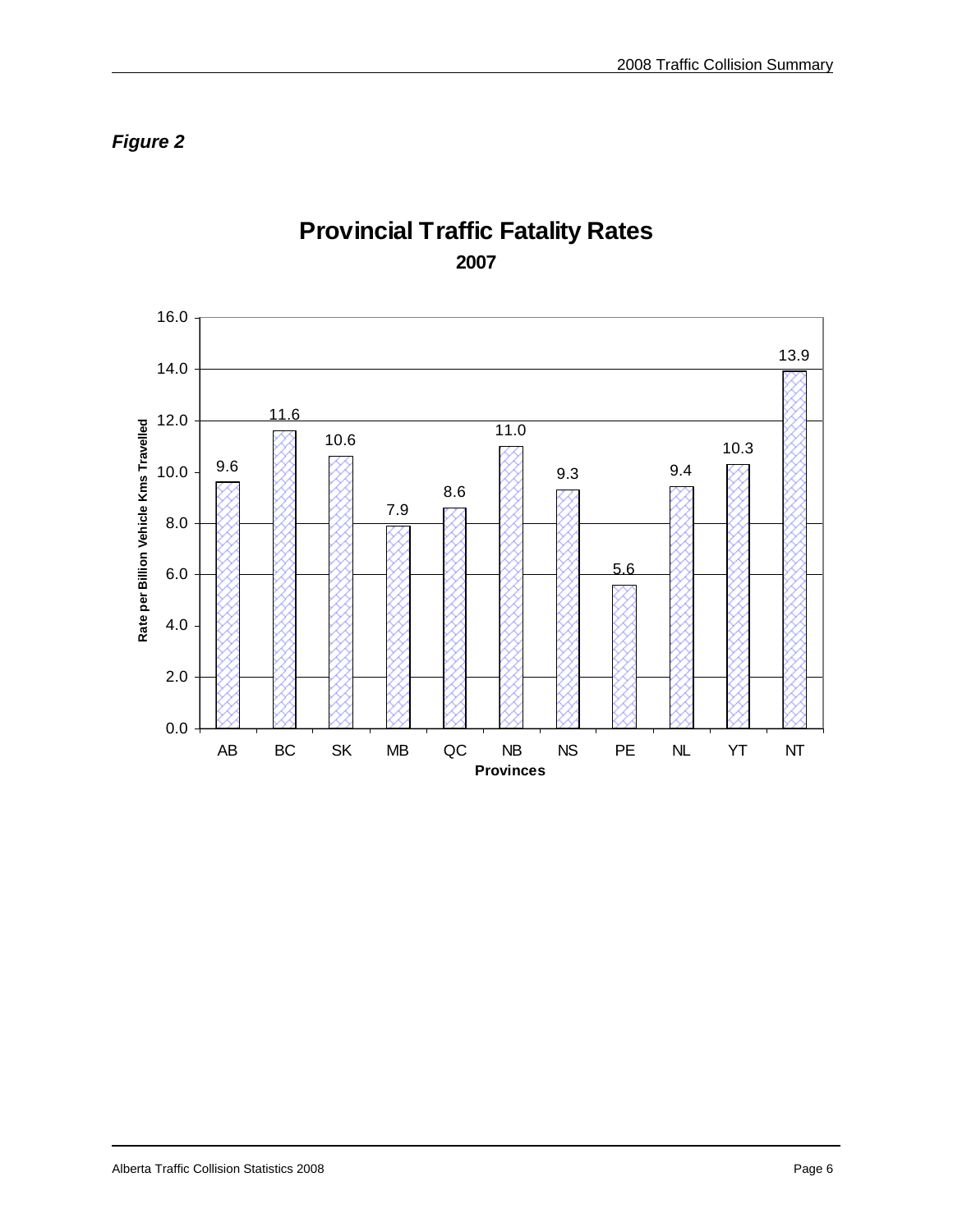#### *When the Collisions Occurred*

#### **Month**

 The months of January and December experienced more casualty collisions than other months. The highest number of property damage collisions was recorded during the month of December.

#### **Day of Week**

 The daily distribution of collisions indicated that Friday was the most collision-prone day of the week.

#### **Time**

 The afternoon rush hour period (3:00 p.m. – 6:59 p.m.) accounted for the highest proportion of collisions. The least collision-prone time period was the early morning (3:00 a.m. – 6:59 a.m.).

#### **Holidays**

 The Labour Day Long Weekend recorded the highest number of fatalities and injuries. The Christmas Season recorded the highest total number of collisions.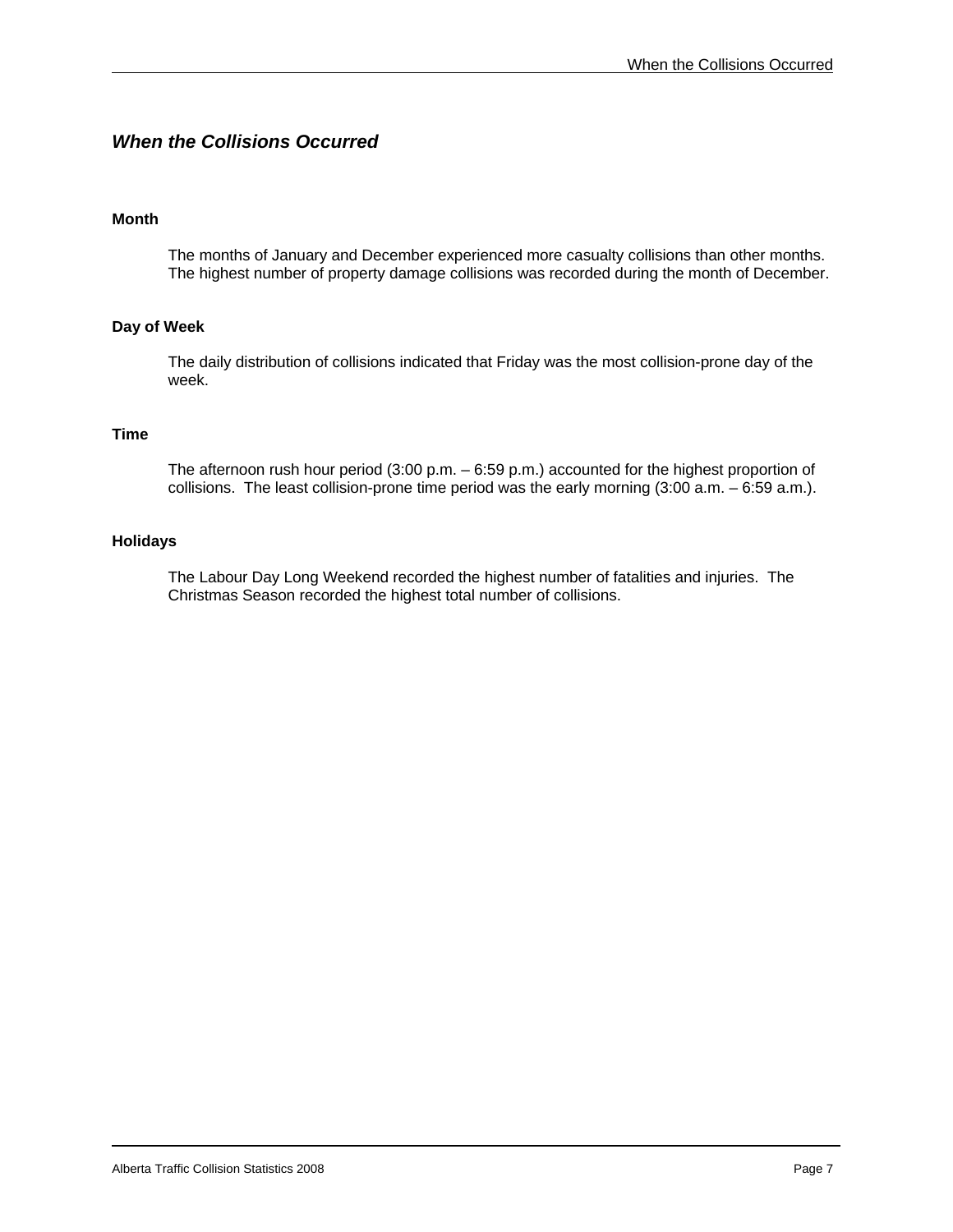#### **Collision Occurrence by Month**

 **2008** 

| <b>Month</b>        | <b>Fatal Collisions</b> |       | Non-Fatal<br><b>Injury Collisions</b> |       | <b>Property Damage</b><br><b>Collisions</b> |       | <b>Total Collisions</b> |       |
|---------------------|-------------------------|-------|---------------------------------------|-------|---------------------------------------------|-------|-------------------------|-------|
|                     | N                       | %     | N                                     | %     | N                                           | $\%$  | N                       | %     |
|                     |                         |       |                                       |       |                                             |       |                         |       |
| January             | 27                      | 7.2   | 1514                                  | 9.4   | 14672                                       | 10.4  | 16213                   | 10.3  |
| February            | 19                      | 5.1   | 1346                                  | 8.3   | 13257                                       | 9.4   | 14622                   | 9.3   |
| March               | 23                      | 6.1   | 1127                                  | 7.0   | 10169                                       | 7.2   | 11319                   | 7.2   |
| April               | 29                      | 7.7   | 1174                                  | 7.3   | 10646                                       | 7.5   | 11849                   | 7.5   |
| May                 | 29                      | 7.7   | 1227                                  | 7.6   | 9324                                        | 6.6   | 10580                   | 6.7   |
| June                | 25                      | 6.7   | 1339                                  | 8.3   | 10359                                       | 7.3   | 11723                   | 7.4   |
| July                | 38                      | 10.1  | 1374                                  | 8.5   | 10367                                       | 7.3   | 11779                   | 7.5   |
| August              | 41                      | 10.9  | 1341                                  | 8.3   | 9676                                        | 6.8   | 11058                   | 7.0   |
| September           | 41                      | 10.9  | 1411                                  | 8.7   | 10135                                       | 7.2   | 11587                   | 7.3   |
| October             | 41                      | 10.9  | 1374                                  | 8.5   | 11127                                       | 7.9   | 12542                   | 7.9   |
| November            | 34                      | 9.1   | 1350                                  | 8.4   | 12528                                       | 8.9   | 13912                   | 8.8   |
| December            | 28                      | 7.5   | 1573                                  | 9.7   | 18945                                       | 13.4  | 20546                   | 13.0  |
| Unspecified         | --                      | --    | 3                                     | 0.0   | 322                                         | 0.2   | 325                     | 0.2   |
| <b>Total Number</b> |                         |       |                                       |       |                                             |       |                         |       |
| of Collisions       | 375                     | 100.0 | 16153                                 | 100.0 | 141527                                      | 100.0 | 158055                  | 100.0 |

#### **Observations**

l

 The months of August, September, and October experienced more fatal crashes than other months. The highest number of reported injury and property damage collisions were in December.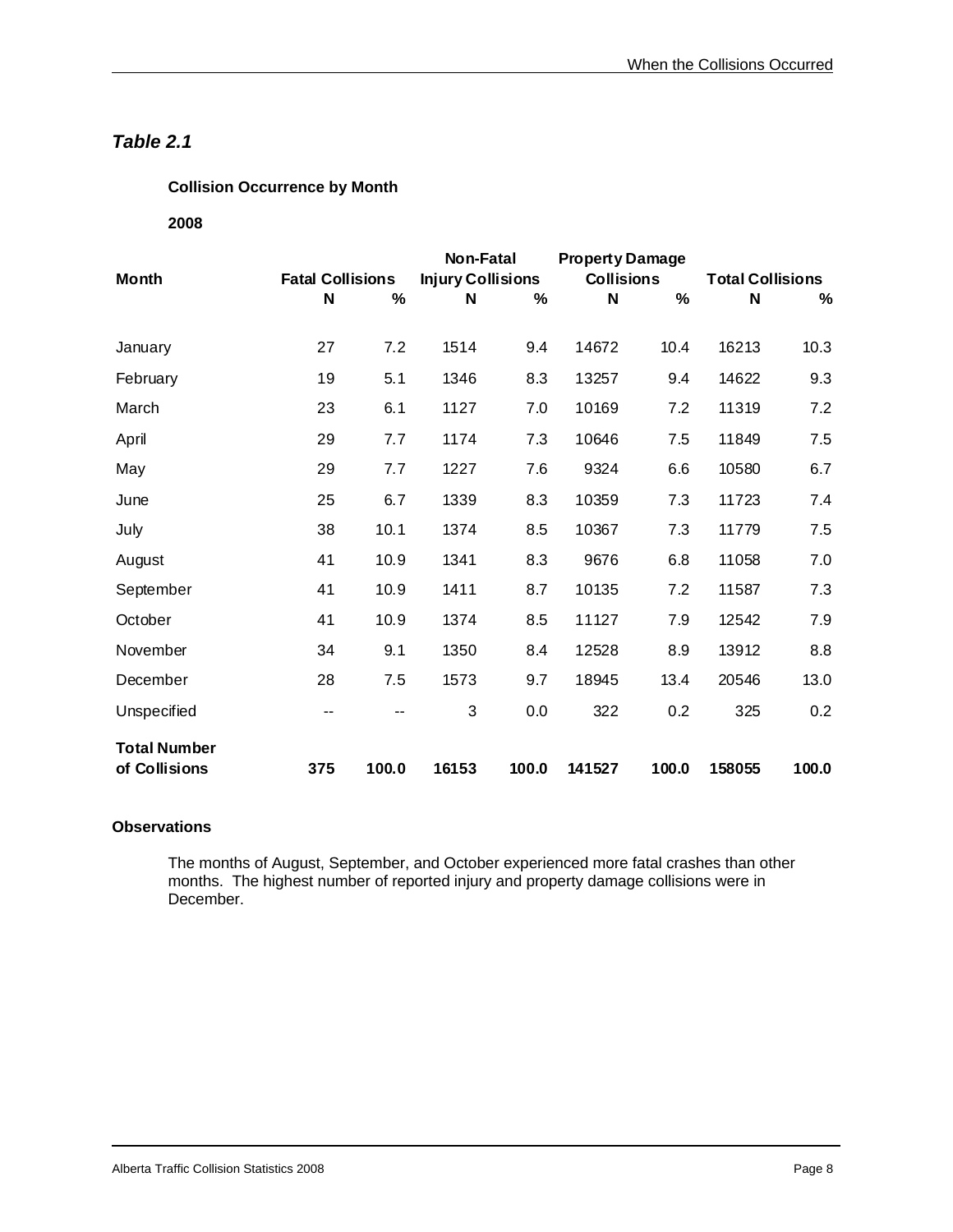**Collision Occurrence by Day of Week** 

#### **2008**

|                     |                         |       | Non-Fatal Injury  |       | <b>Property Damage</b> |       |                         |       |
|---------------------|-------------------------|-------|-------------------|-------|------------------------|-------|-------------------------|-------|
|                     | <b>Fatal Collisions</b> |       | <b>Collisions</b> |       | <b>Collisions</b>      |       | <b>Total Collisions</b> |       |
| Day of Week         | N                       | %     | N                 | %     | N                      | %     | N                       | %     |
|                     |                         |       |                   |       |                        |       |                         |       |
| Monday              | 47                      | 12.5  | 2241              | 13.9  | 19850                  | 14.0  | 22138                   | 14.0  |
| Tuesday             | 40                      | 10.7  | 2323              | 14.4  | 20613                  | 14.6  | 22976                   | 14.5  |
| Wednesday           | 52                      | 13.9  | 2353              | 14.6  | 20588                  | 14.5  | 22993                   | 14.5  |
| Thursday            | 39                      | 10.4  | 2436              | 15.1  | 20675                  | 14.6  | 23150                   | 14.6  |
| Friday              | 62                      | 16.5  | 2796              | 17.3  | 24081                  | 17.0  | 26939                   | 17.0  |
| Saturday            | 69                      | 18.4  | 2255              | 14.0  | 19806                  | 14.0  | 22130                   | 14.0  |
| Sunday              | 66                      | 17.6  | 1742              | 10.8  | 15483                  | 10.9  | 17291                   | 10.9  |
| Unspecified         | --                      |       | 7                 | 0.0   | 431                    | 0.3   | 438                     | 0.3   |
|                     |                         |       |                   |       |                        |       |                         |       |
| <b>Total Number</b> |                         |       |                   |       |                        |       |                         |       |
| of Collisions       | 375                     | 100.0 | 16153             | 100.0 | 141527                 | 100.0 | 158055                  | 100.0 |

#### **Observations**

 The daily distribution of collisions indicated that overall Friday was the most collision-prone day of the week.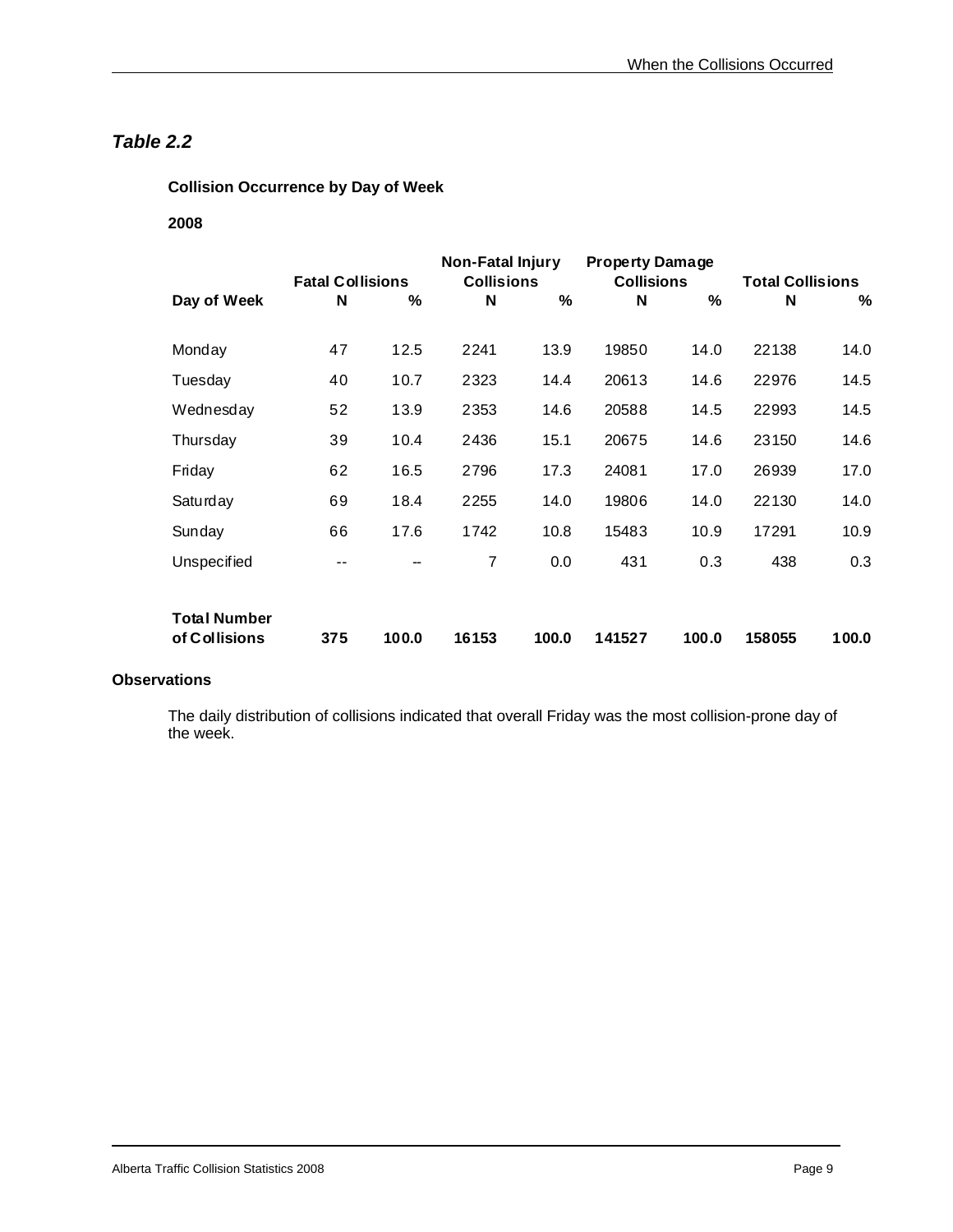#### **Collision Occurrence by Time Period**

#### **2008**

|                                      | <b>Fatal Collisions</b> |       | <b>Non-Fatal</b><br><b>Injury Collisions</b> |       | <b>Property Damage</b><br><b>Collisions</b> |       | <b>Total Collisions</b> |       |  |
|--------------------------------------|-------------------------|-------|----------------------------------------------|-------|---------------------------------------------|-------|-------------------------|-------|--|
| <b>Time Period</b>                   | N                       | %     | N                                            | %     | N                                           | $\%$  | N                       | ℅     |  |
| 11:00 p.m. -<br>2:59 a.m.            | 61                      | 16.3  | 1124                                         | 7.0   | 9756                                        | 6.9   | 10941                   | 6.9   |  |
| $3:00$ a.m. -<br>$6:59$ a.m.         | 37                      | 9.9   | 950                                          | 5.9   | 7853                                        | 5.5   | 8840                    | 5.6   |  |
| $7:00$ a.m. -<br>10:59 a.m.          | 70                      | 18.7  | 2854                                         | 17.7  | 25427                                       | 18.0  | 28351                   | 17.9  |  |
| $11:00$ a.m. -<br>2:59 p.m.          | 56                      | 14.9  | 3643                                         | 22.6  | 34054                                       | 24.1  | 37753                   | 23.9  |  |
| $3:00 p.m. -$<br>$6:59$ p.m.         | 73                      | 19.5  | 4985                                         | 30.9  | 40519                                       | 28.6  | 45577                   | 28.8  |  |
| 7:00 p.m. -<br>10:59 p.m.            | 76                      | 20.3  | 2431                                         | 15.0  | 20963                                       | 14.8  | 23470                   | 14.8  |  |
| Unspecified                          | $\overline{2}$          | 0.5   | 166                                          | 1.0   | 2955                                        | 2.1   | 3123                    | 2.0   |  |
| <b>Total Number</b><br>of Collisions | 375                     | 100.0 | 16153                                        | 100.0 | 141527                                      | 100.0 | 158055                  | 100.0 |  |

#### **Observations**

l

 The afternoon rush hour period (3:00 p.m. – 6:59 p.m.) accounted for the largest percentage (28.8%) of collisions occurring in a 24 hour period. The least collision-prone time period was the early morning (3:00 a.m. – 6:59 a.m.).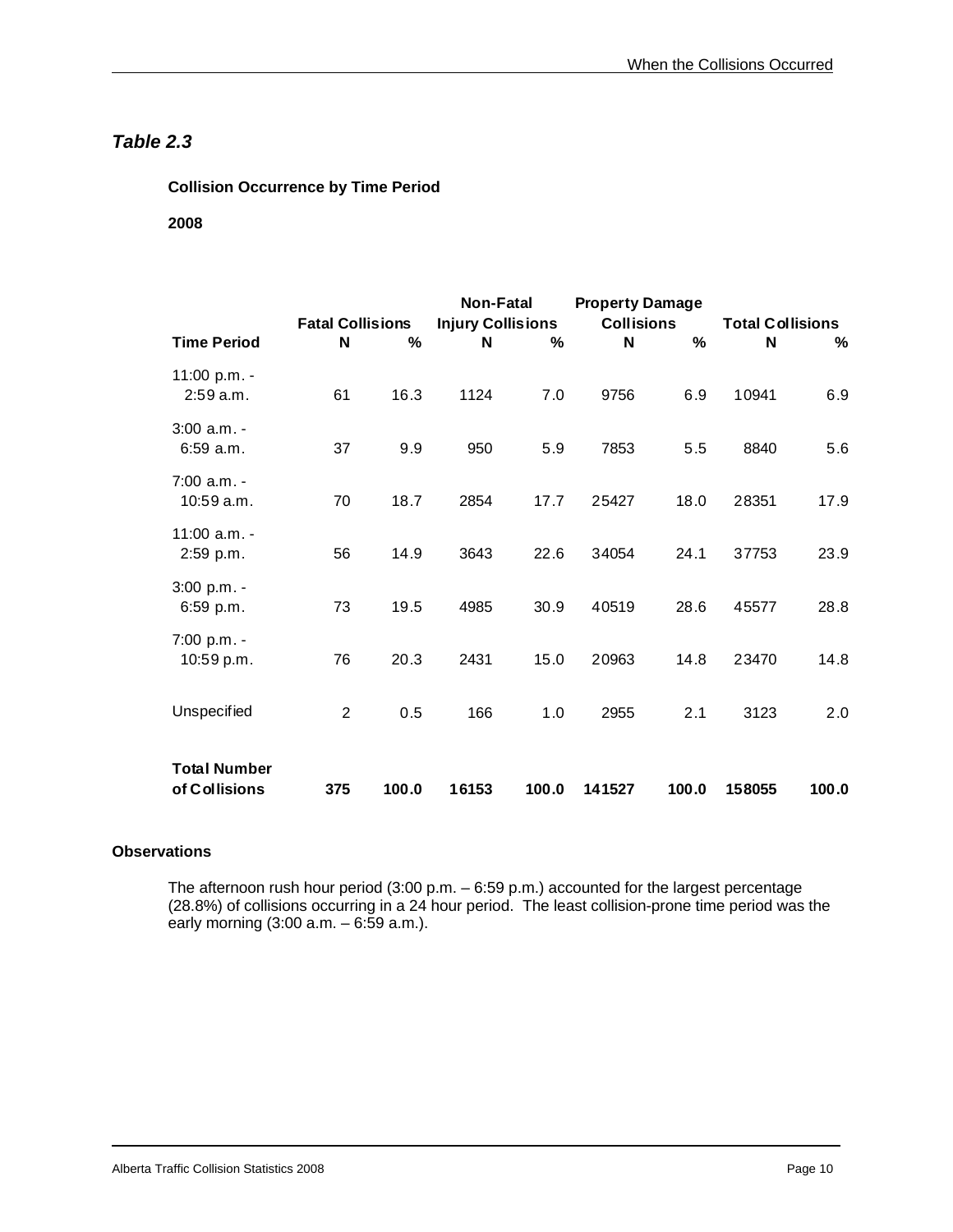

**Collision Occurrence By Month** 





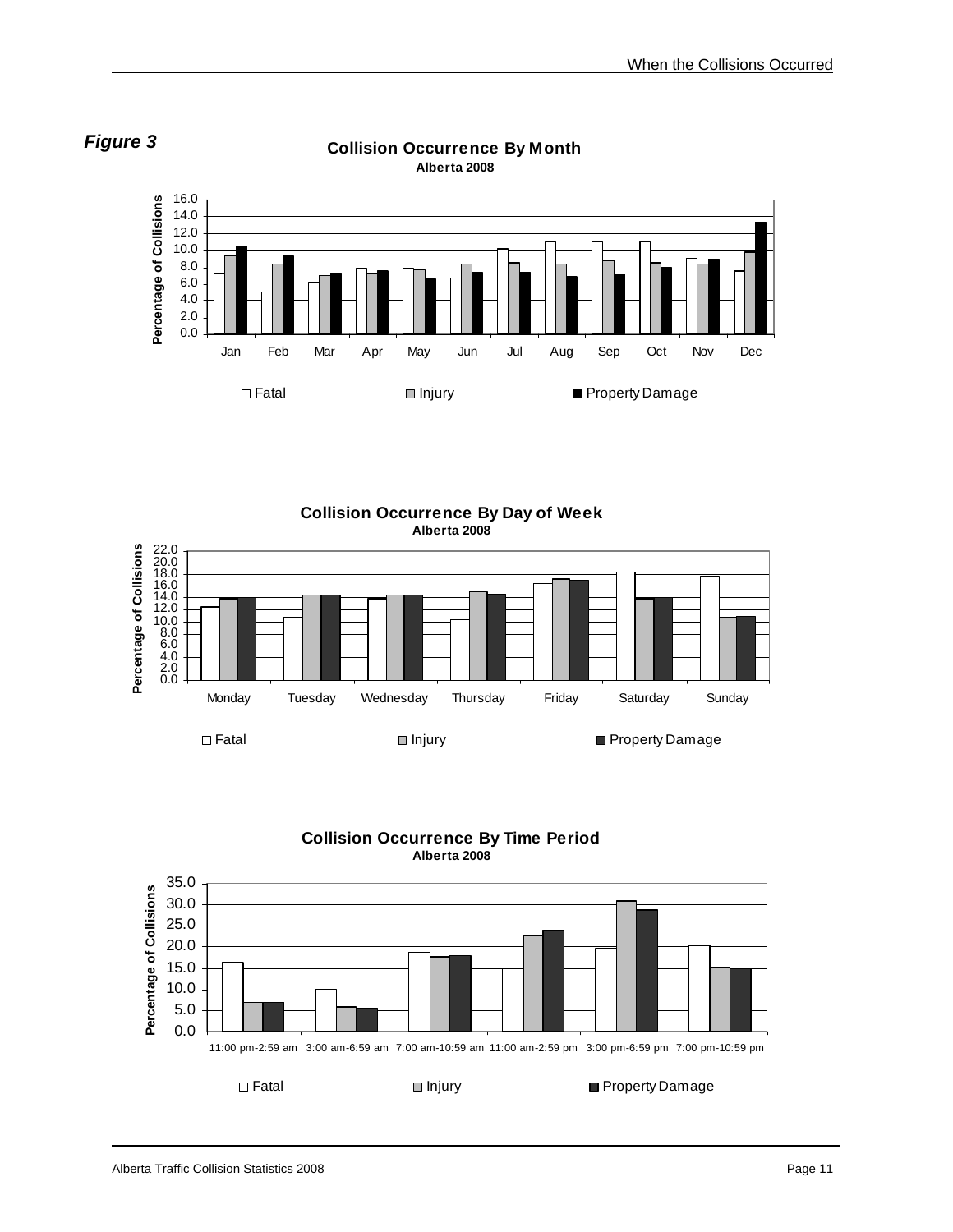#### **Collisions During 2008 Holidays**

| <b>Holidays</b>                                    | N  | N    | Number Killed Number Injured Total Collisions*<br>N |
|----------------------------------------------------|----|------|-----------------------------------------------------|
| New Year's Day<br>(January 1)                      | 1  | 43   | 413                                                 |
| Family Day Long Weekend<br>(February 15-18)        | 4  | 242  | 1618                                                |
| Easter Long Weekend<br>(March 20-24)               | 4  | 250  | 1515                                                |
| Victoria Day Long Weekend<br>(May 16-19)           | 5  | 227  | 1217                                                |
| Canada Day<br>(July 1)                             | 5  | 44   | 277                                                 |
| August Long Weekend<br>(August 1-4)                | 5  | 211  | 1184                                                |
| Labour Day Long Weekend<br>(August 29-September 1) | 9  | 252  | 1374                                                |
| Thanksgiving Long Weekend<br>(October 10-13)       | 5  | 216  | 1461                                                |
| Remembrance Day<br>(November 11)                   | 1  | 37   | 301                                                 |
| Christmas Season<br>(December 24-28)               | 4  | 246  | 1977                                                |
| <b>TOTAL</b>                                       | 43 | 1768 | 11337                                               |

#### **Observations**

l

 The Labour Day Long Weekend recorded the highest number of fatalities and injuries. The Christmas Season recorded the highest total number of collisions.

\*Total collisions includes fatal, injury and property damage collisions.

**Note:** Comparisons should be done with caution. The number of days for each holiday period within the year may vary. From year to year, holiday periods may also vary in length.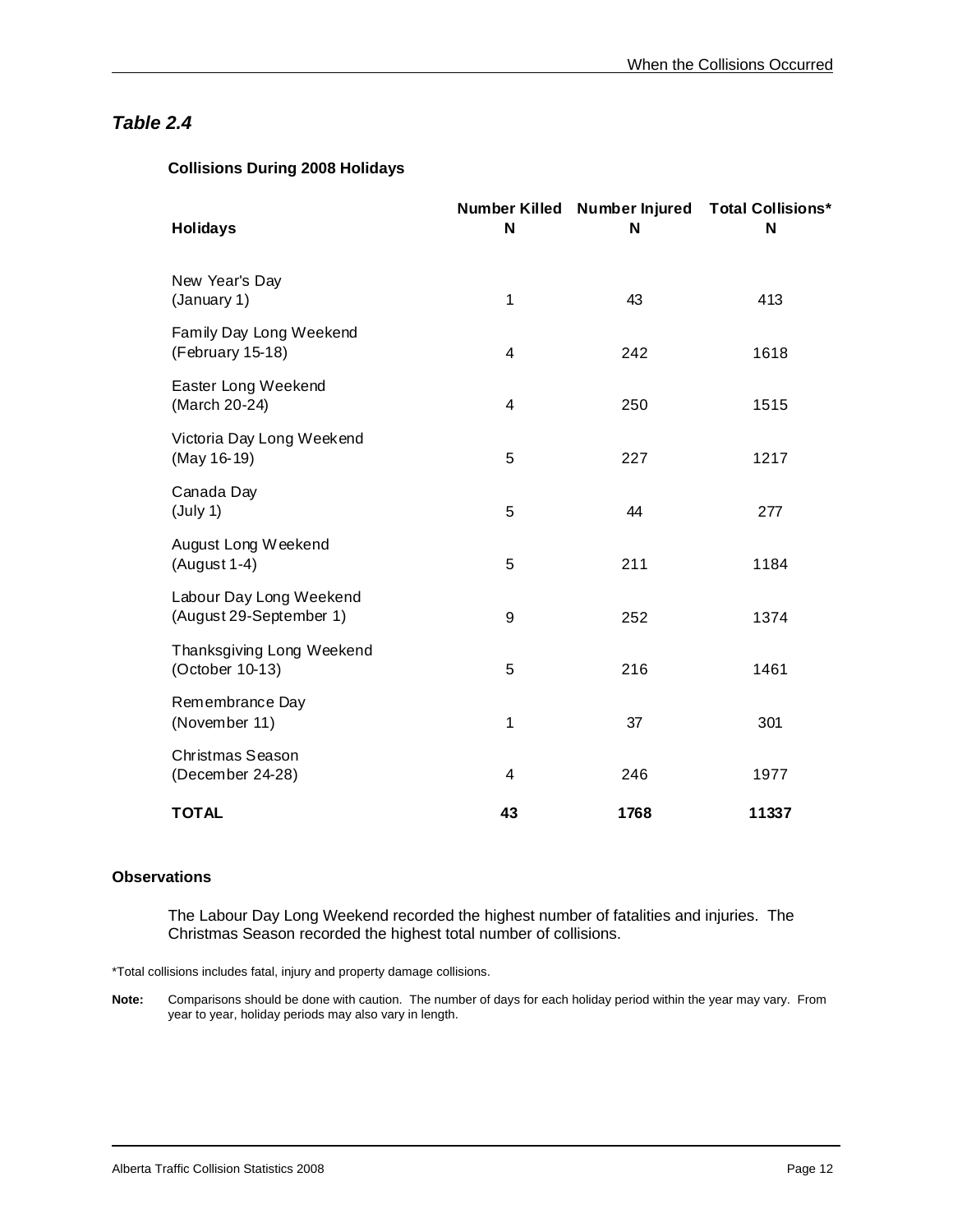#### *Victims*

#### **Road User Class**

 The majority of traffic victims were drivers and passengers of vehicles. Pedestrians and motorcyclists accounted for 5.8% and 3.9% of the total casualties, respectively.

#### **Age of Casualties**

 Casualty rates per 10,000 population were highest for persons between the ages of 15 and 24. The lowest casualty rates were recorded for children 14 and under.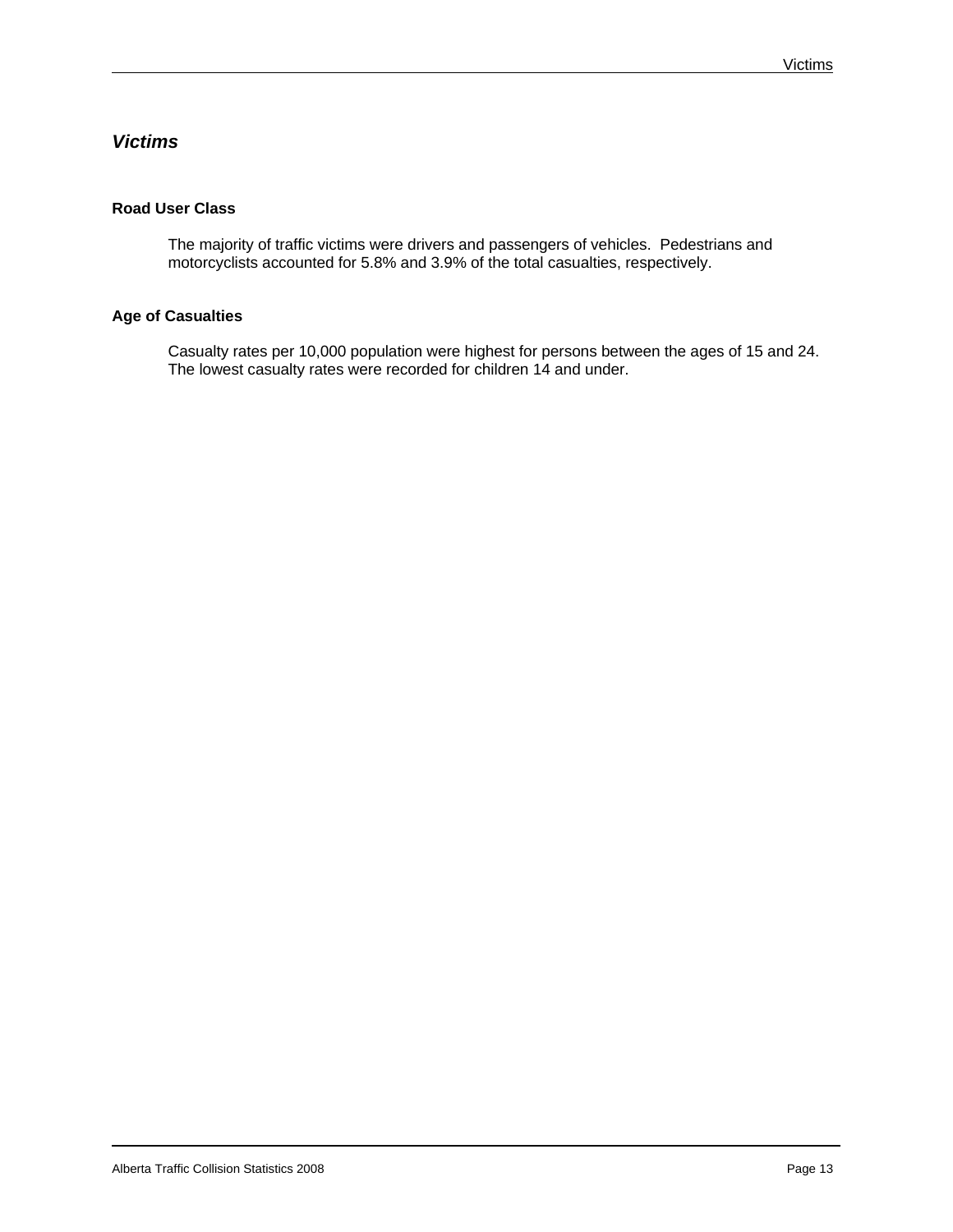## *Table 3.1*

#### **Injuries and Fatalities by Road User Class**

#### **2008**

| <b>Road User Class</b>  | <b>Persons Killed</b><br>N | %     | <b>Persons Injured</b><br>N | %     | <b>Total Casualties</b><br>N | ℅     |
|-------------------------|----------------------------|-------|-----------------------------|-------|------------------------------|-------|
|                         |                            |       |                             |       |                              |       |
| <b>Drivers</b>          | 228                        | 55.6  | 13162                       | 59.8  | 13390                        | 59.7  |
| Passengers              | 77                         | 18.8  | 5715                        | 26.0  | 5792                         | 25.8  |
| Pedestrians             | 34                         | 8.3   | 1260                        | 5.7   | 1294                         | 5.8   |
| Motorcyclists           | 42                         | 10.2  | 830                         | 3.8   | 872                          | 3.9   |
| <b>Bicyclists</b>       | 5                          | 1.2   | 538                         | 2.4   | 543                          | 2.4   |
| Other                   | 16                         | 3.9   | 367                         | 1.7   | 383                          | 1.7   |
| Unspecified             | 8                          | 2.0   | 143                         | 0.6   | 151                          | 0.7   |
| <b>Total Casualties</b> | 410                        | 100.0 | 22015                       | 100.0 | 22425                        | 100.0 |

#### **Observations**

The majority of traffic victims were drivers (59.7%) and passengers (25.8%) of vehicles. Pedestrians and motorcyclists accounted for 5.8% and 3.9% of the total casualties, respectively.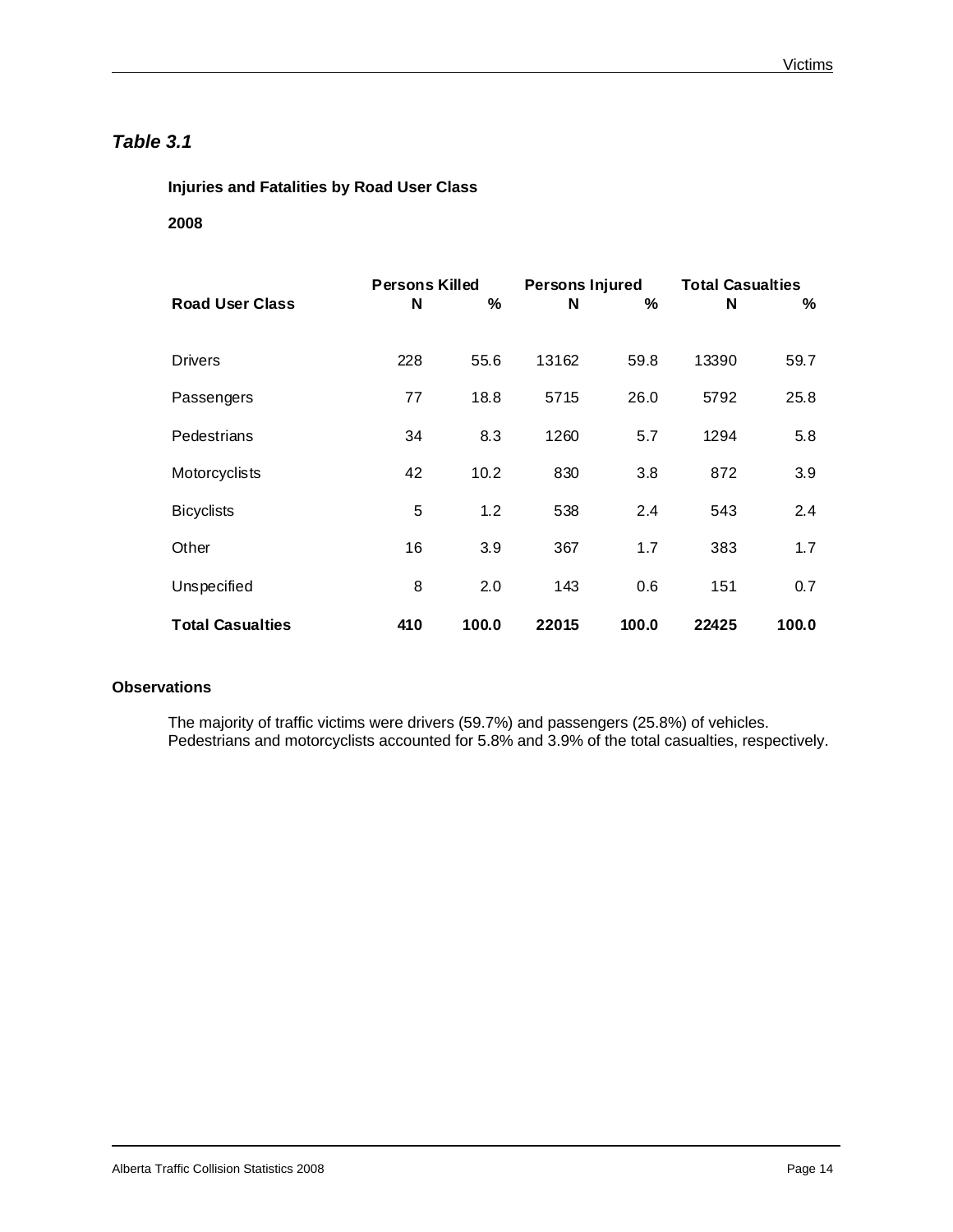## *Table 3.2*

#### **Age of Casualties**

 **2008** 

|                         |                         |       |                 |       |                         |       | <b>Casualty Rate</b><br>Per 10,000 |
|-------------------------|-------------------------|-------|-----------------|-------|-------------------------|-------|------------------------------------|
|                         | <b>Persons Killed</b>   |       | Persons Injured |       | <b>Total Casualties</b> |       | Population*                        |
| Age in Years            | N                       | $\%$  | N               | %     | N                       | %     |                                    |
| Under 5                 | $\overline{2}$          | 0.5   | 256             | 1.2   | 258                     | 1.2   | 11.6                               |
| $5 - 9$                 | $\mathbf 1$             | 0.2   | 409             | 1.9   | 410                     | 1.8   | 19.6                               |
| $10 - 14$               | $\overline{\mathbf{4}}$ | 1.0   | 591             | 2.7   | 595                     | 2.7   | 26.8                               |
| 15-19                   | 39                      | 9.5   | 2587            | 11.8  | 2626                    | 11.7  | 105.6                              |
| $20 - 24$               | 66                      | 16.1  | 3160            | 14.4  | 3226                    | 14.4  | 112.7                              |
| 25-29                   | 40                      | 9.8   | 2546            | 11.6  | 2586                    | 11.5  | 88.2                               |
| 30-34                   | 27                      | 6.6   | 1892            | 8.6   | 1919                    | 8.6   | 70.4                               |
| 35-44                   | 59                      | 14.4  | 3610            | 16.4  | 3669                    | 16.4  | 68.0                               |
| 45-54                   | 71                      | 17.3  | 3233            | 14.7  | 3304                    | 14.7  | 59.6                               |
| 55-64                   | 46                      | 11.2  | 1828            | 8.3   | 1874                    | 8.4   | 51.7                               |
| 65 and over             | 55                      | 13.4  | 1357            | 6.2   | 1412                    | 6.3   | 37.7                               |
| Unspecified             | $-1$                    |       | 546             | 2.5   | 546                     | 2.4   |                                    |
| <b>Total Casualties</b> | 410                     | 100.0 | 22015           | 100.0 | 22425                   | 100.0 |                                    |

#### **Observations**

Casualty rates per 10,000 population were highest for persons between the ages of 15 and 24. The lowest casualty rates were recorded for children 14 years of age and younger.

\*Based on estimates of the Alberta population by age groups and sex, July 1, 2008, Statistics Canada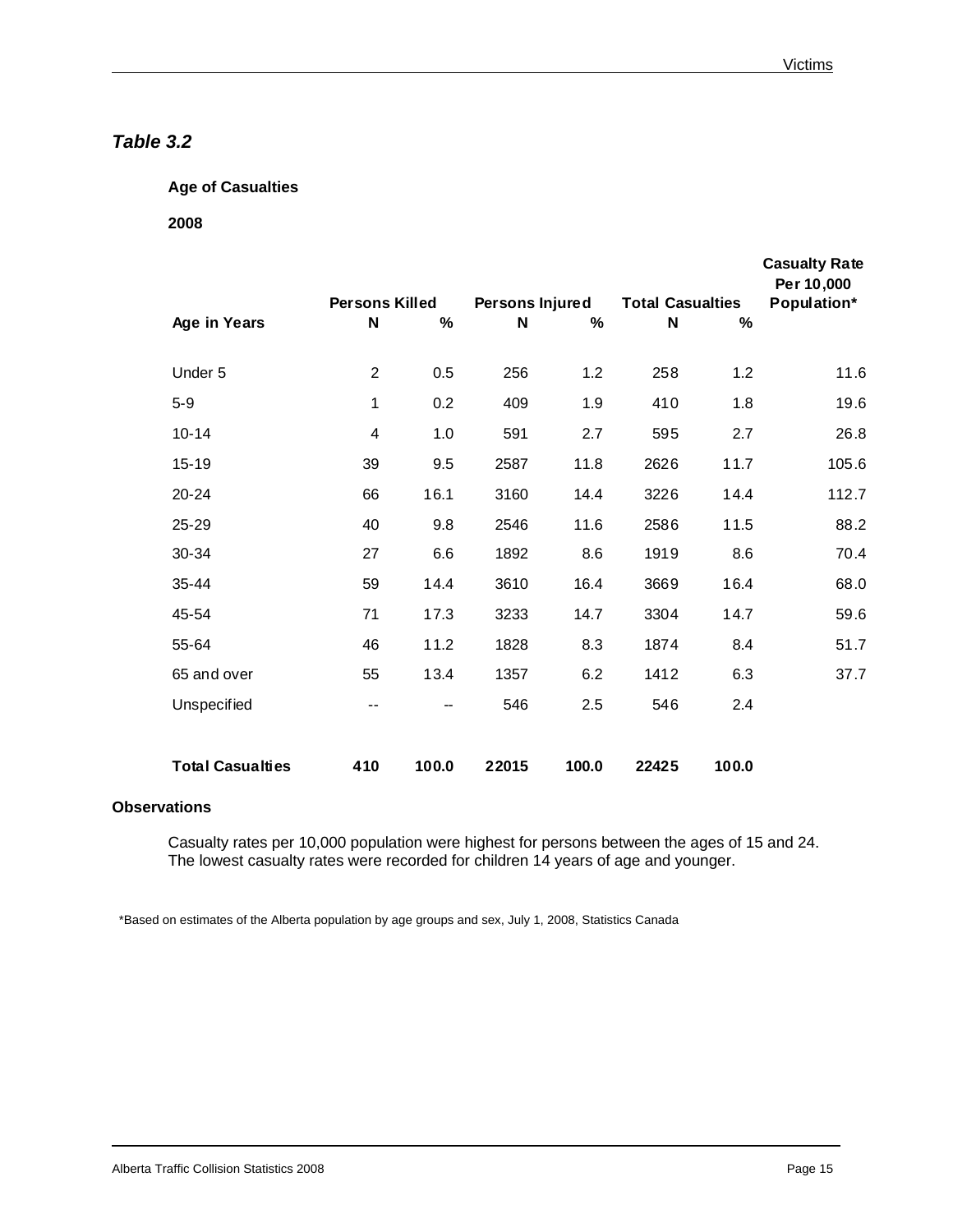*Figure 4* 



## **Age of Casualties Alberta 2008**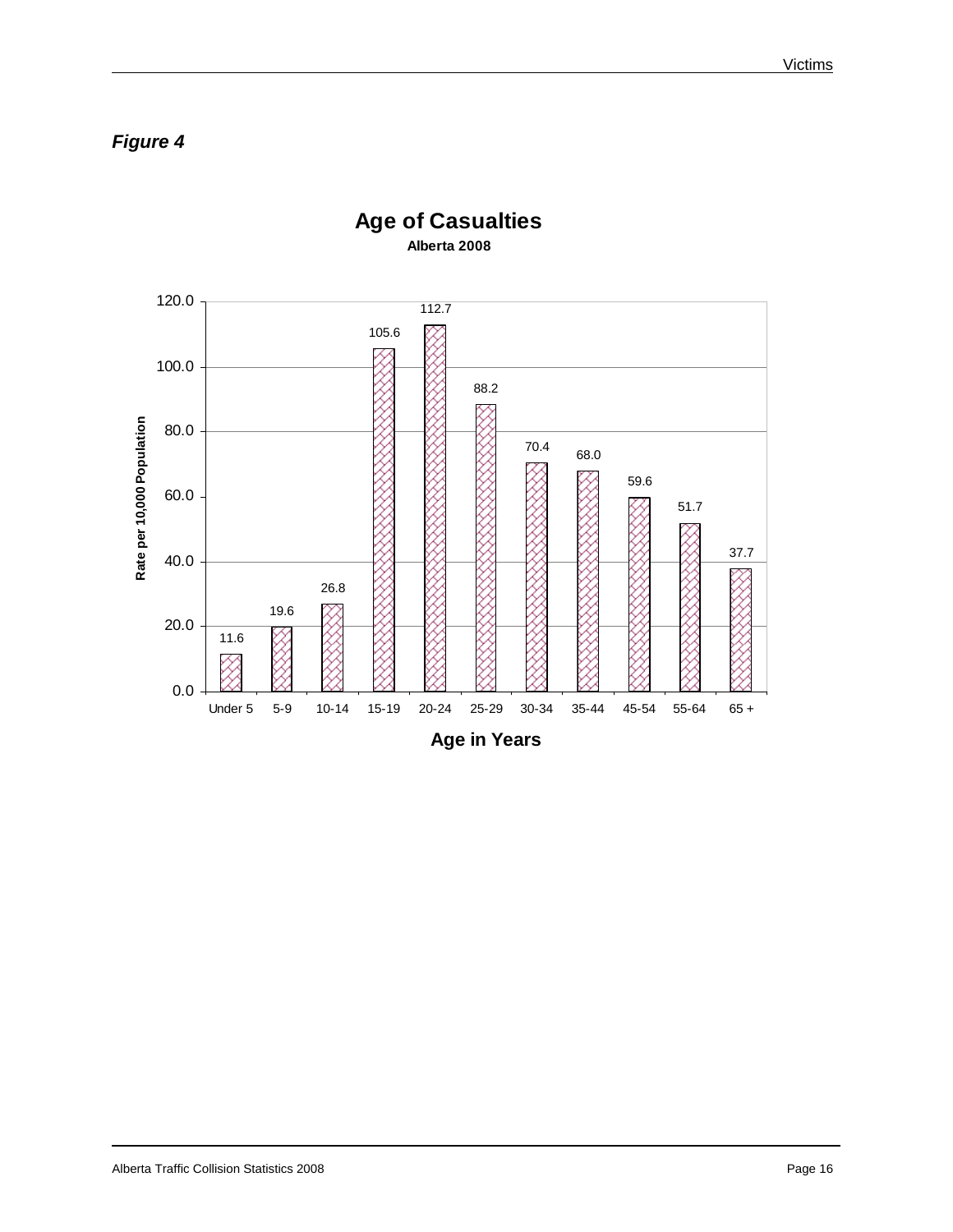#### *Drivers*

#### **Age and Sex of Drivers**

 Collision rates per 1000 licensed drivers indicate that males 18 to 19 years old were more likely to be involved in a casualty collision than any other age group. The next age group most likely to be involved in casualty collisions was males 16 to 17 years old.

#### **Driver Actions**

Following too closely (28.2%), running off the road (16.7%) and left turn across path (12.5%) were the most frequently identified improper driver actions contributing to casualty collisions.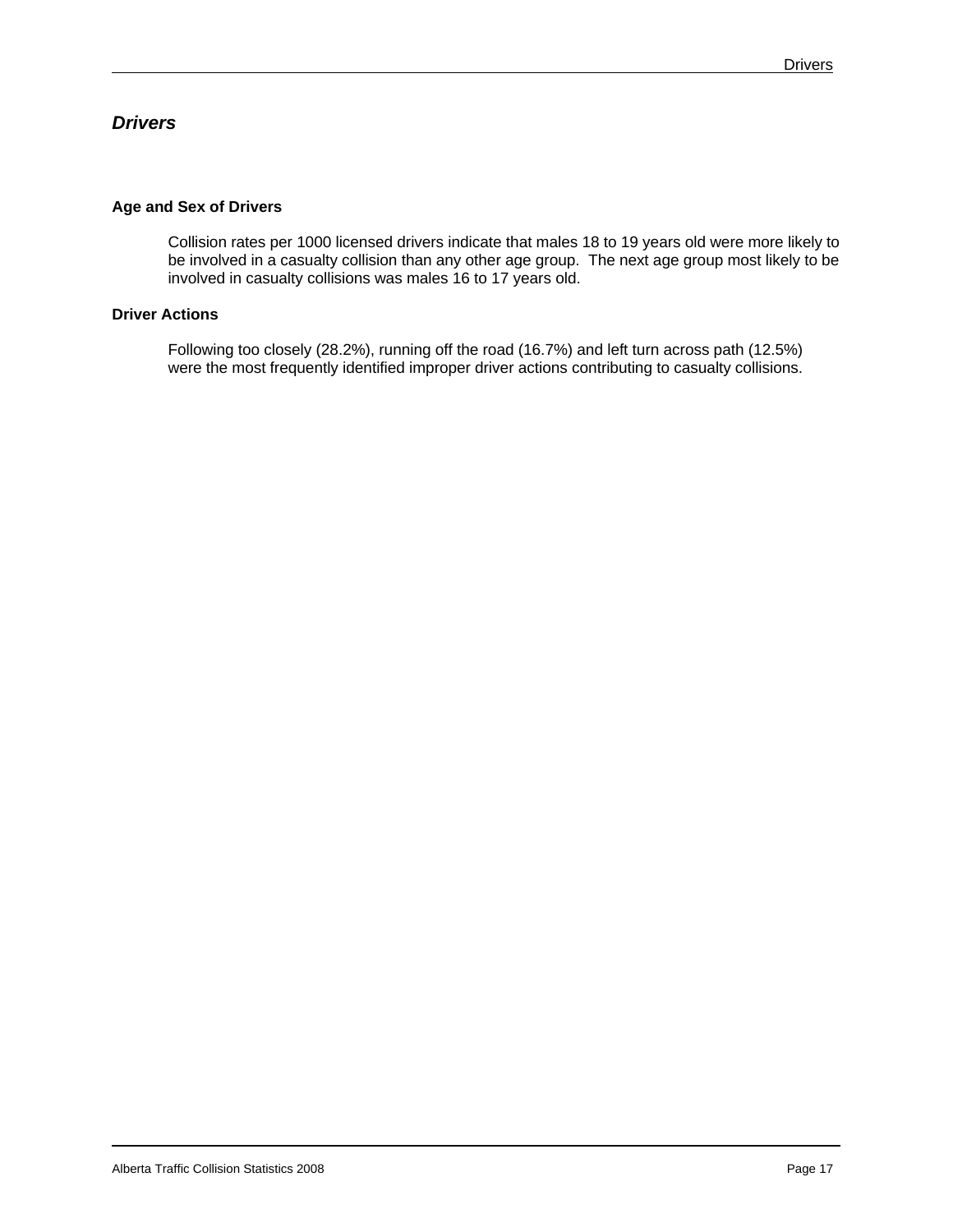#### *Table 4.1*

 **Age and Sex of Drivers Involved in Casualty Collisions:** 

#### **Per 1,000 Licensed Drivers**

#### **2008**

|                                   | <b>Male</b><br><b>Rate Per</b><br>1000** |      |                            |       | Female | <b>Rate Per</b><br>1000**         |       | Total* | <b>Rate Per</b><br>1000**  |
|-----------------------------------|------------------------------------------|------|----------------------------|-------|--------|-----------------------------------|-------|--------|----------------------------|
| <b>Age of Driver</b>              | N                                        | %    | Licensed<br><b>Drivers</b> | N     | %      | <b>Licensed</b><br><b>Drivers</b> | N     | %      | Licensed<br><b>Drivers</b> |
| Under 16                          | 163                                      | 0.6  | 11.1                       | 59    | 0.2    | 4.9                               | 222   | 0.8    | 8.3                        |
| $16 - 17$                         | 600                                      | 2.1  | 19.2                       | 432   | 1.5    | 15.9                              | 1032  | 3.6    | 17.7                       |
| 18-19                             | 1031                                     | 3.6  | 24.5                       | 576   | 2.0    | 15.8                              | 1607  | 5.6    | 20.5                       |
| $20 - 24$                         | 2507                                     | 8.7  | 18.8                       | 1566  | 5.4    | 13.4                              | 4077  | 14.2   | 16.3                       |
| 25-34                             | 3977                                     | 13.8 | 13.5                       | 2406  | 8.4    | 9.2                               | 6384  | 22.2   | 11.5                       |
| 35-44                             | 3328                                     | 11.6 | 12.2                       | 2042  | 7.1    | 8.3                               | 5373  | 18.7   | 10.3                       |
| 45-54                             | 3157                                     | 11.0 | 11.1                       | 1801  | 6.3    | 6.9                               | 4958  | 17.2   | 9.1                        |
| 55-64                             | 1705                                     | 5.9  | 9.1                        | 969   | 3.4    | 5.8                               | 2674  | 9.3    | 7.5                        |
| 65 and over                       | 1267                                     | 4.4  | 8.3                        | 563   | 2.0    | 4.4                               | 1830  | 6.4    | 6.5                        |
| Unspecified                       | $111$                                    | 0.4  |                            | 31    | 0.1    |                                   | 644   | 2.2    |                            |
| <b>Total Number</b><br>of Drivers | 17846                                    | 62.0 |                            | 10445 | 36.3   |                                   | 28801 | 100.0  |                            |

#### **Observations**

 Collision rates per 1000 licensed drivers indicated that males 18 to 19 years old were more likely to be involved in a casualty collision than any other age group. The next age group most likely to be involved in casualty collisions was males 16 to 17 years old.

\*Total includes drivers whose sex was not specified on the collision report form. Includes bicyclists.

\*\*Source: Licensed Drivers – Service Alberta – Registries Services, as of December 31, 2008.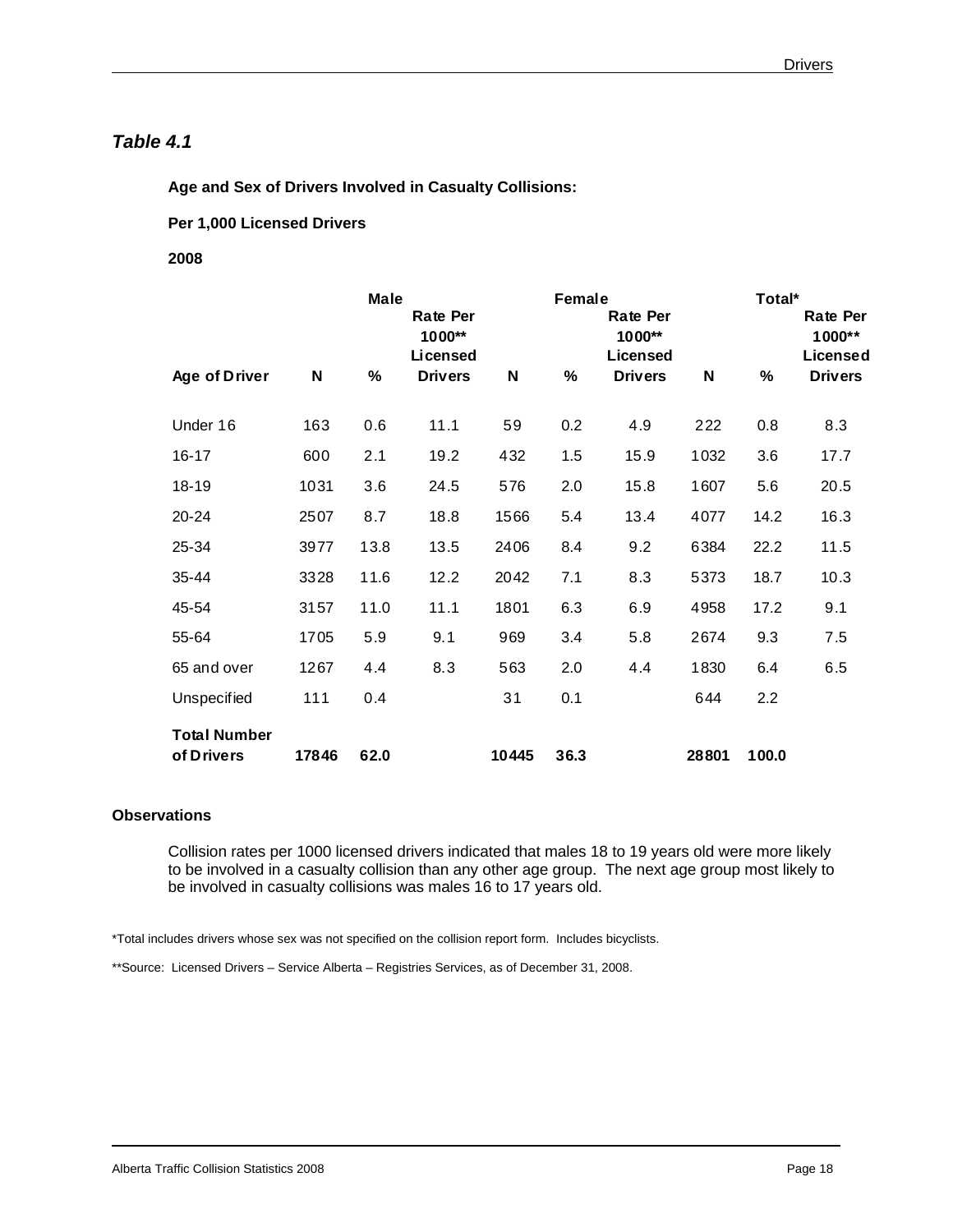*Figure 5* 



#### **Age and Sex of Drivers Involved in Casualty Collisions Alberta 2008**

□ Male Z Female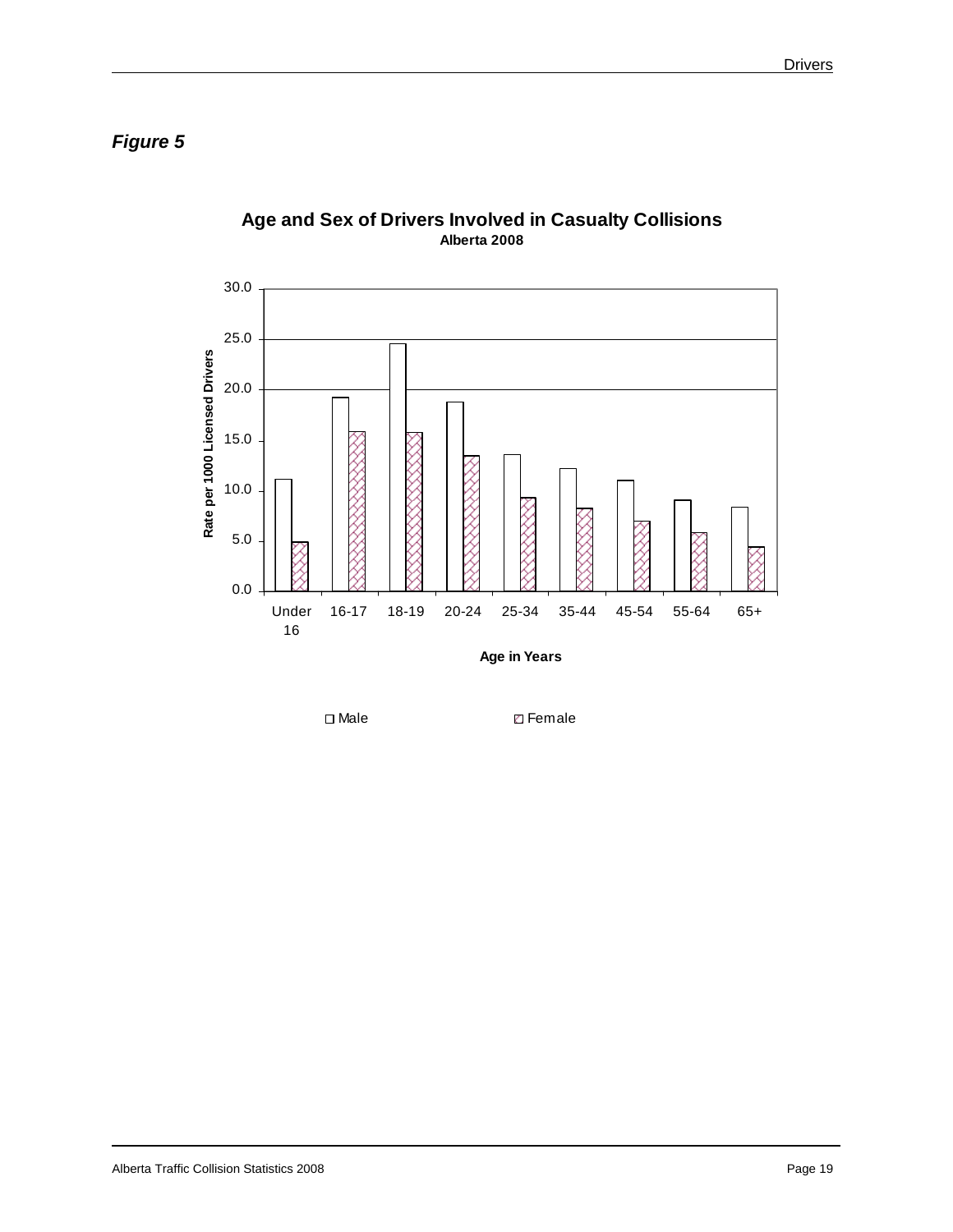#### *Table 4.2*

 **Improper Actions of Drivers Involved in Casualty Collisions\*** 

 **2008** 

|                                                             | <b>Drivers in</b><br><b>Fatal Collisions</b> |       | <b>Drivers in</b><br><b>Non-Fatal</b><br><b>Injury Collisions</b> |       | <b>Total Drivers</b><br>in Casualty<br><b>Collisions</b> |       |
|-------------------------------------------------------------|----------------------------------------------|-------|-------------------------------------------------------------------|-------|----------------------------------------------------------|-------|
| <b>Improper Actions</b>                                     | N                                            | %     | N                                                                 | %     | N                                                        | %     |
| <b>Followed Too Closely</b>                                 | 4                                            | 1.3   | 3222                                                              | 28.9  | 3226                                                     | 28.2  |
| Ran Off Road                                                | 141                                          | 45.8  | 1778                                                              | 15.9  | 1919                                                     | 16.7  |
| Left Turn Across Path                                       | 12                                           | 3.9   | 1421                                                              | 12.7  | 1433                                                     | 12.5  |
| Stop Sign Violation                                         | 35                                           | 11.4  | 946                                                               | 8.5   | 981                                                      | 8.6   |
| Disobey Traffic Signal                                      | 11                                           | 3.6   | 838                                                               | 7.5   | 849                                                      | 7.4   |
| Failed to Yield Right of Way to<br>Pedestrian               | 5                                            | 1.6   | 467                                                               | 4.2   | 472                                                      | 4.1   |
| Left of Centre                                              | 52                                           | 16.9  | 348                                                               | 3.1   | 400                                                      | 3.5   |
| Improper Lane Change                                        | $\mathbf{2}$                                 | 0.6   | 341                                                               | 3.1   | 343                                                      | 3.0   |
| Improper Turn                                               | $\overline{7}$                               | 2.3   | 319                                                               | 2.9   | 326                                                      | 2.8   |
| <b>Backed Unsafely</b>                                      | 1                                            | 0.3   | 308                                                               | 2.8   | 309                                                      | 2.7   |
| <b>Yield Sign Violation</b>                                 | 3                                            | 1.0   | 239                                                               | 2.1   | 242                                                      | 2.1   |
| Failed to Yield Right of Way -<br>Uncontrolled Intersection | 4                                            | 1.3   | 222                                                               | 2.0   | 226                                                      | 2.0   |
| Improper Passing                                            | 14                                           | 4.5   | 144                                                               | 1.3   | 158                                                      | 1.4   |
| Other                                                       | 17                                           | 5.5   | 558                                                               | 5.0   | 575                                                      | 5.0   |
| <b>Total Number of Drivers</b>                              | 308                                          | 100.0 | 11151                                                             | 100.0 | 11459                                                    | 100.0 |

#### **Observations**

l

Following too closely (28.2%), running off the road (16.7%) and left turn across path (12.5%) were the most frequently identified improper driver actions contributing to casualty collisions.

\*Based on those cases where driver actions were specified on the collision report form. Includes bicyclists.

**Note:** There was a total of 24029 drivers involved in casualty collisions for which a driver action was specified on the collision report form. 12570 were indicated as driving properly at the time of the collision.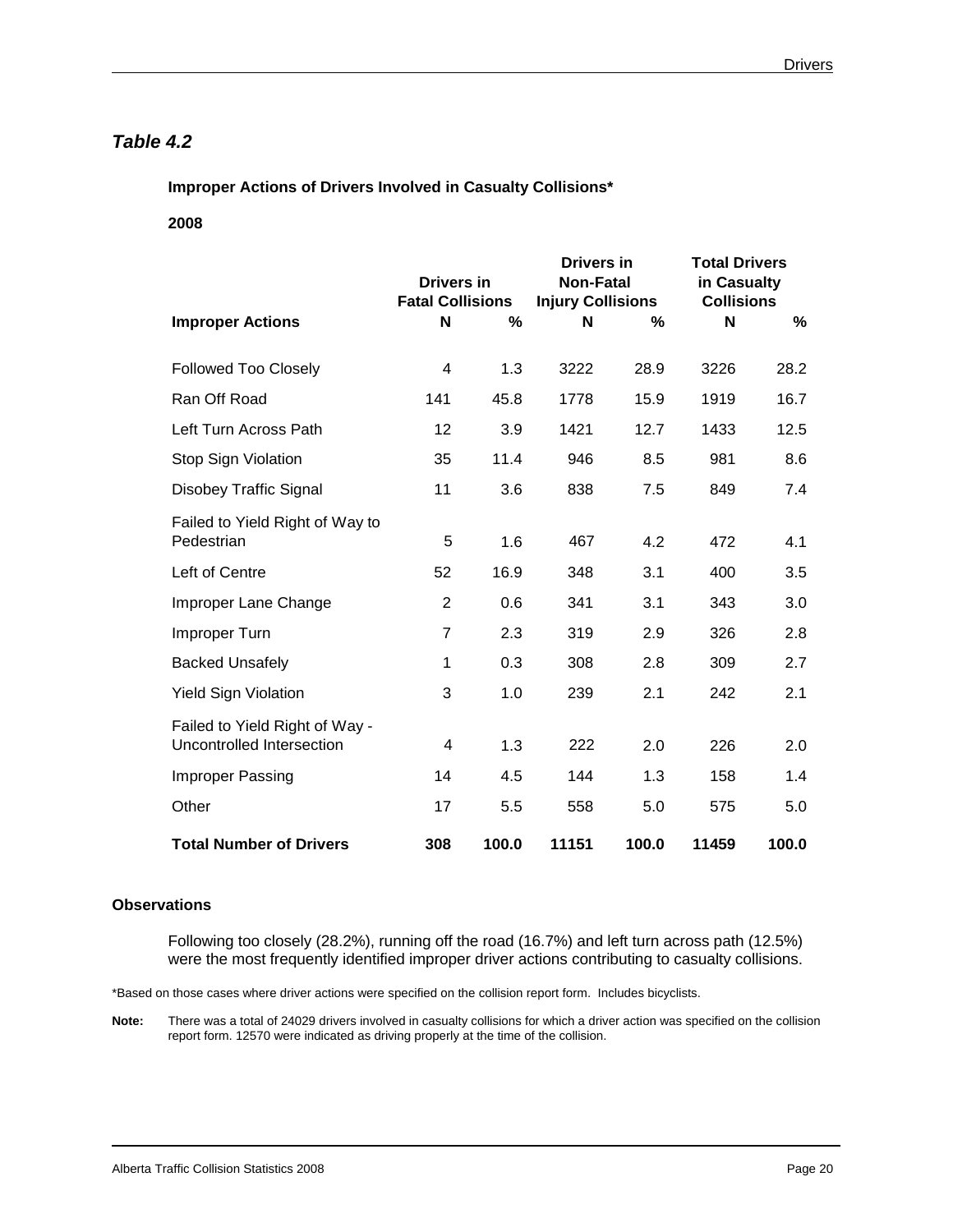## *Vehicles*

### **Types of Vehicles**

 Passenger cars (45.3%), minivans/MPV (21.8%) and pick-up trucks/vans (20.2%) were the vehicles most frequently involved in total casualty collisions.

### **Vehicle Factors**

 Overall 0.8% of vehicles involved in casualty collisions were identified as having a vehicle defect. The most common defect was defective brakes.

#### **Point of Impact**

 The most common point of impact in casualty collisions involved the front of the vehicle. Approximately 44.0% of the impacts involved the centre front.

 $\overline{a}$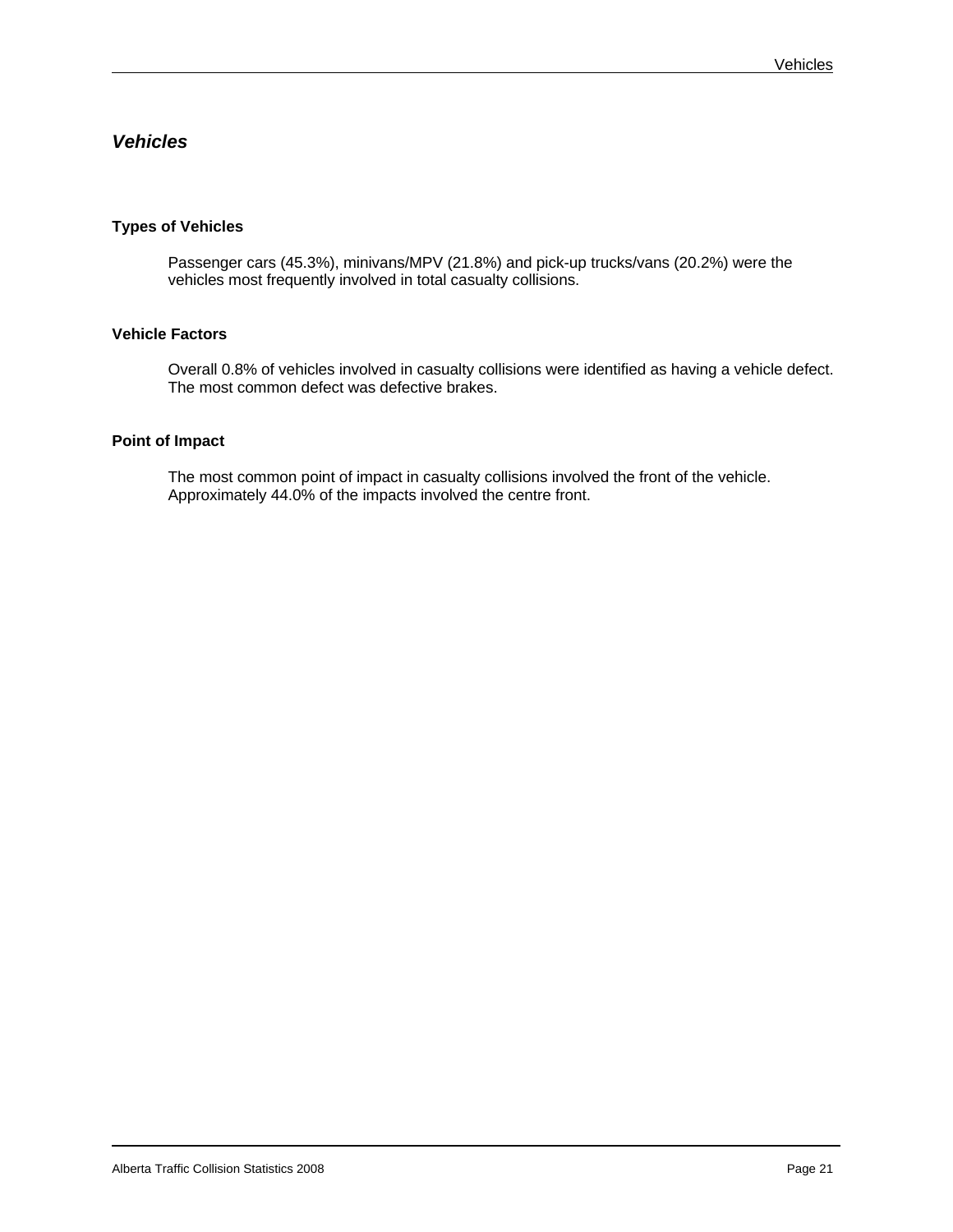## *Table 5.1*

 **Types of Vehicles Involved in Casualty Collisions\*** 

 **2008** 

|                                 | Vehicles in             |       |                         |               |                            |       |
|---------------------------------|-------------------------|-------|-------------------------|---------------|----------------------------|-------|
|                                 | <b>Vehicles</b> in      |       | <b>Non-Fatal Injury</b> |               | <b>Total Vehicles in</b>   |       |
|                                 | <b>Fatal Collisions</b> |       | <b>Collisions</b>       |               | <b>Casualty Collisions</b> |       |
| <b>Type of Vehicle</b>          | N                       | $\%$  | N                       | $\frac{9}{6}$ | N                          | ℅     |
| Passenger Car                   | 158                     | 27.2  | 13174                   | 45.7          | 13332                      | 45.3  |
| Mini-Van/MPV                    | 85                      | 14.6  | 6341                    | 22.0          | 6426                       | 21.8  |
| Pick-up Truck/Van               | 167                     | 28.7  | 5761                    | 20.0          | 5928                       | 20.2  |
| Truck 4500 kg+                  | 45                      | 7.7   | 1190                    | 4.1           | 1235                       | 4.2   |
| Motorcycle                      | 43                      | 7.4   | 807                     | 2.8           | 850                        | 2.9   |
| Tractor-Trailer                 | 55                      | 9.5   | 498                     | 1.7           | 553                        | 1.9   |
| <b>Bicycle</b>                  | $\overline{7}$          | 1.2   | 540                     | 1.9           | 547                        | 1.9   |
| Off-Highway Vehicle             | 12                      | 2.1   | 202                     | 0.7           | 214                        | 0.7   |
| <b>Transit Bus</b>              | $\overline{2}$          | 0.3   | 118                     | 0.4           | 120                        | 0.4   |
| <b>School Bus</b>               | 3                       | 0.5   | 56                      | 0.2           | 59                         | 0.2   |
| <b>Construction Equipment</b>   | $\overline{2}$          | 0.3   | 41                      | 0.1           | 43                         | 0.1   |
| <b>Emergency Vehicle</b>        | --                      | $- -$ | 39                      | 0.1           | 39                         | 0.1   |
| Motorhome                       | --                      | $-$   | 18                      | 0.1           | 18                         | 0.1   |
| Farm Equipment                  | 2                       | 0.3   | 14                      | 0.0           | 16                         | 0.1   |
| Other Bus                       | --                      | --    | 15                      | 0.1           | 15                         | 0.1   |
| <b>Motorized Snow Vehicle</b>   | --                      | $-$   | 9                       | 0.0           | 9                          | 0.0   |
| <b>Intercity Bus</b>            | --                      | $-$   | 6                       | 0.0           | 6                          | 0.0   |
| Moped                           |                         | --    | 4                       | 0.0           | 4                          | 0.0   |
| Other                           | --                      |       | 1                       | 0.0           | 1                          | 0.0   |
| <b>Total Number of Vehicles</b> | 581                     | 100.0 | 28834                   | 100.0         | 29414                      | 100.0 |

### **Observations**

 $\overline{a}$ 

Passenger cars, mini-van/MPV and pick-up trucks/vans were the vehicles most frequently involved in total casualty collisions. Overall, bicycles represented 1.9% and motorcycles 2.9% of the vehicles involved in casualty collisions. Tractor-Trailers were 1.9% of total vehicles in casualty crashes, but 9.5% of vehicles in fatal crashes.

\*Based on those cases where type of vehicle was specified on the collision report form.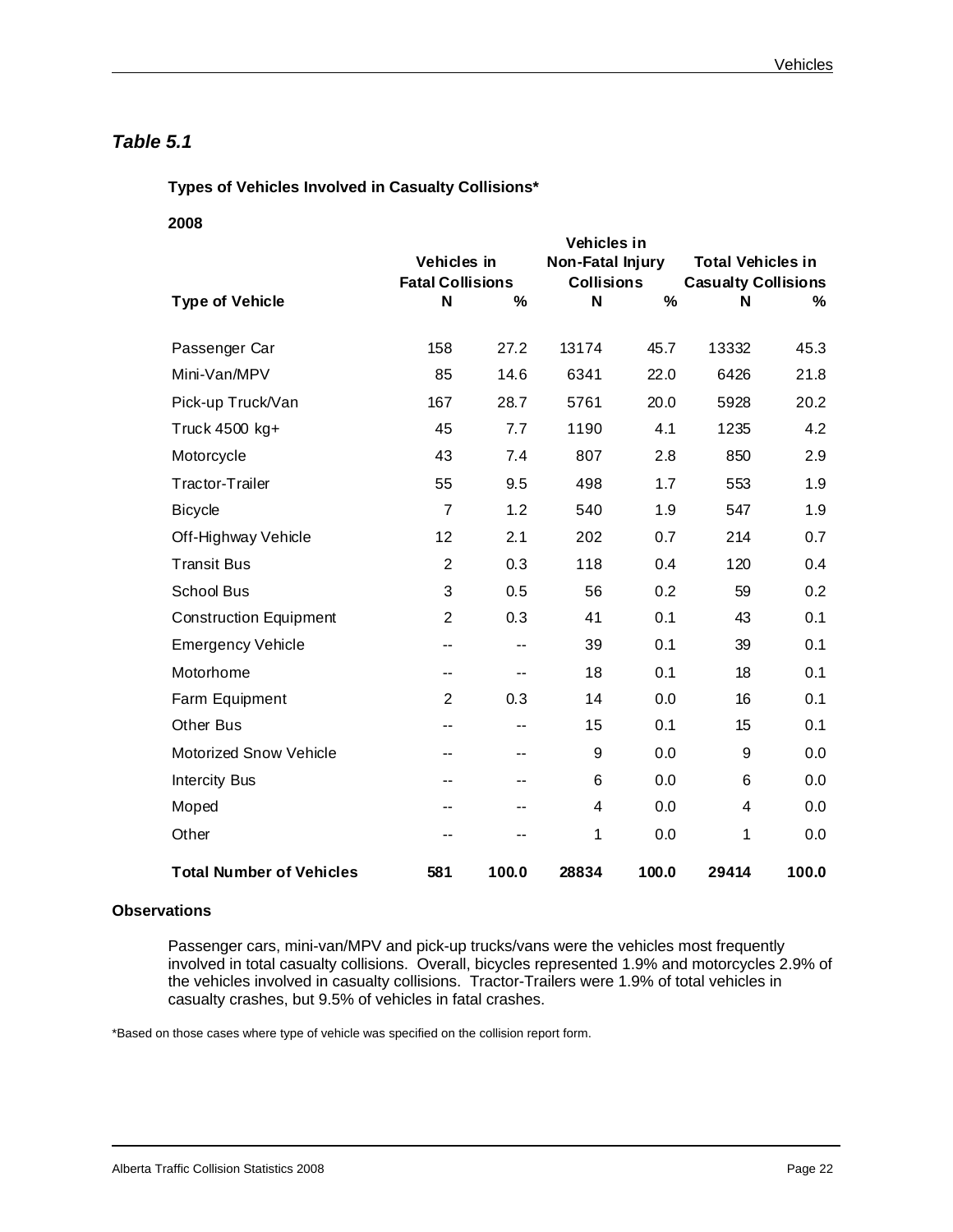## *Table 5.2*

 **Vehicle Factors Involved in Casualty Collisions\*** 

### **2008**

|                                           | <b>Vehicles in</b><br><b>Fatal Collisions</b> |       | Vehicles in<br><b>Non-Fatal Injury</b><br><b>Collisions</b> |       | <b>Total Vehicles in</b><br><b>Casualty Collisions</b> |       |
|-------------------------------------------|-----------------------------------------------|-------|-------------------------------------------------------------|-------|--------------------------------------------------------|-------|
| <b>Vehicle Factors</b>                    | N                                             | %     | N                                                           | %     | N                                                      | %     |
| No Apparent Defect                        | 442                                           | 98.9  | 23436                                                       | 99.2  | 23878                                                  | 99.2  |
| Defective Brakes                          | $\overline{2}$                                | 0.4   | 55                                                          | 0.2   | 57                                                     | 0.2   |
| <b>Tires Failed</b>                       | 1                                             | 0.2   | 30                                                          | 0.1   | 31                                                     | 0.1   |
| <b>Lighting Defect</b>                    | --                                            |       | 17                                                          | 0.1   | 17                                                     | 0.1   |
| Improper Load/Shift                       |                                               |       | 5                                                           | 0.0   | 5                                                      | 0.0   |
| Other                                     | 2                                             | 0.4   | 89                                                          | 0.4   | 91                                                     | 0.4   |
| <b>Total Number of</b><br><b>Vehicles</b> | 447                                           | 100.0 | 23632                                                       | 100.0 | 24079                                                  | 100.0 |

#### **Observations**

Overall 0.8% of vehicles involved in casualty collisions were identified as having a vehicle defect. The most common defect was defective brakes.

\*Based on those cases where a vehicle factor was specified on the collision report form. This information does not indicate whether or not a mechanical inspection of the collision-involved vehicle was conducted.

 $\overline{a}$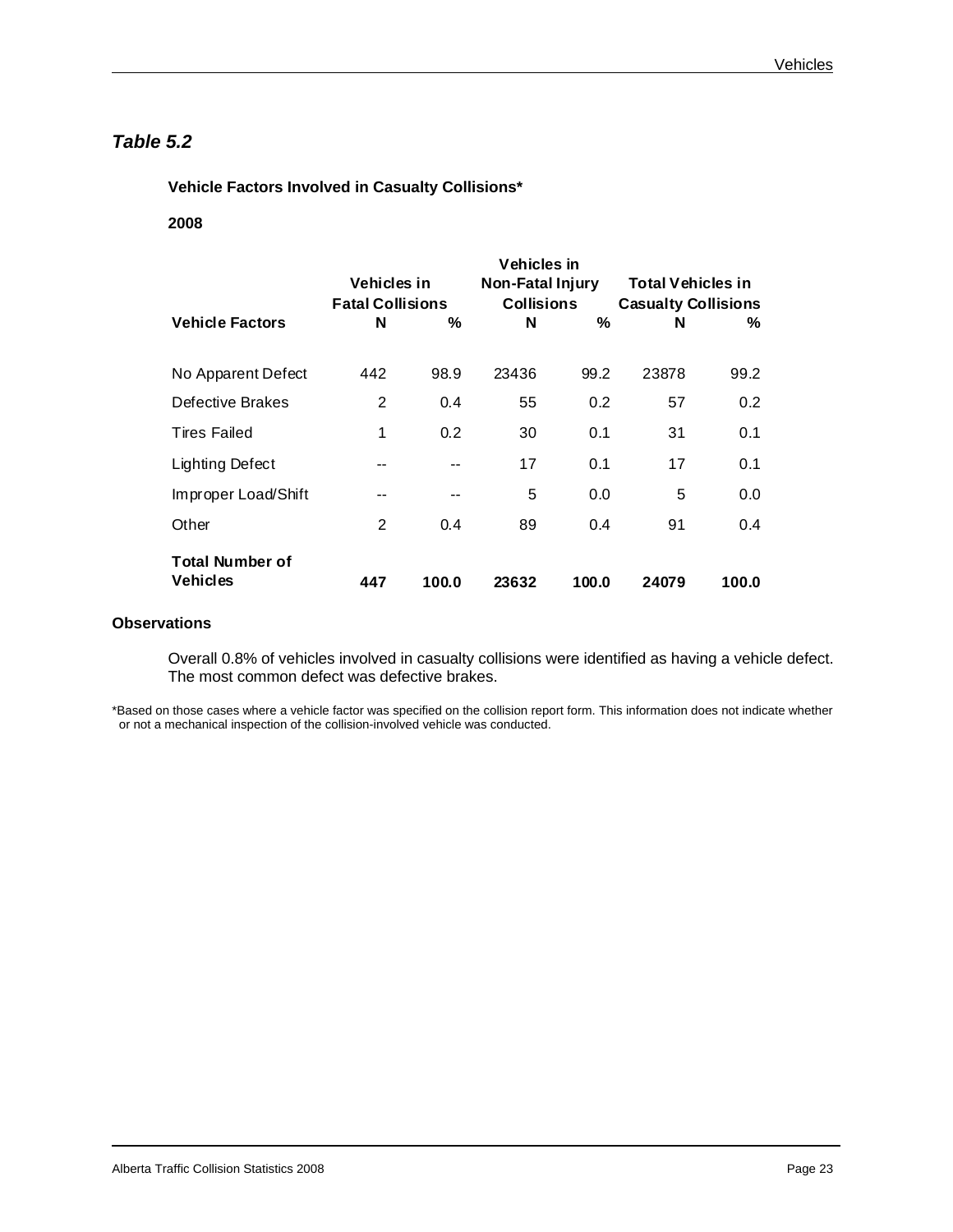## *Table 5.3*

 **Point of Impact on Vehicles Involved in Casualty Collisions\*** 

### **2008**

|                                           | Vehicles in<br><b>Fatal Collisions</b> |       | Vehicles in<br><b>Non-Fatal</b><br><b>Injury Collisions</b> |       | <b>Total Vehicles in</b><br><b>Casualty Collisions</b> |       |
|-------------------------------------------|----------------------------------------|-------|-------------------------------------------------------------|-------|--------------------------------------------------------|-------|
| Point of Impact                           | N                                      | %     | N                                                           | $\%$  | N                                                      | %     |
| <b>Centre Front</b>                       | 261                                    | 47.4  | 11986                                                       | 43.9  | 12247                                                  | 44.0  |
| Centre Rear                               | 17                                     | 3.1   | 5663                                                        | 20.7  | 5680                                                   | 20.4  |
| <b>Right Front</b>                        | 39                                     | 7.1   | 2005                                                        | 7.3   | 2044                                                   | 7.3   |
| Left Front                                | 33                                     | 6.0   | 2010                                                        | 7.4   | 2043                                                   | 7.3   |
| Rollover                                  | 95                                     | 17.2  | 1833                                                        | 6.7   | 1928                                                   | 6.9   |
| Left Side                                 | 36                                     | 6.5   | 1057                                                        | 3.9   | 1093                                                   | 3.9   |
| <b>Right Side</b>                         | 35                                     | 6.4   | 1036                                                        | 3.8   | 1071                                                   | 3.8   |
| Left Rear                                 | 12                                     | 2.2   | 673                                                         | 2.5   | 685                                                    | 2.5   |
| <b>Right Rear</b>                         | 9                                      | 1.6   | 669                                                         | 2.4   | 678                                                    | 2.4   |
| Attachment                                | 6                                      | 1.1   | 218                                                         | 0.8   | 224                                                    | 0.8   |
| Top                                       | 6                                      | 1.1   | 82                                                          | 0.3   | 88                                                     | 0.3   |
| Undercarriage                             | $\overline{2}$                         | 0.4   | 79                                                          | 0.3   | 81                                                     | 0.3   |
| <b>Total Number of</b><br><b>Vehicles</b> | 551                                    | 100.0 | 27311                                                       | 100.0 | 27862                                                  | 100.0 |

### **Observations**

The most common point of impact in casualty collisions involved the front of the vehicle. 44.0% of the impacts involved the centre front, while 20.4% of the impacts involved the centre rear.

\*Based on those cases where point of impact was specified on the collision report form.

 $\overline{a}$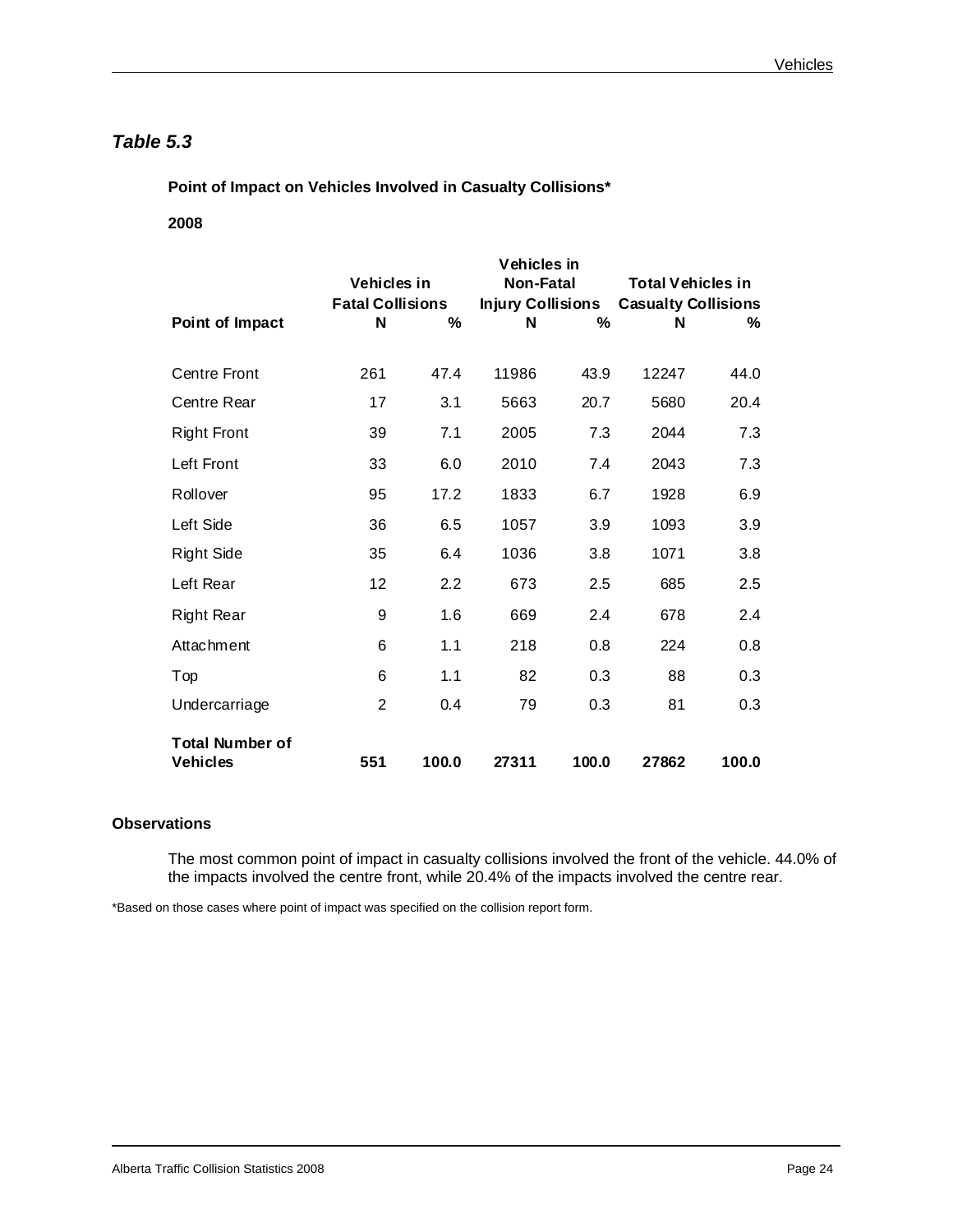## *Environment*

### **Location**

The majority of fatal crashes (69.6%) occurred in rural areas, whereas the majority of injury (75.7%) and property damage (81.9%) crashes occurred in urban areas.

### **Surface Conditions**

The majority (61.4%) of all casualty collisions occurred when surface conditions were dry. Slush, snow or ice was involved in 13.1% of fatal collisions and 22.0% of non-fatal injury collisions.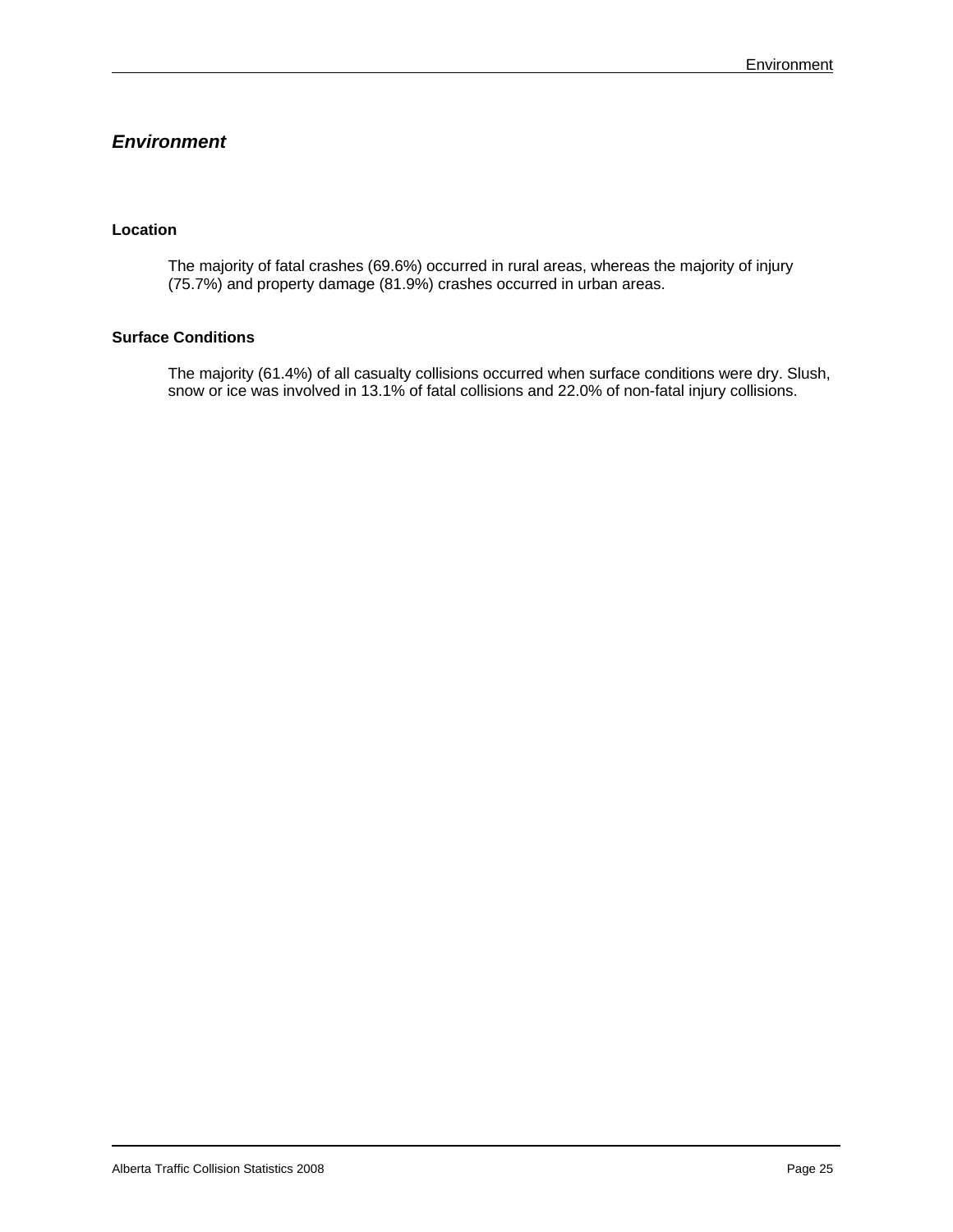# *Table 6.1*

### **Location of Collisions**

 **2008** 

|                                      | <b>Fatal Collisions</b> |       | Non-Fatal Injury<br><b>Collisions</b> |       | <b>Property Damage</b><br><b>Collisions</b> |       | <b>Total Collisions</b> |       |
|--------------------------------------|-------------------------|-------|---------------------------------------|-------|---------------------------------------------|-------|-------------------------|-------|
| Location                             | N                       | %     | N                                     | %     | N                                           | %     | N                       | %     |
| Urban                                | 114                     | 30.4  | 12223                                 | 75.7  | 115965                                      | 81.9  | 128302                  | 81.2  |
| Rural                                | 261                     | 69.6  | 3930                                  | 24.3  | 25562                                       | 18.1  | 29753                   | 18.8  |
| <b>Total Number</b><br>of Collisions | 375                     | 100.0 | 16153                                 | 100.0 | 141527                                      | 100.0 | 158055                  | 100.0 |

### **Observations**

Collisions which occurred in rural areas accounted for 69.6% of all fatal crashes. Collisions occurring in urban areas resulted in the highest proportion of non-fatal injury collisions (75.7%) and property damage crashes (81.9%).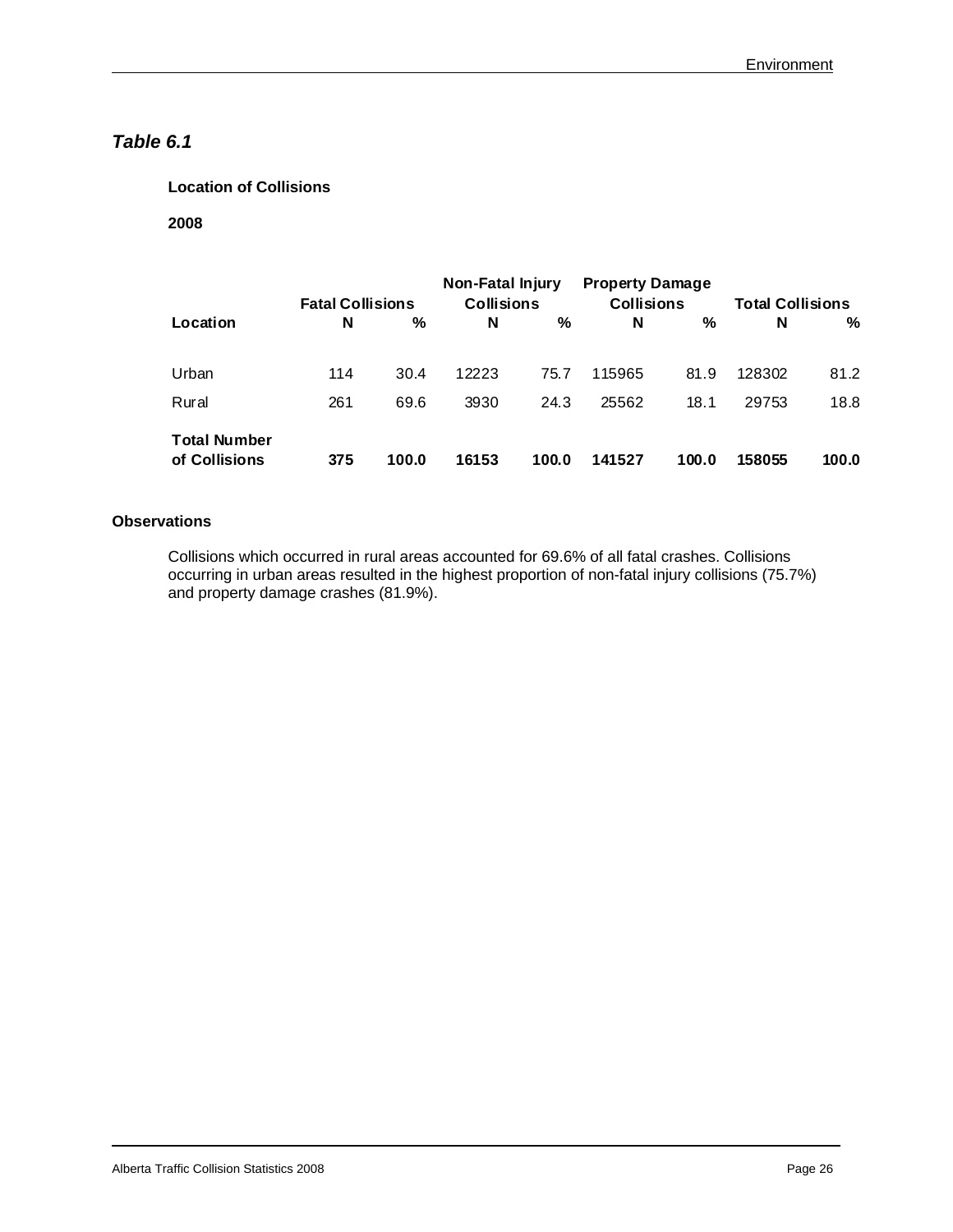# *Table 6.2*

### **Casualty Collision Occurrence by Surface Condition**

### **2008**

|                                             | <b>Fatal Collisions</b> |       | <b>Non-Fatal Injury</b><br><b>Collisions</b> |       | <b>Total Casualty</b><br><b>Collisions</b> |       |
|---------------------------------------------|-------------------------|-------|----------------------------------------------|-------|--------------------------------------------|-------|
| <b>Surface Condition</b>                    | N                       | %     | N                                            | %     | N                                          | %     |
| Dry                                         | 269                     | 71.7  | 9874                                         | 61.1  | 10143                                      | 61.4  |
| Slush/Snow/Ice                              | 49                      | 13.1  | 3554                                         | 22.0  | 3603                                       | 21.8  |
| Wet                                         | 21                      | 5.6   | 1193                                         | 7.4   | 1214                                       | 7.3   |
| Loose Surface Material                      | 15                      | 4.0   | 308                                          | 1.9   | 323                                        | 2.0   |
| Muddy                                       | --                      |       | 34                                           | 0.2   | 34                                         | 0.2   |
| Other                                       | 1                       | 0.3   | 70                                           | 0.4   | 71                                         | 0.4   |
| Unspecified                                 | 20                      | 5.3   | 1120                                         | 6.9   | 1140                                       | 6.9   |
| <b>Total Number of</b><br><b>Collisions</b> | 375                     | 100.0 | 16153                                        | 100.0 | 16528                                      | 100.0 |

### **Observations**

The majority (61.4%) of casualty collisions occurred when surface conditions were dry. Slush, snow or ice was involved in 13.1% of fatal collisions and 22.0% of non-fatal injury collisions.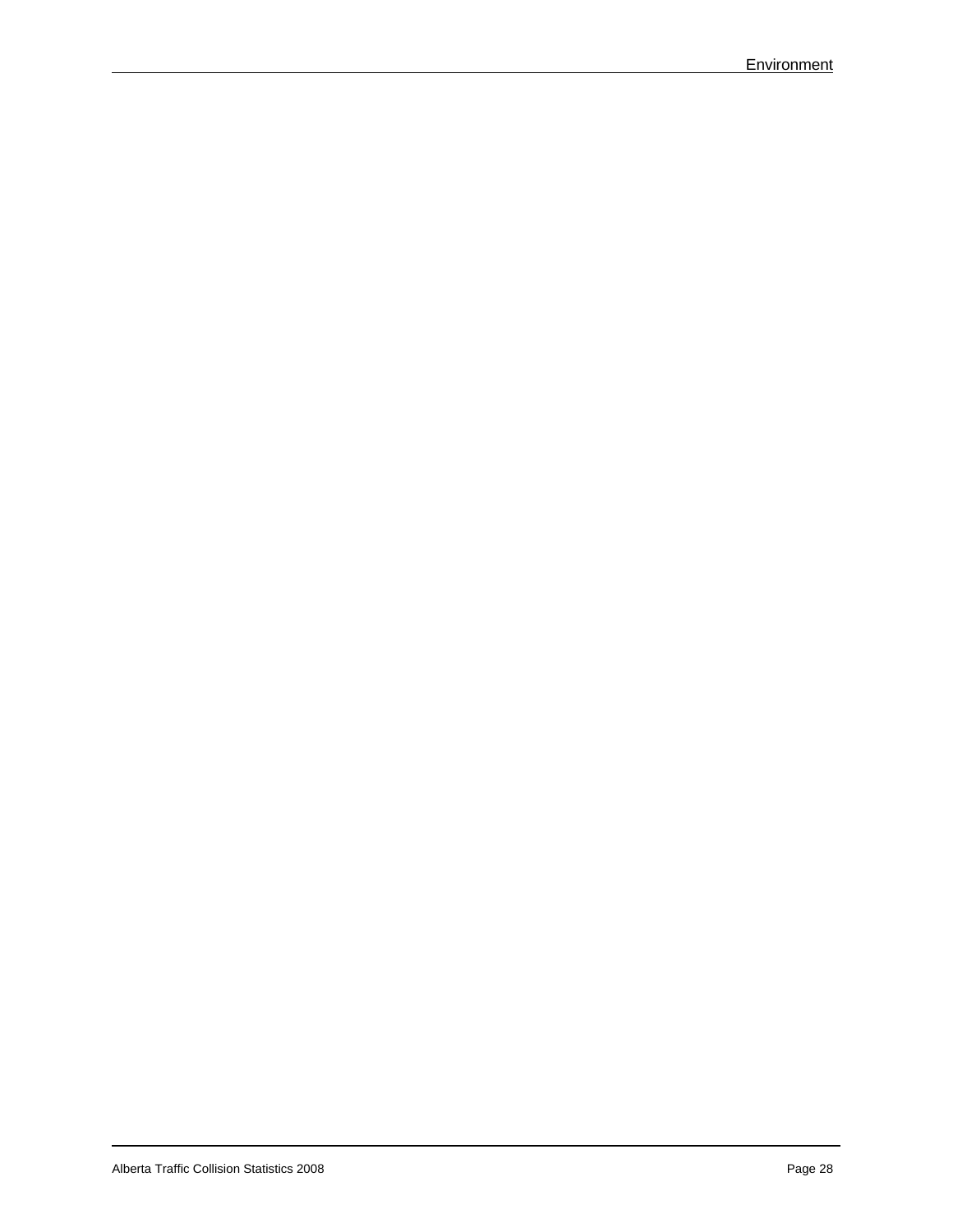## *Special Types of Vehicles*

#### **Motorcycles**

- In 2008, based on motorcycle registrations, the involvement rate of motorcycles has increased in fatal collisions and decreased in injury collisions from 2007.
- The majority of motorcycle casualty collisions involved male drivers. Motorcycle drivers under the age of 25 had the highest involvement rate per 1000 licensed drivers. In particular, 16-17 year old motorcycle drivers had an involvement rate per 1000 licensed drivers of 44.3, a rate three times greater than that of the 20-24 year old motorcycle drivers.
- Compared to drivers involved in total casualty collisions, motorcycle drivers were more likely to run off the road or pass improperly. However, motorcycle drivers were less likely to follow too closely, make an unsafe left turn or commit a stop sign violation.
- Compared to drivers involved in all types of vehicle casualty collisions, motorcycle drivers were more likely to have consumed alcohol before the crash.
- Vehicle factors were identified for 1.5% of motorcycles involved in casualty collisions compared to 0.8% for all types of vehicles involved in casualty collisions.
- The majority of casualty collisions involving motorcycles occurred on dry roads.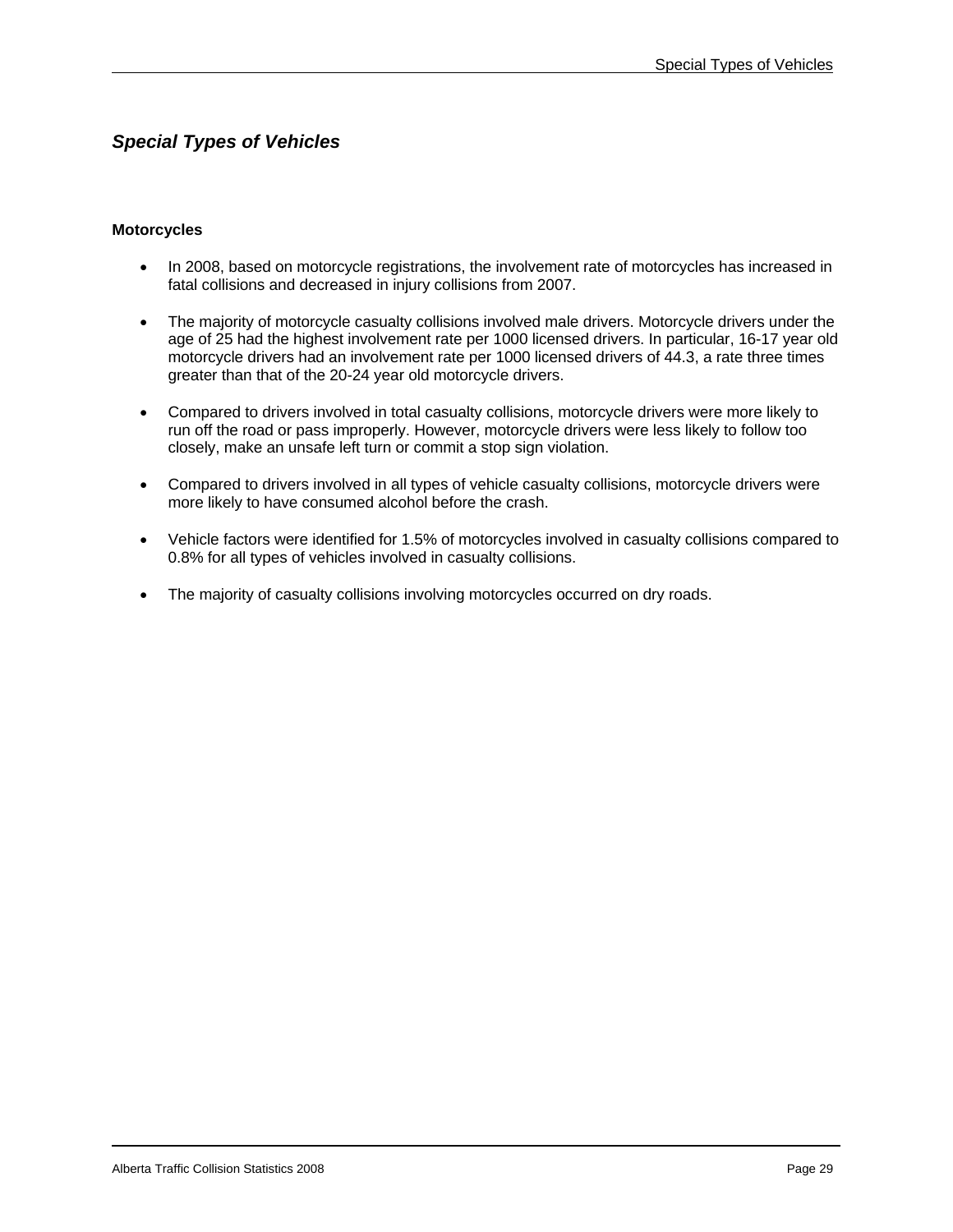#### **Motorcycles Involved in Casualty Collisions**

| $2004 - 2008$                                                                                          |      |      |       |       |       |
|--------------------------------------------------------------------------------------------------------|------|------|-------|-------|-------|
| <b>Number of Motorcycles</b>                                                                           | 2008 | 2007 | 2006  | 2005  | 2004  |
| Fatal                                                                                                  | 43   | 34   | 31    | 22    | 26    |
| Non-Fatal Injury                                                                                       | 807  | 773  | 764   | 718   | 661   |
| <b>Total Number of Motorcycles</b><br><b>Involved in Casualty Collisions</b>                           | 850  | 807  | 795   | 740   | 687   |
| Casualties*                                                                                            |      |      |       |       |       |
| Number Killed                                                                                          | 42   | 32   | 32    | 21    | 25    |
| Number Injured                                                                                         | 852  | 833  | 830   | 771   | 715   |
| <b>Total Casualties in Collisions</b><br><b>Involving Motorcycles</b>                                  | 894  | 865  | 862   | 792   | 740   |
| Number of Motorcycles Involved in<br><b>Casualty Collisions Per 10,000</b><br>Registered Motorcycles** |      |      |       |       |       |
| <b>Fatal Collisions</b>                                                                                | 4.4  | 4.0  | 4.2   | 3.4   | 4.4   |
| Non-Fatal Injury Collisions                                                                            | 82.4 | 90.5 | 103.1 | 110.9 | 110.9 |

### **Observations**

Based on motorcycle registrations in 2008, the involvement rate of motorcycles has increased in fatal collisions and decreased in injury collisions from 2007.

\*This refers to the total number of people killed and injured in collisions in which a motorcycle was involved. It does not refer to the number of motorcyclists killed and injured.

\*\* Source: Based on vehicle registration statistics, Service Alberta – Registries Services, December 31, 2008.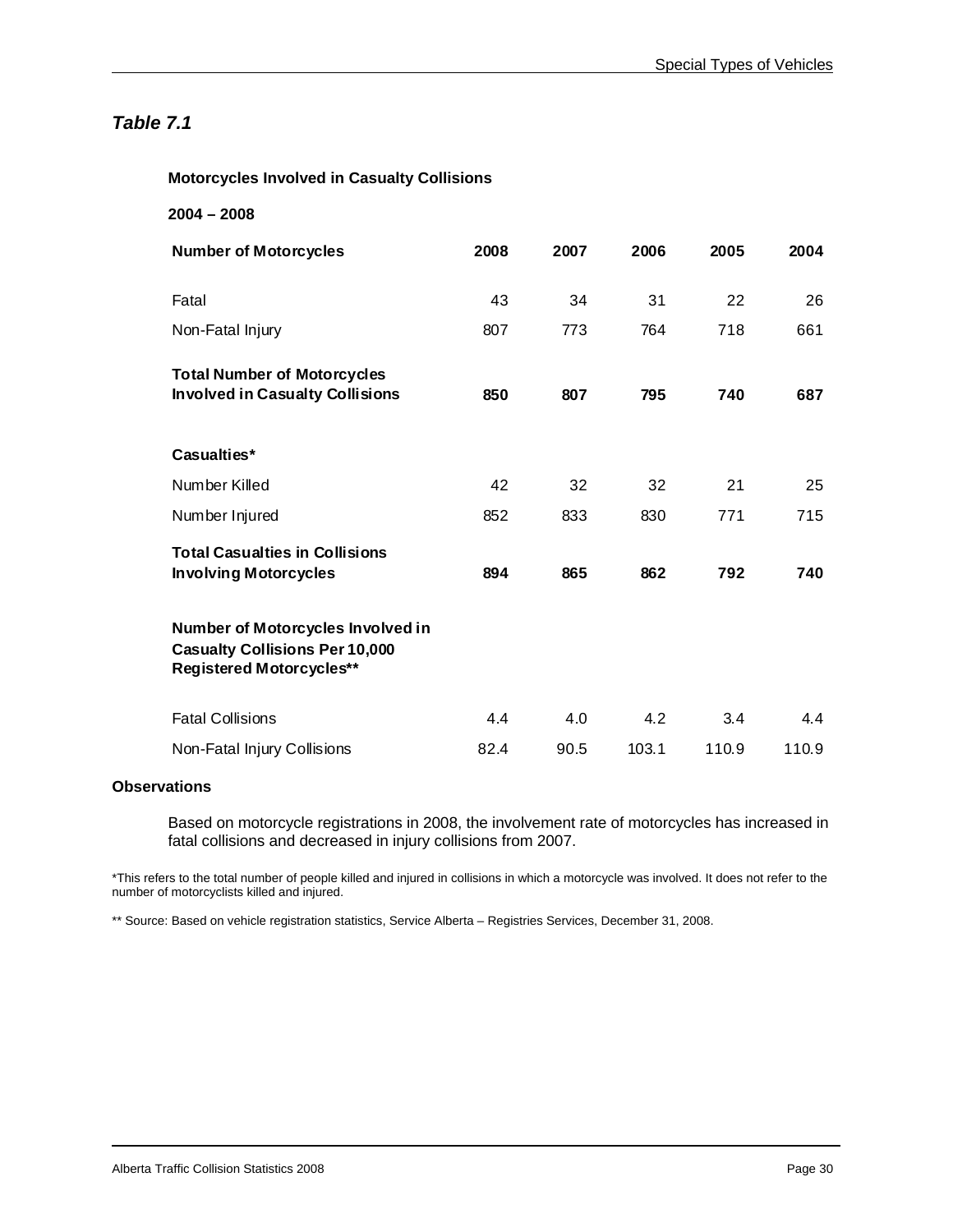*Figure 6* 



## **Number of Motorcycles Involved in Fatal Collisions Alberta 2004 - 2008**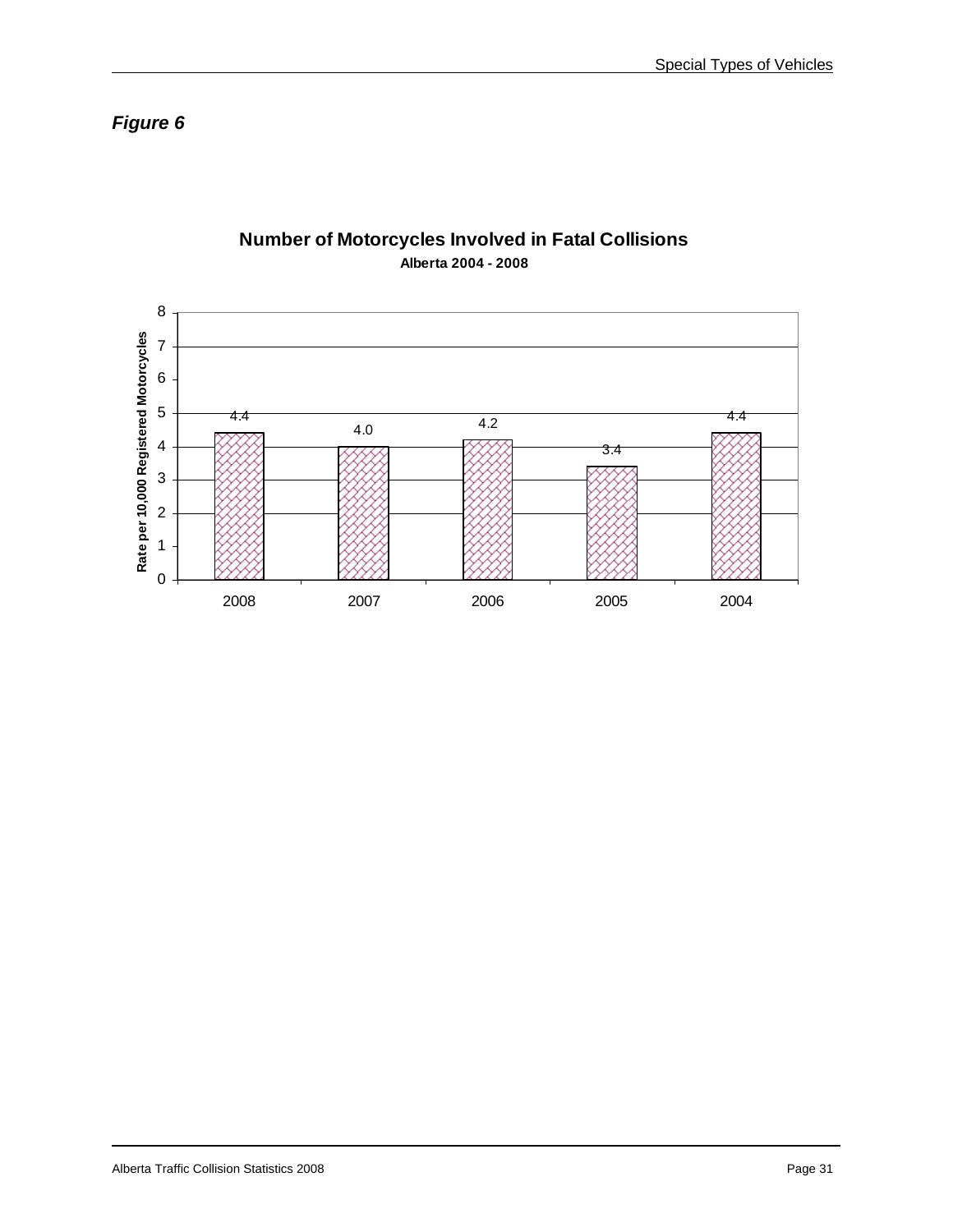### **Age and Sex of Motorcycle Drivers Involved in Casualty Collisions**

**2008** 

|                                                     |                  |      |                |      |                  |       | <b>Rate Per</b><br>1,000<br>Licensed<br>Motorcycle |
|-----------------------------------------------------|------------------|------|----------------|------|------------------|-------|----------------------------------------------------|
|                                                     | Male             |      | Female         |      | Total*           |       | Drivers**                                          |
| <b>Age of Motorcycle</b><br><b>Driver</b>           | N                | $\%$ | N              | $\%$ | N                | $\%$  |                                                    |
| Under 16                                            | 5                | 0.6  | 1              | 0.1  | $\,6$            | 0.7   |                                                    |
| 16-17                                               | $\boldsymbol{9}$ | 1.1  | ۰.             | ۰.   | $\boldsymbol{9}$ | 1.1   | 44.3                                               |
| 18-19                                               | 24               | 2.8  | 1              | 0.1  | 25               | 3.0   | 24.7                                               |
| 20-24                                               | 118              | 13.9 | 15             | 1.8  | 134              | 15.8  | 13.6                                               |
| 25-34                                               | 195              | 23.0 | 10             | 1.2  | 206              | 24.3  | 5.1                                                |
| 35-44                                               | 151              | 17.8 | 19             | 2.2  | 170              | 20.1  | 3.1                                                |
| 45-54                                               | 176              | 20.8 | 18             | 2.1  | 194              | 22.9  | 2.4                                                |
| 55-64                                               | 70               | 8.3  | $\overline{7}$ | 0.8  | 77               | 9.1   | 1.6                                                |
| 65 and over                                         | 19               | 2.2  | $\overline{2}$ | 0.2  | 21               | 2.5   | 1.4                                                |
| Unspecified                                         | 1                | 0.1  | $- -$          | $-$  | 4                | 0.5   |                                                    |
| <b>Total Number of</b><br><b>Motorcycle Drivers</b> | 768              | 90.8 | 73             | 8.6  | 846              | 100.0 |                                                    |

#### **Observations**

The majority of motorcycle casualty collisions involved male drivers. Based on involvement per 1,000 licensed operators, motorcycle drivers under the age of 25 were most likely to be involved in collisions. In particular, 16-17 year old motorcycle drivers had the highest involvement rate per 1,000 licensed motorcyclists. These age and sex comparisons are limited due to the lack of driving exposure data. That is, in order to make valid age comparisons, it is important to take into account the number of kilometers driven annually by each age and sex group of motorcycle operators.

**Note:** In Alberta, Class 6 (motorcycle) licenses are not issued to operators under 16 years of age.

\*Total includes drivers whose sex was not specified on the collision report form.

\*\*Source: Licensed Drivers – Service Alberta – Registries Services, as of December 31, 2008.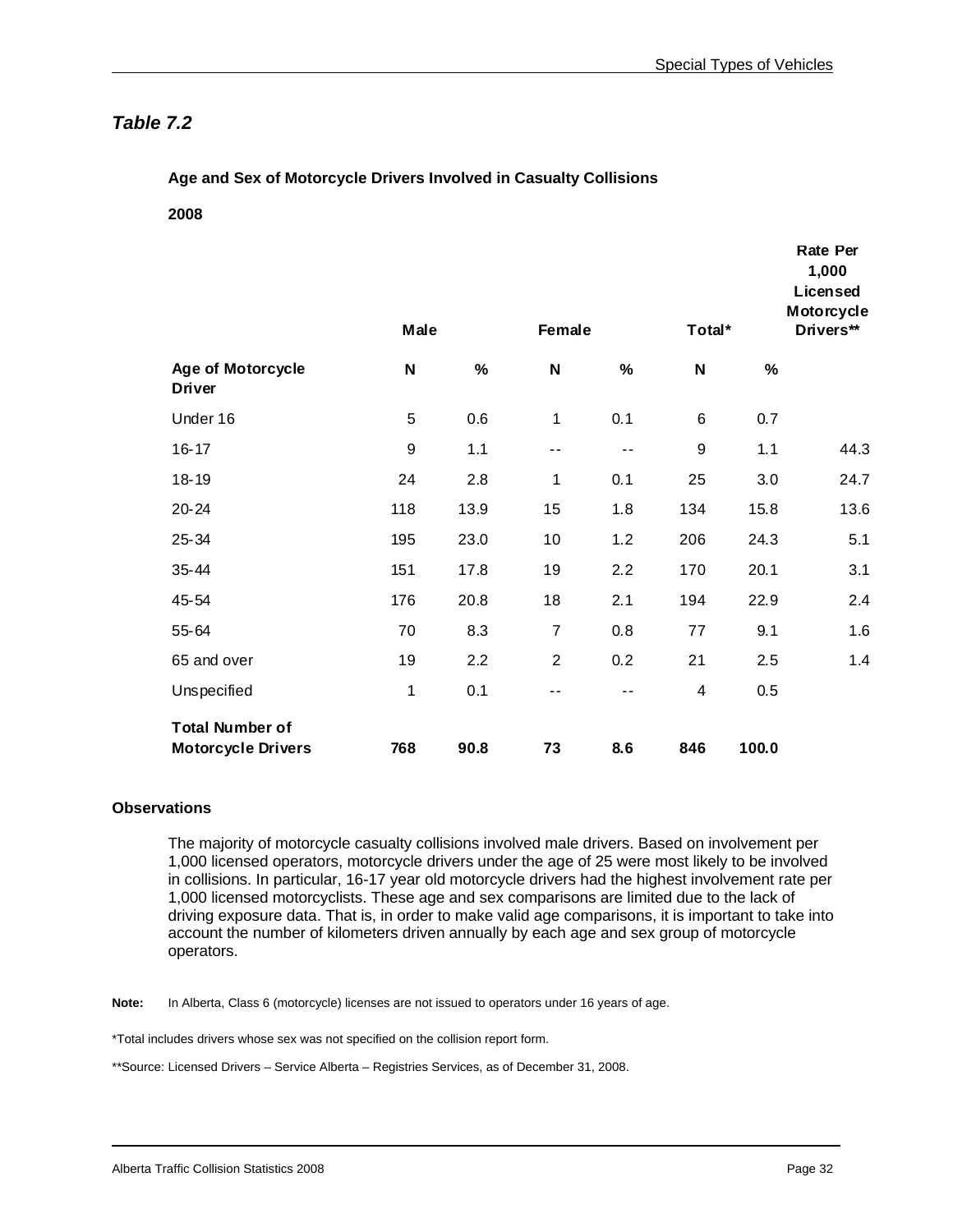**Improper Actions of Motorcycle Drivers Involved in Casualty Collisions\*** 

**2008** 

|                                                             |     |       | <b>Driver Actions in Total</b><br><b>Casualty Collisions (All</b><br><b>Vehicle Types)</b> |
|-------------------------------------------------------------|-----|-------|--------------------------------------------------------------------------------------------|
| <b>Improper Actions of</b><br><b>Motorcycle Driver</b>      | N   | $\%$  | %                                                                                          |
| Ran Off Road                                                | 119 | 44.6  | 16.7                                                                                       |
| Followed Too Closely                                        | 47  | 17.6  | 28.2                                                                                       |
| Improper Passing                                            | 22  | 8.2   | 1.4                                                                                        |
| Left of Centre                                              | 10  | 3.7   | 3.5                                                                                        |
| Improper Turn                                               | 9   | 3.4   | 2.8                                                                                        |
| Disobey Traffic Signal                                      | 8   | 3.0   | 7.4                                                                                        |
| Left Turn Across Path                                       | 8   | 3.0   | 12.5                                                                                       |
| Improper Lane Change                                        | 6   | 2.2   | 3.0                                                                                        |
| Stop Sign Violation                                         | 6   | 2.2   | 8.6                                                                                        |
| Failed to Yield Right of Way -<br>Uncontrolled Intersection | 3   | 1.1   | 2.0                                                                                        |
| <b>Yield Sign Violation</b>                                 | 1   | 0.4   | 2.1                                                                                        |
| Failed to Yield Right of Way to<br>Pedestrian               | 1   | 0.4   | 4.1                                                                                        |
| <b>Backed Unsafely</b>                                      | 1   | 0.4   | 2.7                                                                                        |
| Other                                                       | 26  | 9.7   | 5.0                                                                                        |
| <b>Total Number of Motorcycle</b><br><b>Drivers</b>         | 267 | 100.0 |                                                                                            |

#### **Observations**

l

Compared to drivers involved in total casualty collisions, motorcycle drivers were more likely to run off the road or pass improperly. However, motorcycle drivers were less likely to follow too closely, make an unsafe left turn or commit a stop sign violation.

\* Based on those cases where driver actions were specified on the collision report form.

**Note:** There was a total of 656 motorcycle drivers involved in casualty collisions for which a driver action was specified on the collision report form. 389 were indicated as driving properly at the time of the collision.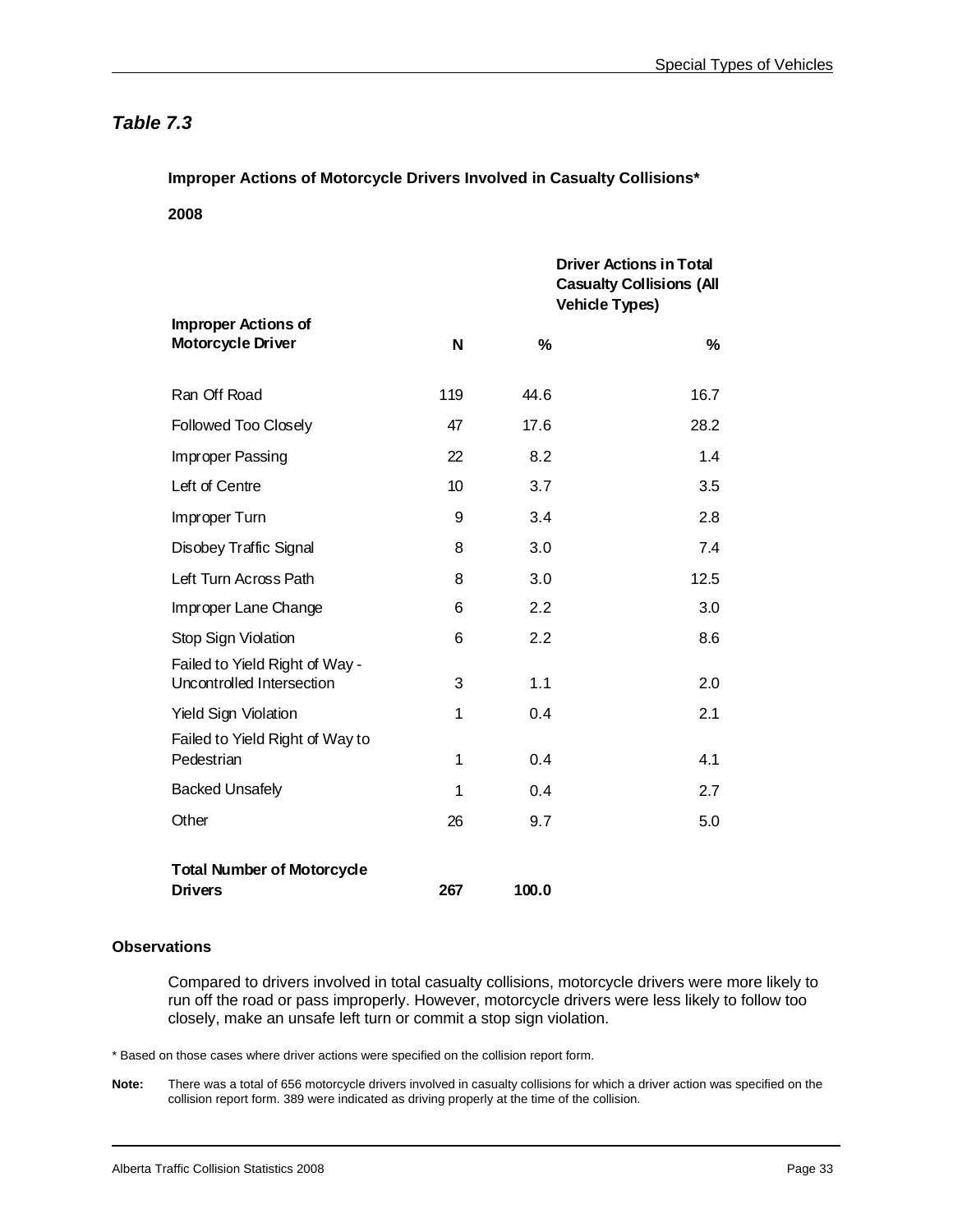**Condition of Motorcycle Drivers Involved in Casualty Collisions\*** 

#### **2008**

|                                       |     |       | <b>Driver Condition in</b><br><b>Total Casualty</b><br><b>Collisions (All</b><br><b>Vehicle Types)</b> |
|---------------------------------------|-----|-------|--------------------------------------------------------------------------------------------------------|
| <b>Condition of Motorcycle Driver</b> | N   | ℅     | %                                                                                                      |
| Normal                                | 659 | 91.1  | 92.4                                                                                                   |
| Had Been Drinking                     | 39  | 5.4   | 2.6                                                                                                    |
| Alcohol Impaired                      | 18  | 2.5   | 3.0                                                                                                    |
| <b>Total Alcohol Involvement</b>      | 57  | 7.9   | 5.7                                                                                                    |
| Other                                 | 7   | 1.0   | 2.0                                                                                                    |
| <b>Total Number of Motorcycle</b>     |     |       |                                                                                                        |
| <b>Drivers</b>                        | 723 | 100.0 |                                                                                                        |

#### **Observations**

The motorcycle driver's condition was a contributory factor for 8.9% of the involved motorcycle drivers. Compared to drivers involved in total casualty collisions, motorcycle drivers were more likely to have consumed alcohol prior to the crash.

\*Based on those cases where driver condition was specified on the collision report form.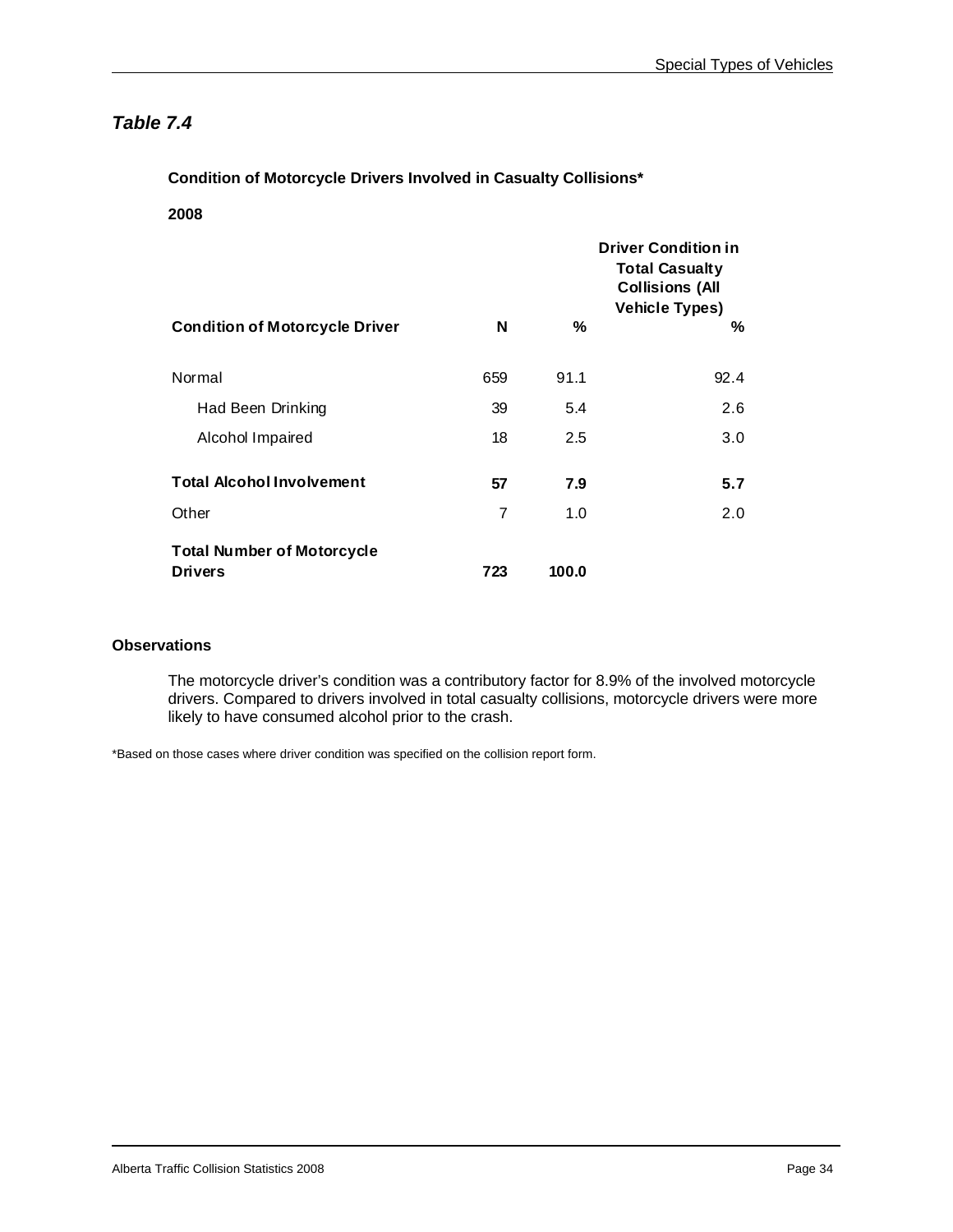**Motorcycle Vehicle Factors in Casualty Collisions\*** 

**2008** 

|                                    |     |       | <b>Vehicle Factors in</b><br><b>Total Casualty</b><br><b>Collisions (All Vehicle</b><br>Types) |
|------------------------------------|-----|-------|------------------------------------------------------------------------------------------------|
| <b>Vehicle Factors</b>             | N   | ℅     | %                                                                                              |
| No Apparent Defect                 | 726 | 98.5  | 99.2                                                                                           |
| <b>Tires Failed</b>                | 2   | 0.3   | 0.1                                                                                            |
| Lighting Defect                    | 1   | 0.1   | 0.1                                                                                            |
| Defective Brakes                   | 1   | 0.1   | 0.2                                                                                            |
| Other                              | 7   | 0.9   | 0.4                                                                                            |
| <b>Total Number of Motorcycles</b> | 737 | 100.0 |                                                                                                |

### **Observations**

Vehicle factors were identified for 1.5% of the motorcycles involved in casualty collisions, compared to 0.8% for all types of vehicles involved in casualty collisions.

\*Based on those cases where a vehicle factor was specified on the collision report form. This does not indicate that a mechanical inspection of the collision-involved motorcycle was conducted.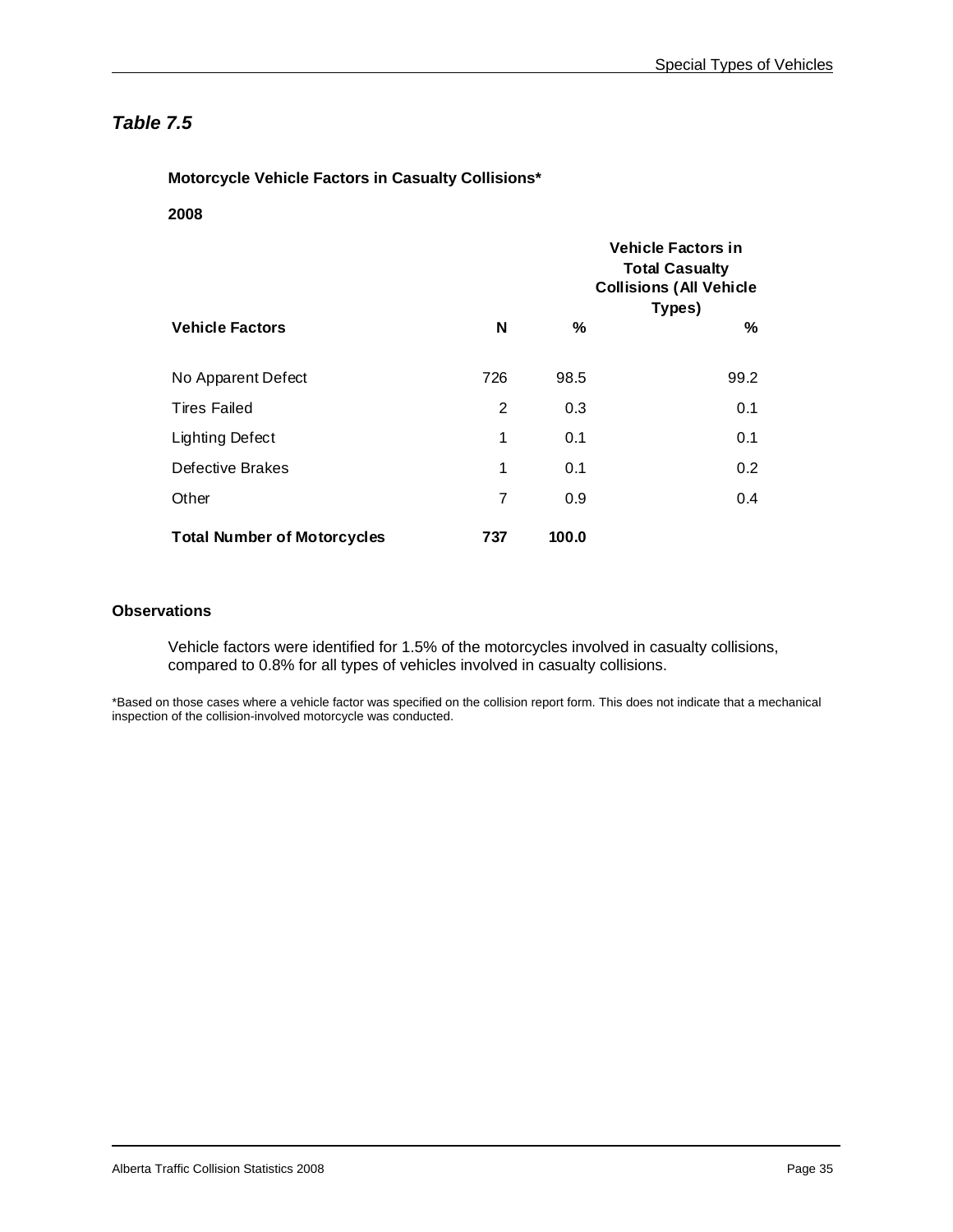| <b>Casualty Collisions Involving Motorcycles:</b> |     |       |
|---------------------------------------------------|-----|-------|
| <b>Month of Occurrence</b>                        |     |       |
| 2008                                              |     |       |
| <b>Month</b>                                      | N   | %     |
| January                                           | 1   | 0.1   |
| February                                          | 1   | 0.1   |
| March                                             | 11  | 1.3   |
| April                                             | 36  | 4.4   |
| May                                               | 133 | 16.1  |
| June                                              | 149 | 18.0  |
| July                                              | 156 | 18.9  |
| August                                            | 136 | 16.5  |
| September                                         | 105 | 12.7  |
| October                                           | 71  | 8.6   |
| November                                          | 25  | 3.0   |
| December                                          | 1   | 0.1   |
| Unspecified                                       | 1   | 0.1   |
| <b>Total Number of Collisions</b>                 | 826 | 100.0 |

### **Observations**

The month of July recorded the highest proportion of casualty crashes involving motorcycles.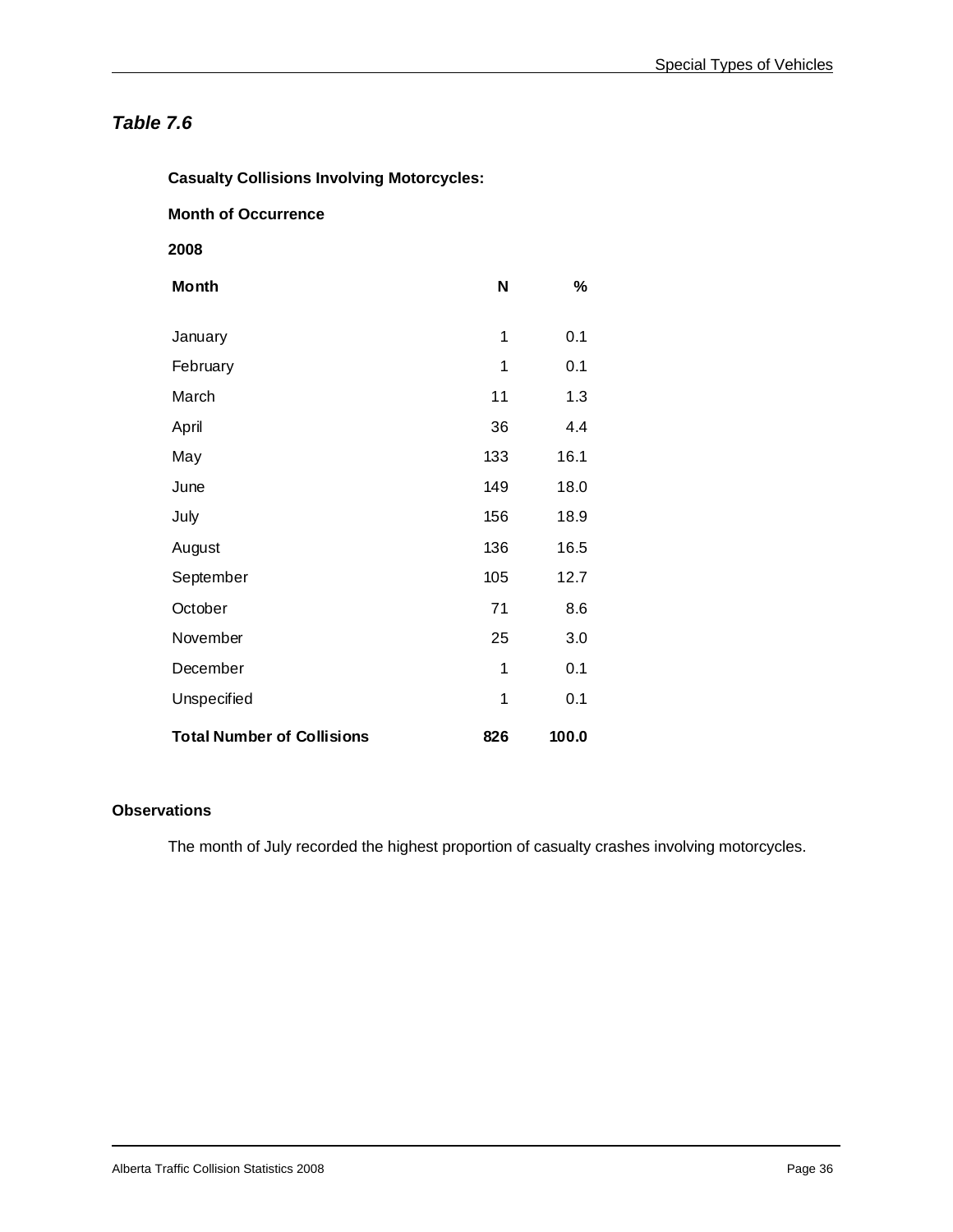| <b>Casualty Collisions Involving Motorcycles:</b> |     |       |
|---------------------------------------------------|-----|-------|
| <b>Road Surface Condition</b>                     |     |       |
| 2008                                              |     |       |
| <b>Road Surface Condition</b>                     | N   | %     |
| Dry                                               | 703 | 85.1  |
| Wet                                               | 38  | 4.6   |
| Loose Surface Material                            | 33  | 4.0   |
| Slush/Snow/Ice                                    | 4   | 0.5   |
| Muddy                                             | 2   | 0.2   |
| Other                                             | 3   | 0.4   |
| Unspecified                                       | 43  | 5.2   |
| <b>Total Number of Collisions</b>                 | 826 | 100.0 |

### **Observations**

The majority (85.1%) of casualty collisions involving motorcycles occurred on dry roads. Wet roads were the scene of 4.6% of motorcycle casualty collisions. Loose material on the road surface was involved in 4.0% of motorcycle casualty crashes.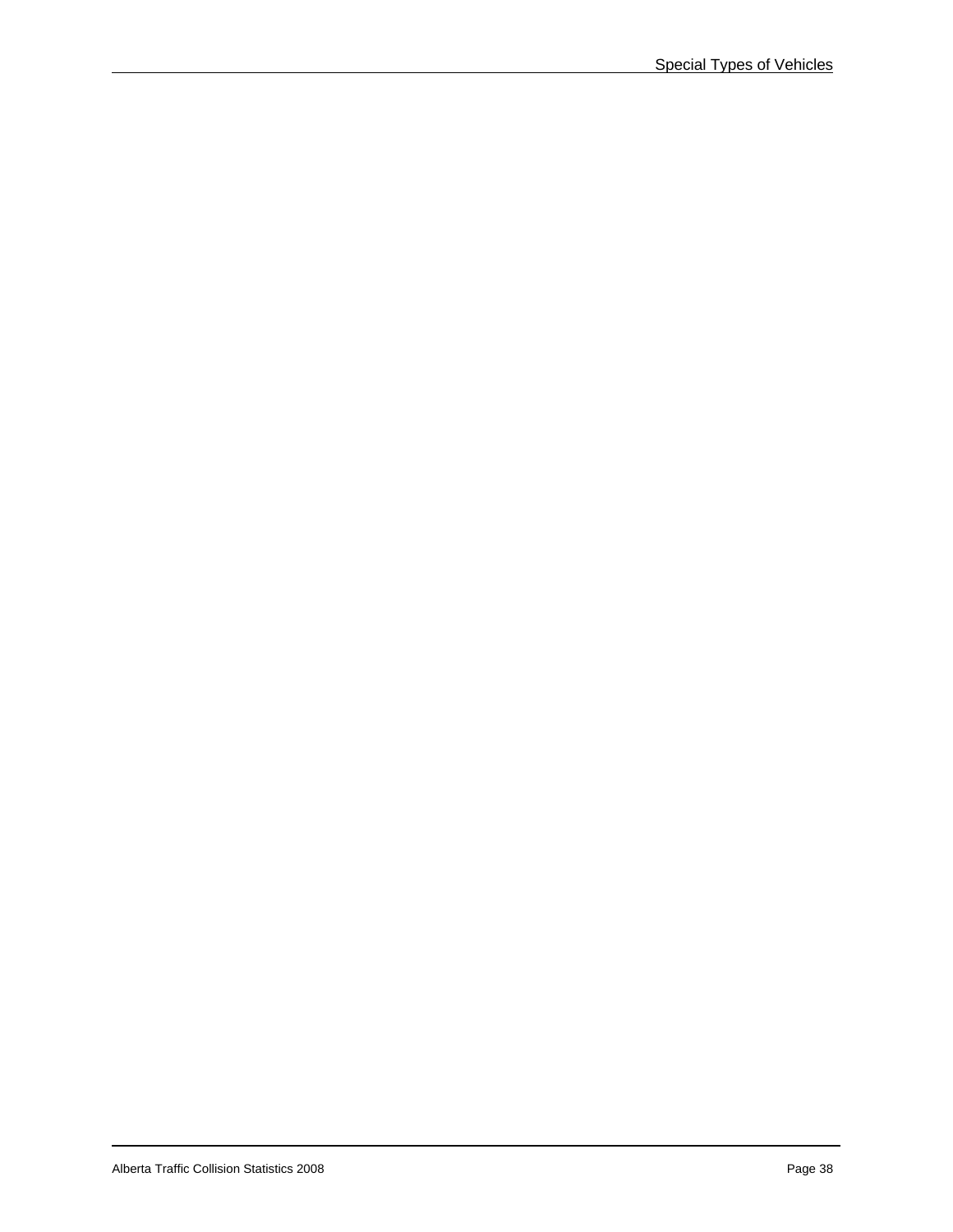## *Special Types of Vehicles*

#### **Truck Tractors**

- In 2008, there were 61 persons killed and 657 injured in collisions involving truck tractors. This represents a decrease in fatalities and injuries from 2007.
- Compared to drivers of other vehicles, truck tractor drivers were more likely to run off the road or make an improper lane change. However, operators of truck tractors were less likely than other vehicle operators to follow too closely, make an unsafe left turn, or fail to yield the right of way to a pedestrian.
- Truck tractor drivers were less likely to consume alcohol before the crash than were drivers in total casualty collisions.
- Vehicle factors were more likely to be present in truck tractor casualty collisions than in total casualty collisions.
- The occurrence of casualty collisions involving truck tractors was highest in the month of February.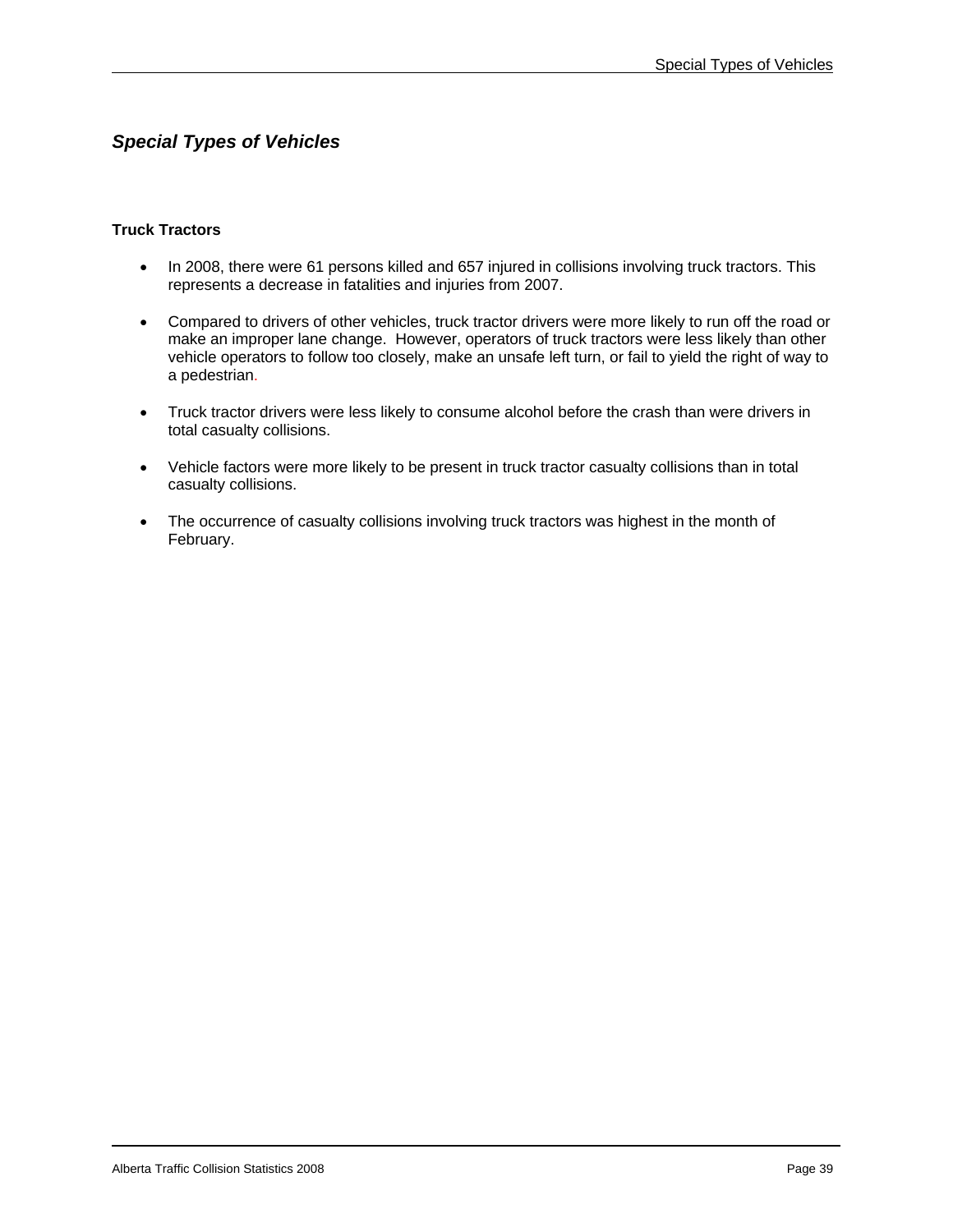### **Truck Tractors Involved in Casualty Collisions**

| $2004 - 2008$                                                                   |      |      |      |      |      |
|---------------------------------------------------------------------------------|------|------|------|------|------|
| <b>Number of Truck Tractors</b>                                                 | 2008 | 2007 | 2006 | 2005 | 2004 |
| Fatal                                                                           | 55   | 73   | 64   | 45   | 59   |
| Non-Fatal Injury                                                                | 498  | 577  | 642  | 601  | 574  |
| <b>Total Number of Truck Tractors</b><br><b>Involved in Casualty Collisions</b> | 553  | 650  | 706  | 646  | 633  |
| Casualties*                                                                     |      |      |      |      |      |
| Number Killed                                                                   | 61   | 81   | 67   | 58   | 69   |
| Number Injured                                                                  | 657  | 754  | 813  | 802  | 753  |
| <b>Total Casualties in Collisions</b><br><b>Involving Truck Tractors</b>        | 718  | 835  | 880  | 860  | 822  |

### **Observations**

In 2008, there were 61 persons killed and 657 injured in collisions involving truck tractors. This represents a decrease in fatalities and injuries from 2007. The total number of truck tractors involved in casualty crashes was highest in 2006 at 706.

\*This refers to the total number of people killed and injured in collisions in which a truck tractor was involved. It does not refer to the number of truck tractor drivers killed and injured.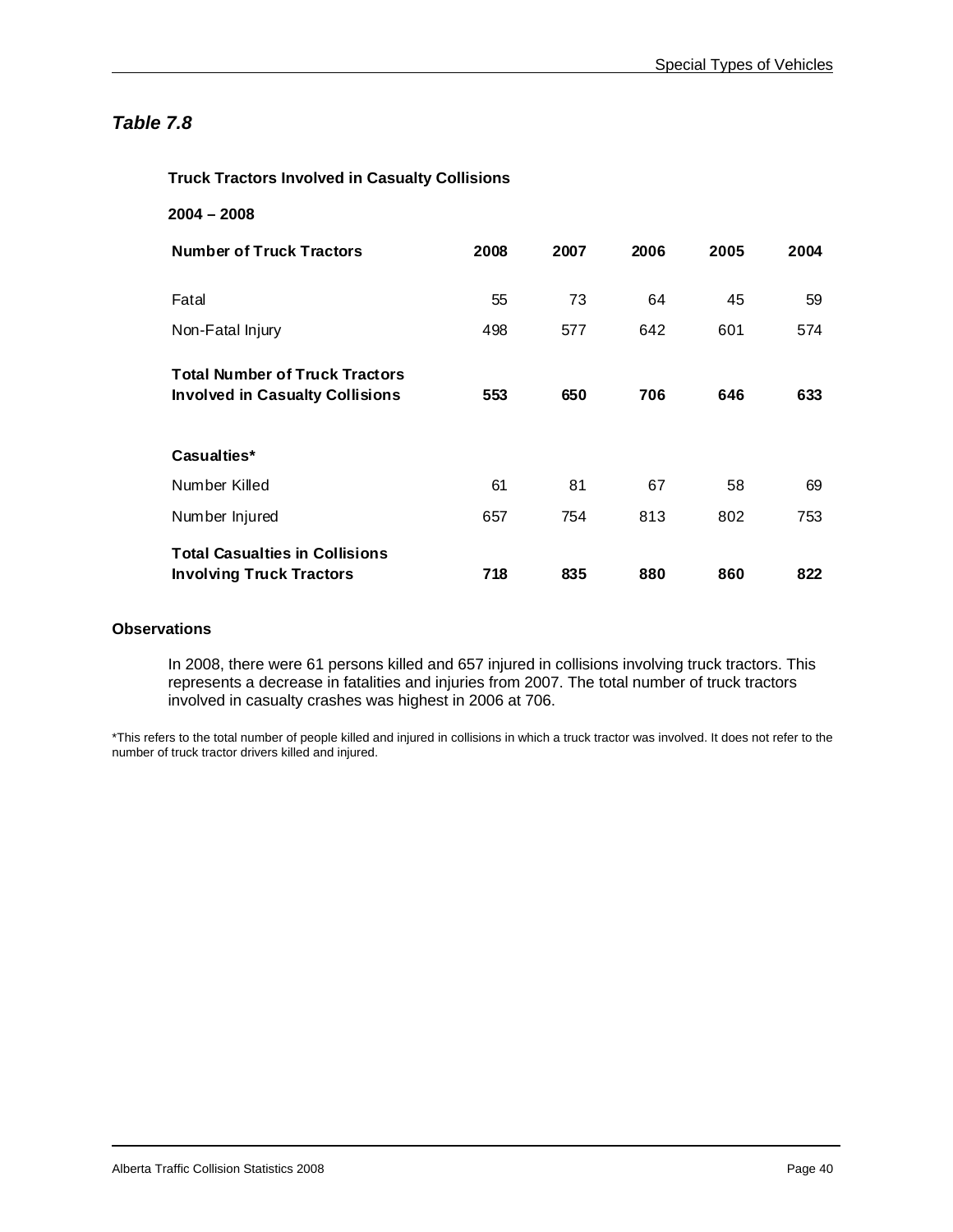**Improper Actions of Truck Tractor Drivers Involved in Casualty Collisions\*** 

**2008** 

|                                                             |     |       | <b>Driver Actions in Total</b><br><b>Casualty Collisions (All</b><br><b>Vehicle Types)</b> |
|-------------------------------------------------------------|-----|-------|--------------------------------------------------------------------------------------------|
| <b>Improper Actions of Truck</b><br><b>Tractor Driver</b>   | N   | %     | %                                                                                          |
| Ran Off Road                                                | 76  | 37.4  | 16.7                                                                                       |
| Followed Too Closely                                        | 41  | 20.2  | 28.2                                                                                       |
| Improper Lane Change                                        | 13  | 6.4   | 3.0                                                                                        |
| Stop Sign Violation                                         | 11  | 5.4   | 8.6                                                                                        |
| Left of Centre                                              | 11  | 5.4   | 3.5                                                                                        |
| Left Turn Across Path                                       | 10  | 4.9   | 12.5                                                                                       |
| Disobey Traffic Signal                                      | 9   | 4.4   | 7.4                                                                                        |
| Improper Turn                                               | 6   | 3.0   | 2.8                                                                                        |
| Improper Passing                                            | 5   | 2.5   | 1.4                                                                                        |
| <b>Backed Unsafely</b>                                      | 4   | 2.0   | 2.7                                                                                        |
| <b>Yield Sign Violation</b>                                 | 4   | 2.0   | 2.1                                                                                        |
| Failed to Yield Right of Way -<br>Uncontrolled Intersection | 3   | 1.5   | 2.0                                                                                        |
| Failed to Yield Right of Way to<br>Pedestrian               | 1   | 0.5   | 4.1                                                                                        |
| Other                                                       | 9   | 4.4   | 5.0                                                                                        |
| <b>Total Number of Drivers</b>                              | 203 | 100.0 |                                                                                            |

#### **Observations**

l

Compared to drivers of other vehicles, truck tractor drivers were more likely to run off the road or make an improper lane change. However, operators of truck tractors were less likely than other vehicle operators to follow too closely, make an unsafe left turn, or fail to yield the right of way to a pedestrian.

\*Based on those cases where driver actions were specified on the collision report form.

**Note:** There was a total of 469 truck-tractor drivers involved in casualty collisions for which a driver action was specified on the collision report form. 266 were indicated as driving properly at the time of the collision.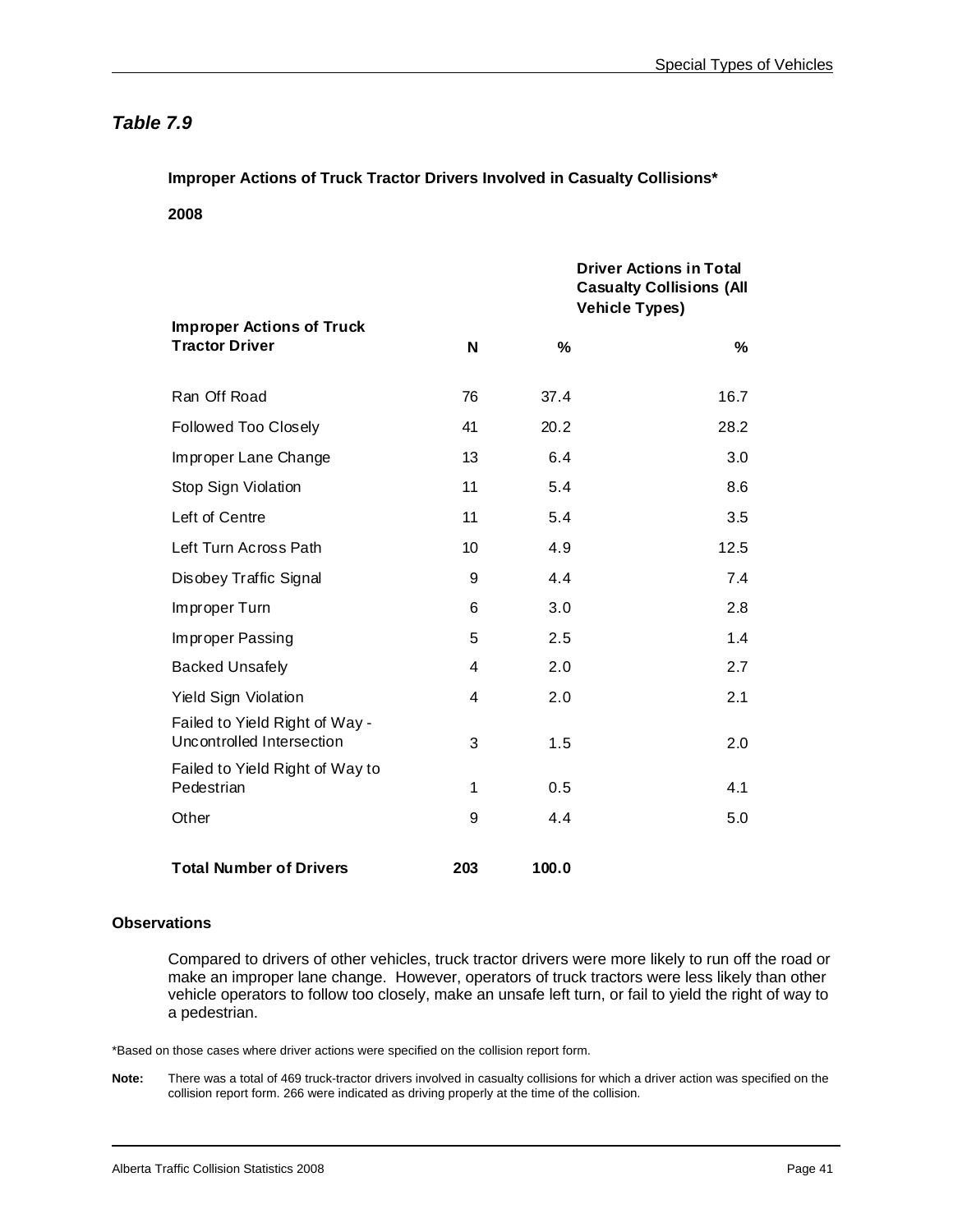**Condition of Truck Tractor Drivers Involved in Casualty Collisions\*** 

**2008** 

|                                  |     |       | <b>Driver Condition in</b><br><b>Total Casualty</b><br><b>Collisions (All</b><br><b>Vehicle Types)</b> |
|----------------------------------|-----|-------|--------------------------------------------------------------------------------------------------------|
| <b>Driver Condition</b>          | N   | %     | %                                                                                                      |
| Normal                           | 438 | 96.7  | 92.4                                                                                                   |
| Had Been Drinking                | 3   | 0.7   | 2.6                                                                                                    |
| Alcohol Impaired                 | 2   | 0.4   | 3.0                                                                                                    |
| <b>Total Alcohol Involvement</b> | 5   | 1.1   | 5.7                                                                                                    |
| Fatigued/Asleep                  | 6   | 1.3   | 0.8                                                                                                    |
| Impaired by Drugs                |     | --    | 0.3                                                                                                    |
| Other                            | 4   | 0.9   | 0.8                                                                                                    |
| <b>Total Number of Drivers</b>   | 453 | 100.0 |                                                                                                        |

### **Observations**

The condition of the truck tractor driver was a contributory factor for 3.3% of the drivers involved. Truck tractor drivers were less likely to consume alcohol before the crash than were drivers involved in total casualty collisions (1.1% compared to 5.7%). However, they were more likely to have been fatigued or asleep at the time of the crash.

\*Based on those cases where driver condition was specified on the collision report form.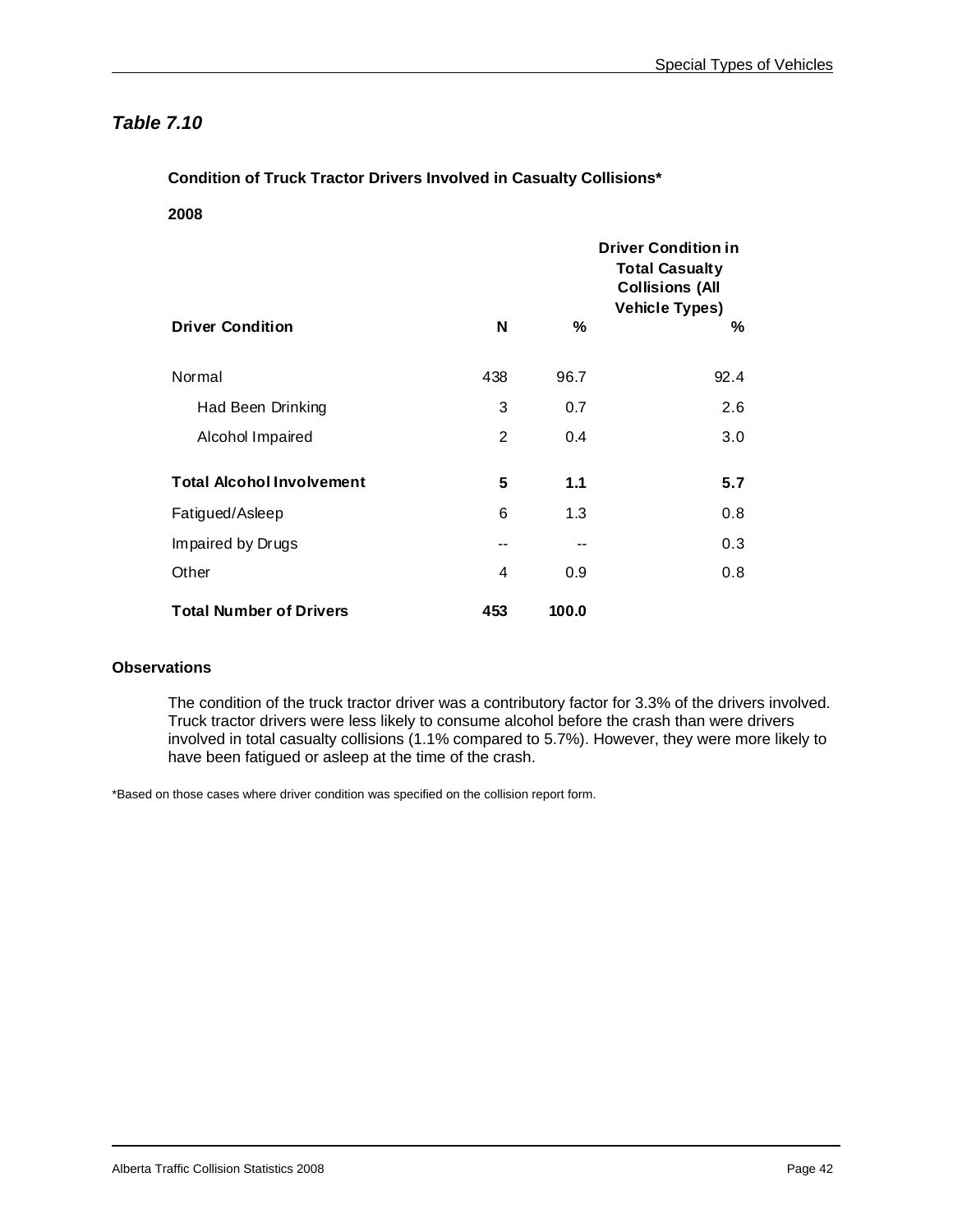**Vehicle Factors of Truck Tractors Involved in Casualty Collisions\*** 

**2008** 

|                                       |     |       | <b>Vehicle Factors in</b><br><b>Total Casualty</b><br><b>Collisions (All Vehicle</b><br>Types) |
|---------------------------------------|-----|-------|------------------------------------------------------------------------------------------------|
| <b>Vehicle Factors</b>                | N   | %     | %                                                                                              |
| No Apparent Defect                    | 466 | 98.5  | 99.2                                                                                           |
| <b>Tires Failed</b>                   | 2   | 0.4   | 0.1                                                                                            |
| Improper Load/Shift                   | 1   | 0.2   | 0.0                                                                                            |
| Defective Brakes                      |     |       | 0.2                                                                                            |
| Lighting Defect                       | --  | --    | 0.1                                                                                            |
| Other                                 | 4   | 0.8   | 0.4                                                                                            |
| <b>Total Number of Truck Tractors</b> | 473 | 100.0 |                                                                                                |

#### **Observations**

Vehicle factors were identified for 1.5% of truck tractors in casualty collisions. Vehicle factors were more likely to be present in truck tractor collisions than in total casualty collisions.

\*Based on those cases where a vehicle factor was specified on the collision report form. This does not indicate whether or not a mechanical inspection of the collision-involved truck tractor was conducted.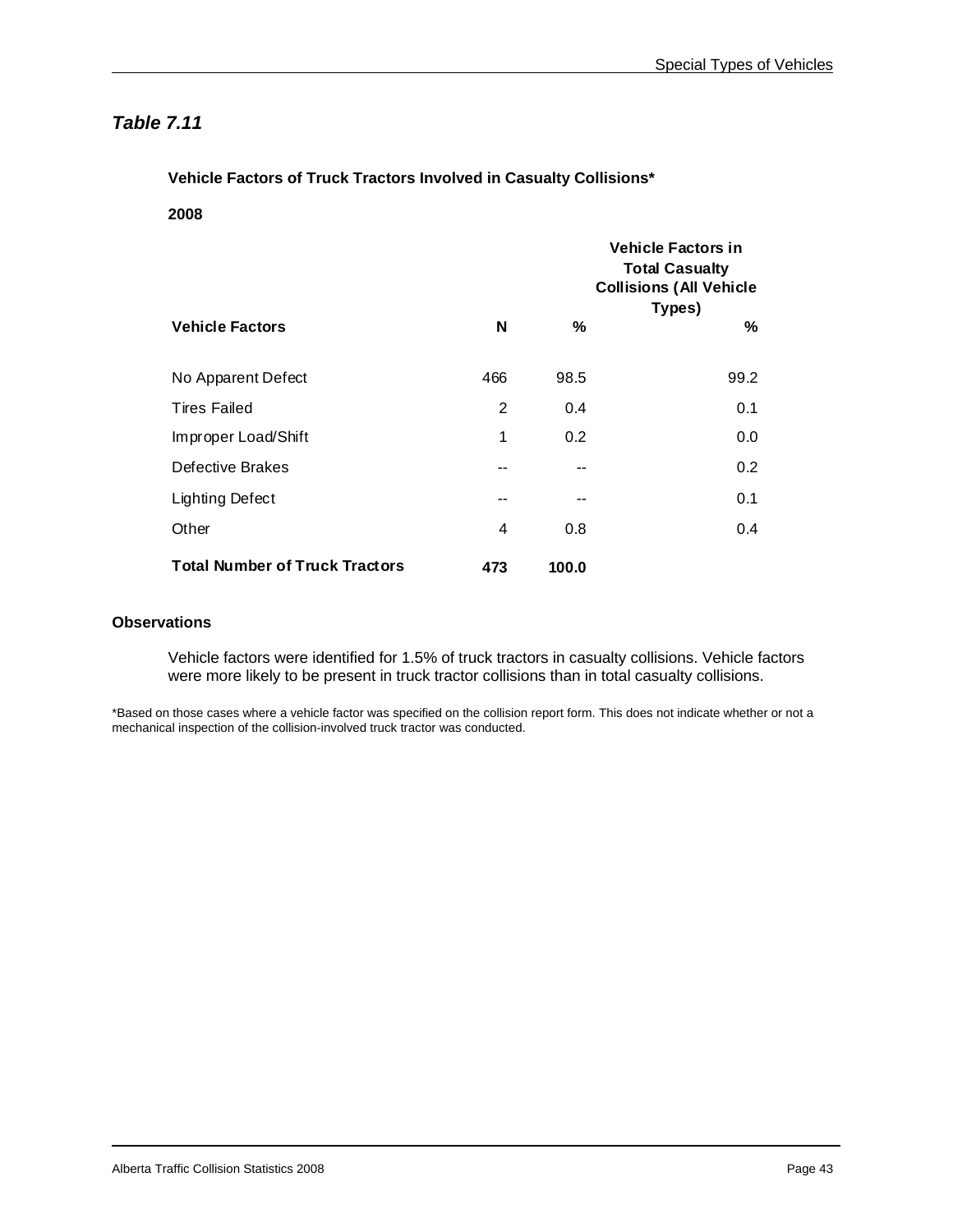| <b>Casualty Collisions Involving Truck Tractors:</b> |     |       |  |
|------------------------------------------------------|-----|-------|--|
| <b>Month of Occurrence</b>                           |     |       |  |
| 2008                                                 |     |       |  |
| <b>Month</b>                                         | N   | %     |  |
| January                                              | 44  | 8.3   |  |
| February                                             | 78  | 14.7  |  |
| March                                                | 31  | 5.8   |  |
| April                                                | 51  | 9.6   |  |
| May                                                  | 33  | 6.2   |  |
| June                                                 | 37  | 7.0   |  |
| July                                                 | 39  | 7.3   |  |
| August                                               | 51  | 9.6   |  |
| September                                            | 38  | 7.2   |  |
| October                                              | 43  | 8.1   |  |
| November                                             | 34  | 6.4   |  |
| December                                             | 52  | 9.8   |  |
| <b>Total Number of Collisions</b>                    | 531 | 100.0 |  |

### **Observations**

The occurrence of casualty collisions involving truck tractors was highest in the month of February. The lowest number of truck tractor casualty collisions occurred during March.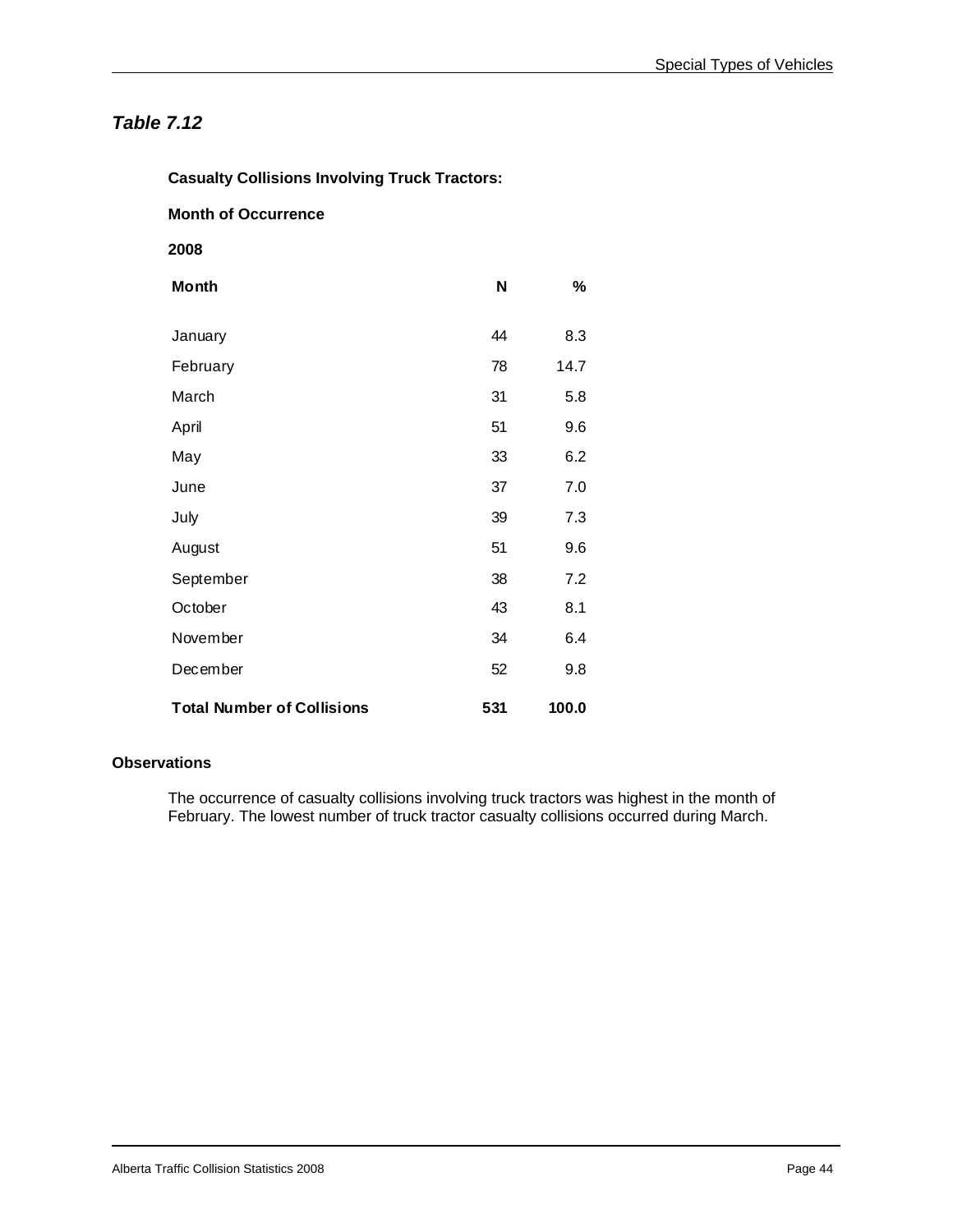# *Special Types of Vehicles*

### **Trains**

- In 2008, 3 people were killed and 27 people were injured in crashes in which a train was involved. The number of casualties involving trains has decreased from 2007.
- The largest number of casualty collisions involving trains occurred in the months of October and December.
- A large percentage of drivers involved in casualty collisions with a train disobeyed a traffic control device.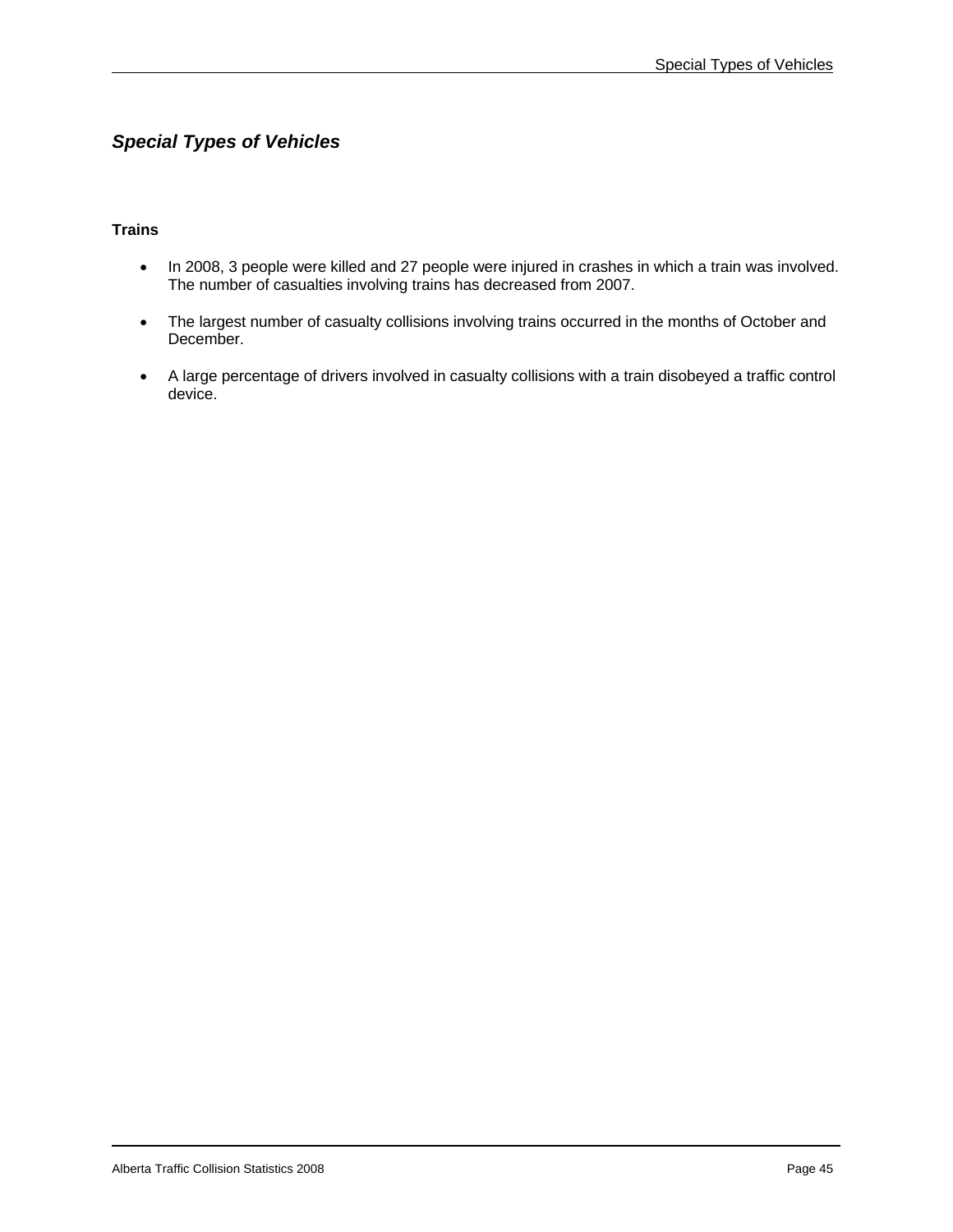### **Trains Involved in Casualty Collisions**

| $2004 - 2008$                                                           |      |      |      |      |      |
|-------------------------------------------------------------------------|------|------|------|------|------|
| <b>Number of Trains</b>                                                 | 2008 | 2007 | 2006 | 2005 | 2004 |
| Fatal                                                                   | 3    | 4    | 3    | 5    | 2    |
| Non-Fatal Injury                                                        | 21   | 18   | 23   | 23   | 21   |
| <b>Total Number of Trains Involved in</b><br><b>Casualty Collisions</b> | 24   | 22   | 26   | 28   | 23   |
| Casualties*                                                             |      |      |      |      |      |
| Number Killed                                                           | 3    | 5    | 3    | 5    | 2    |
| Number Injured                                                          | 27   | 30   | 30   | 28   | 35   |
| <b>Total Casualties in Collisions</b><br><b>Involving Trains</b>        | 30   | 35   | 33   | 33   | 37   |

### **Observations**

The number of trains involved in casualty collisions increased from 2007. The number of casualties resulting from these collisions has decreased.

\*This refers to the total number of people killed and injured in collisions involving a train.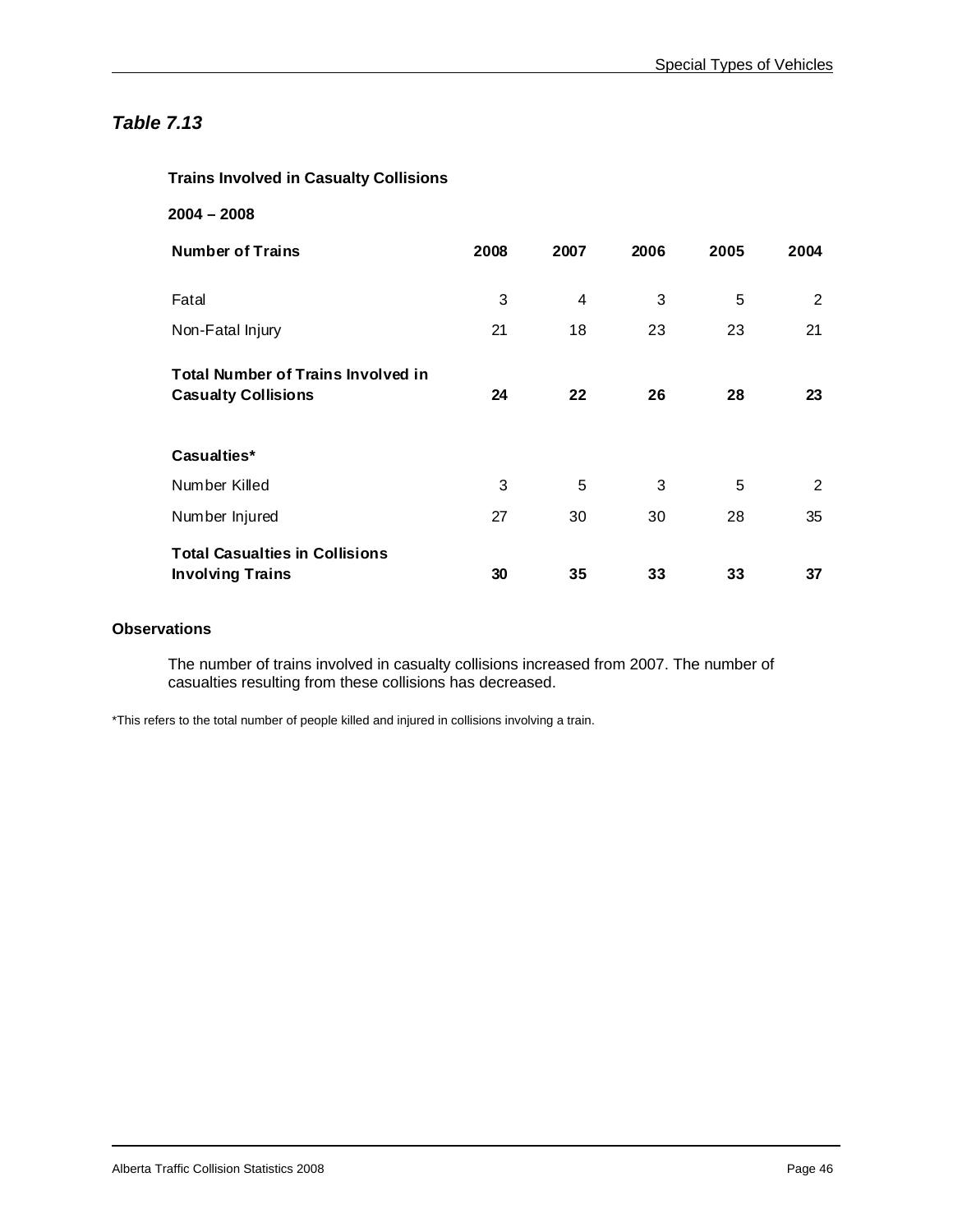**Casualty Collisions Involving Trains:** 

### **Month of Occurrence**

### **2008**

|                                   |                         |       | Non-Fatal Injury  |       |                   | <b>Total Casualty</b> |  |
|-----------------------------------|-------------------------|-------|-------------------|-------|-------------------|-----------------------|--|
|                                   | <b>Fatal Collisions</b> |       | <b>Collisions</b> |       | <b>Collisions</b> |                       |  |
| <b>Month</b>                      | N                       | $\%$  | N                 | %     | $\mathbf N$       | $\%$                  |  |
| January                           | --                      |       |                   |       |                   |                       |  |
| February                          |                         |       | 4                 | 19.0  | 4                 | 16.7                  |  |
| March                             | --                      | --    | --                | --    | --                | --                    |  |
| April                             | --                      | --    | 1                 | 4.8   | 1                 | 4.2                   |  |
| May                               |                         |       | 1                 | 4.8   | 1                 | 4.2                   |  |
| June                              |                         | --    | 2                 | 9.5   | 2                 | 8.3                   |  |
| July                              |                         |       |                   | --    | --                |                       |  |
| August                            | --                      |       | 1                 | 4.8   | 1                 | 4.2                   |  |
| September                         | 1                       | 33.3  | $\overline{2}$    | 9.5   | 3                 | 12.5                  |  |
| October                           | 1                       | 33.3  | 4                 | 19.0  | 5                 | 20.8                  |  |
| November                          |                         |       | $\overline{2}$    | 9.5   | $\overline{2}$    | 8.3                   |  |
| December                          | 1                       | 33.3  | 4                 | 19.0  | 5                 | 20.8                  |  |
| <b>Total Number of Collisions</b> | 3                       | 100.0 | 21                | 100.0 | 24                | 100.0                 |  |

### **Observations**

The largest number of casualty collisions involving trains occurred in the months of October and December.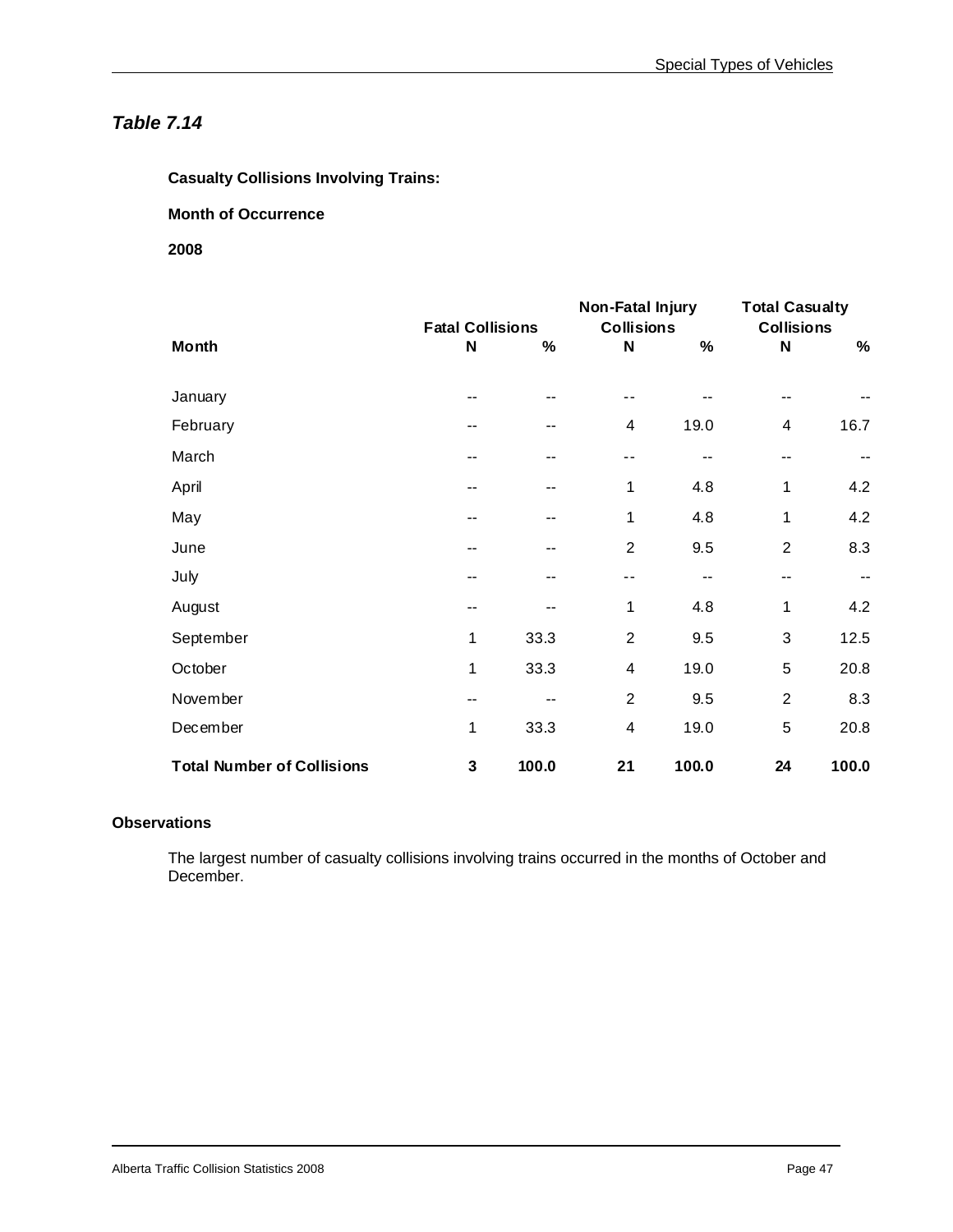### **Actions of Drivers Involved in Casualty Collisions with Trains\***

**2008** 

|                                                             | <b>Drivers in Fatal</b> |       | <b>Drivers in Non-Fatal</b> |                          | <b>Total Drivers in</b>    |       |
|-------------------------------------------------------------|-------------------------|-------|-----------------------------|--------------------------|----------------------------|-------|
|                                                             | <b>Collisions</b>       |       |                             | <b>Injury Collisions</b> | <b>Casualty Collisions</b> |       |
| <b>Driver Actions</b>                                       | N                       | %     | N                           | %                        | N                          | %     |
| Driving Properly                                            |                         |       | 1                           | 6.3                      | 1                          | 5.3   |
| Disobey Traffic Signal                                      | $\overline{2}$          | 66.7  | 7                           | 43.8                     | 9                          | 47.4  |
| Stop Sign Violation                                         | 1                       | 33.3  | 5                           | 31.3                     | 6                          | 31.6  |
| Yield Sign Violation                                        |                         |       | 1                           | 6.3                      | 1                          | 5.3   |
| Failed to Yield Right of Way -<br>Uncontrolled Intersection |                         |       | 1                           | 6.3                      | 1                          | 5.3   |
| Other                                                       |                         |       | 1                           | 6.3                      | 1                          | 5.3   |
| <b>Total Number of Drivers</b>                              | 3                       | 100.0 | 16                          | 100.0                    | 19                         | 100.0 |

### **Observations**

A large percentage of drivers involved in casualty collisions with a train disobeyed a traffic control device.

\*Based on those cases where driver actions were specified on the collision report form.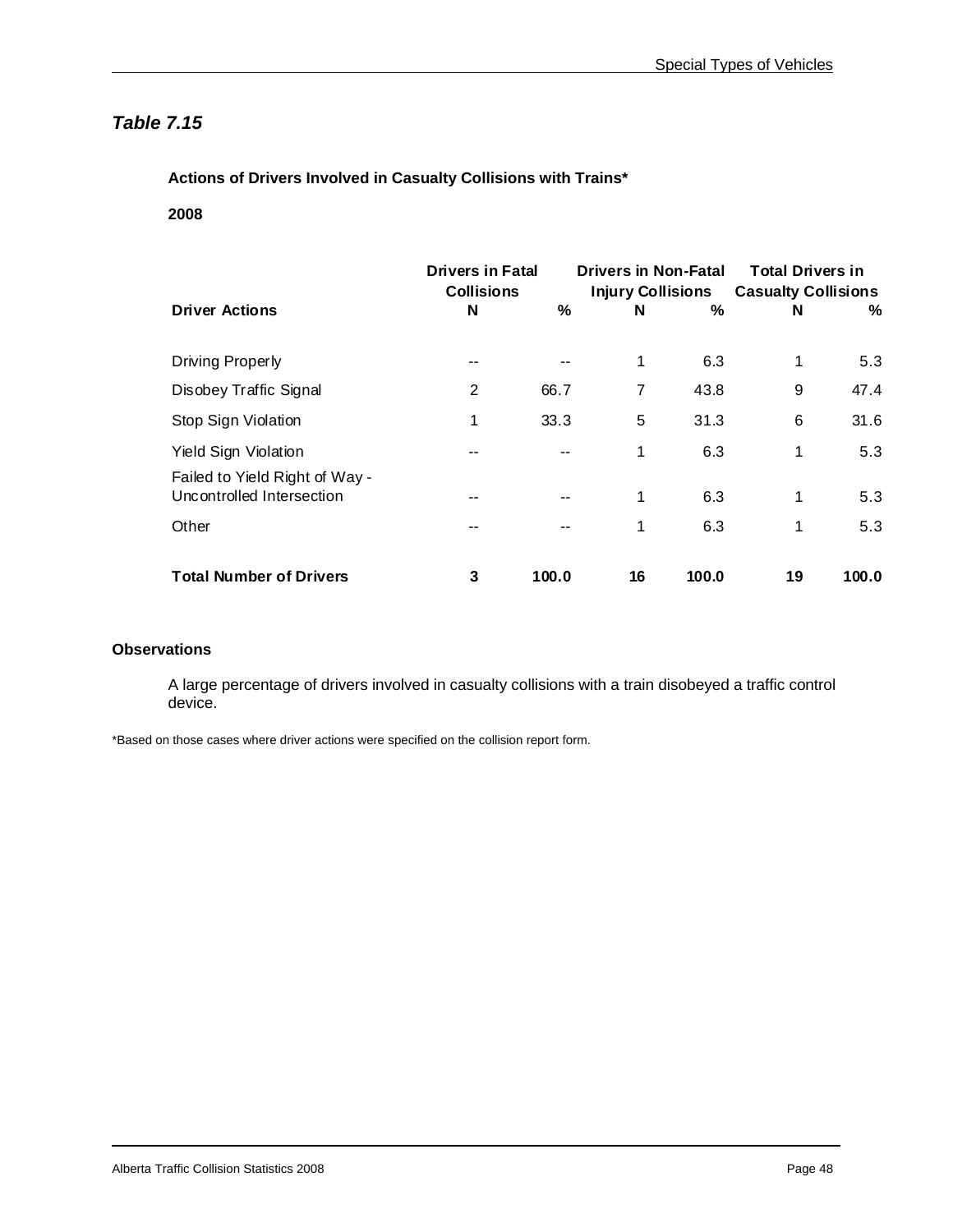## *Pedestrians*

- Pedestrian casualty collisions were more likely to occur in October and November. April experienced the least number of pedestrian crashes.
- Pedestrian casualty collisions were most likely to occur on Friday and least likely to occur on Sunday.
- Pedestrian casualty collisions were most likely to occur during the evening rush-hour period (3:00-6:59 p.m.).
- 41.0% of the drivers in casualty collisions involving a pedestrian were recorded as failing to yield the right of way to the pedestrian.
- The casualty rate per population was highest for pedestrians between the ages of 15 and 19.
- Of pedestrians involved in injury collisions, 14.0% had consumed alcohol before the collision, compared to 50.0% involved in fatal collisions.
- Of those pedestrians who had consumed alcohol prior to the collision, the highest rate of involvement per 10,000 population was for pedestrians 20-24 years of age.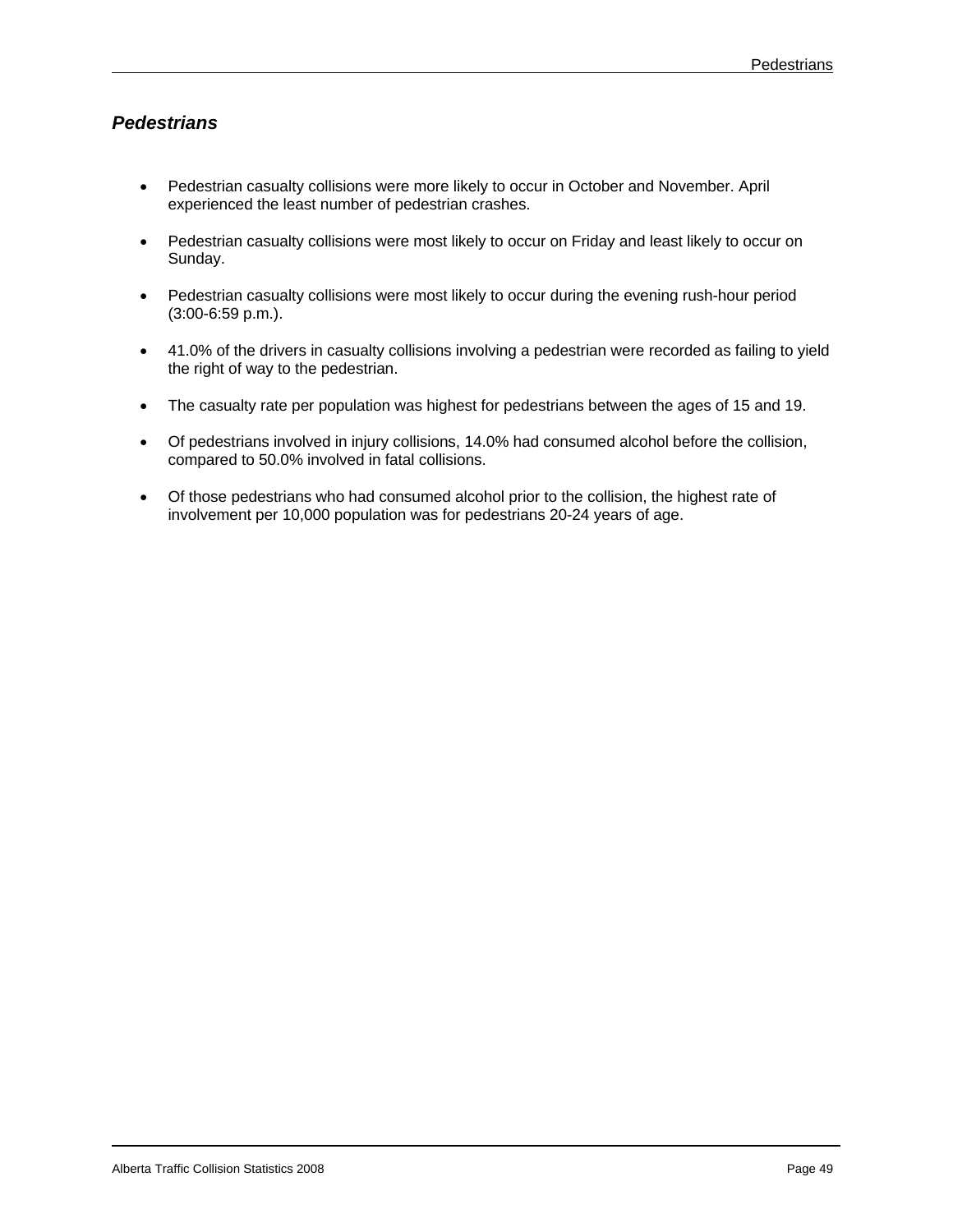**Casualty Collisions Involving Pedestrians:** 

 **Month of Occurrence** 

 **2008** 

| <b>Month of Collision</b>         | $\mathsf{N}$ | $\%$  |
|-----------------------------------|--------------|-------|
| January                           | 118          | 9.4   |
| February                          | 92           | 7.3   |
| March                             | 89           | 7.1   |
| April                             | 77           | 6.1   |
| May                               | 95           | 7.6   |
| June                              | 98           | 7.8   |
| July                              | 89           | 7.1   |
| August                            | 97           | 7.7   |
| September                         | 123          | 9.8   |
| October                           | 129          | 10.3  |
| November                          | 142          | 11.3  |
| December                          | 105          | 8.4   |
| <b>Total Number of Collisions</b> | 1254         | 100.0 |

#### **Observations**

Pedestrian casualty collisions were more likely to occur in October and November. April experienced the least number of pedestrian crashes.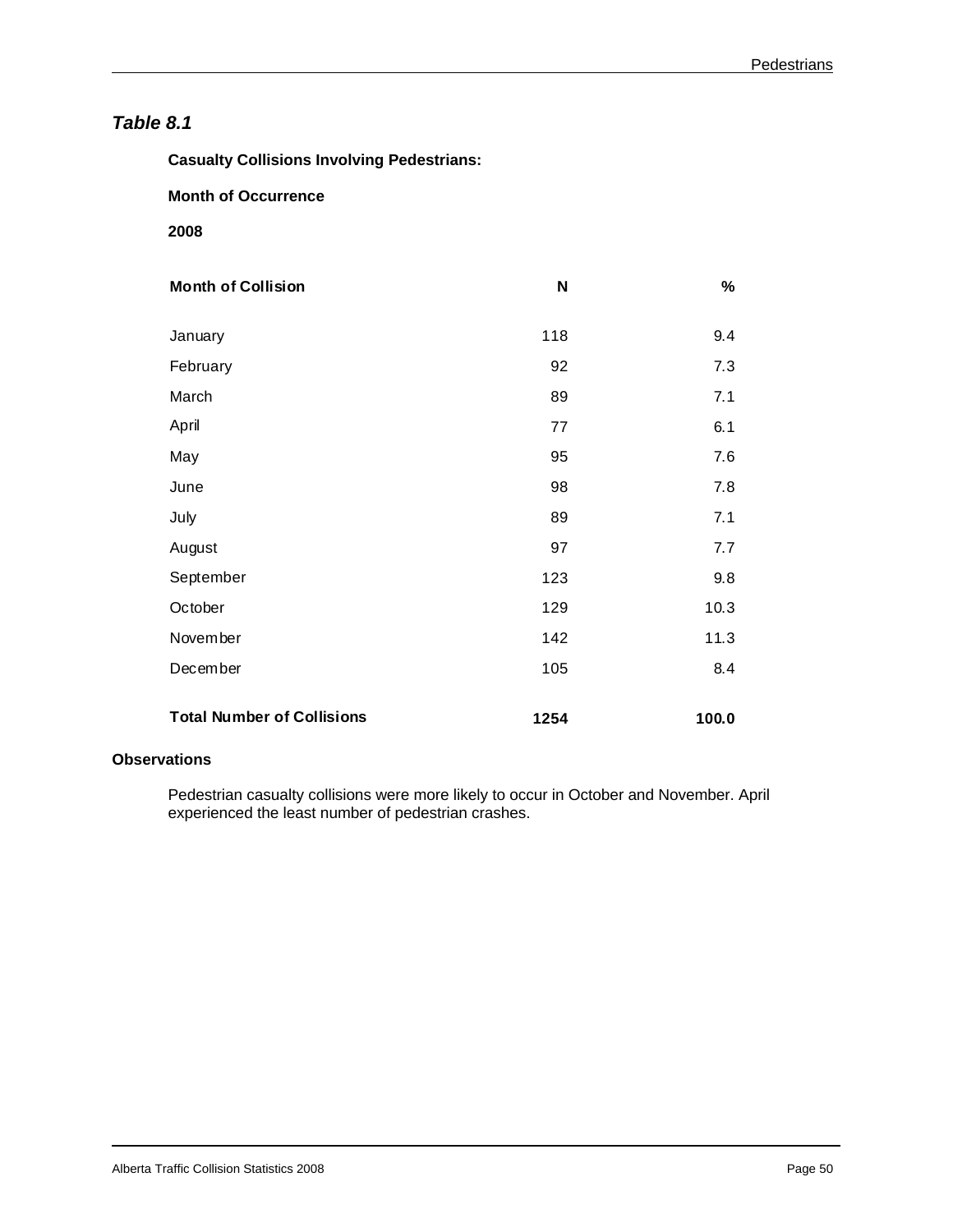| Day of Week                       |      |               |  |  |
|-----------------------------------|------|---------------|--|--|
| 2008                              |      |               |  |  |
| Day of Week                       | N    | $\frac{0}{0}$ |  |  |
| Monday                            | 163  | 13.0          |  |  |
| Tuesday                           | 193  | 15.4          |  |  |
| Wednesday                         | 205  | 16.3          |  |  |
| Thursday                          | 193  | 15.4          |  |  |
| Friday                            | 230  | 18.3          |  |  |
| Saturday                          | 156  | 12.4          |  |  |
| Sunday                            | 114  | 9.1           |  |  |
| <b>Total Number of Collisions</b> | 1254 | 100.0         |  |  |

### **Observations**

Pedestrian casualty collisions were most likely to occur on Friday and least likely to occur on Sunday.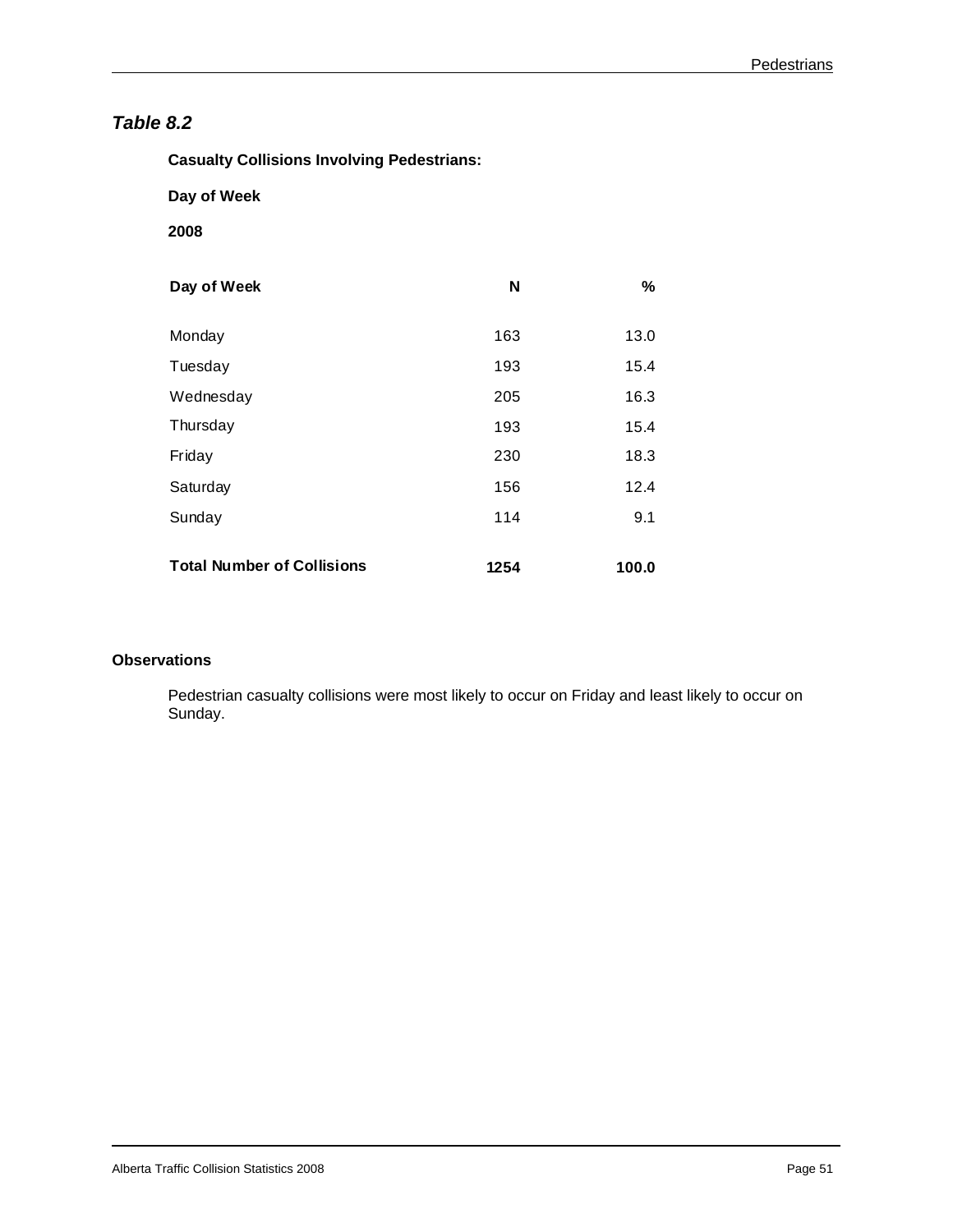**Casualty Collisions Involving Pedestrians:** 

 **Time Period** 

 **2008** 

| <b>Time Period</b>                | N    | %     |
|-----------------------------------|------|-------|
| 11:00 p.m. - 2:59 a.m.            | 107  | 8.5   |
| 3:00 a.m. - 6:59 a.m.             | 57   | 4.5   |
| 7:00 a.m. - 10:59 a.m.            | 245  | 19.5  |
| 11:00 a.m. - 2:59 p.m.            | 275  | 21.9  |
| 3:00 p.m. - 6:59 p.m.             | 370  | 29.5  |
| 7:00 p.m. - 10:59 p.m.            | 192  | 15.3  |
| Unspecified                       | 8    | 0.6   |
| <b>Total Number of Collisions</b> | 1254 | 100.0 |

### **Observations**

Pedestrian casualty collisions were most likely to occur during the evening rush-hour period from 3:00 p.m. to 6:59 p.m. These collisions were least likely to occur during the early morning hours (3:00 a.m. to 6:59 a.m.).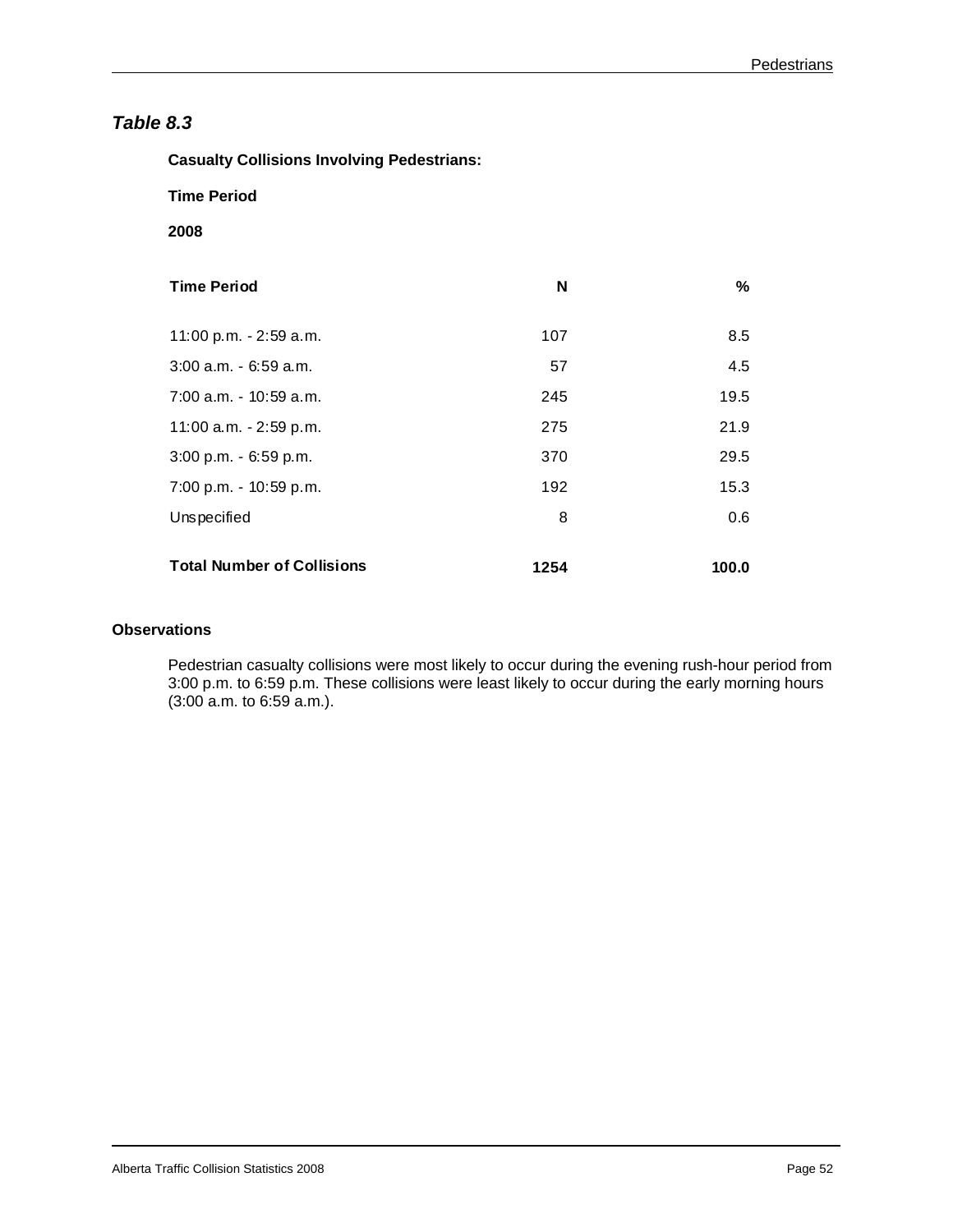| <b>Casualty Collisions Involving Pedestrians:</b> |      |       |
|---------------------------------------------------|------|-------|
| Location                                          |      |       |
| 2008                                              |      |       |
| Location                                          | N    | ℅     |
| Urban                                             | 1199 | 95.6  |
| Rural                                             | 55   | 4.4   |
| <b>Total Number of Collisions</b>                 | 1254 | 100.0 |

### **Observations**

The majority of pedestrian casualty collisions (95.6%) occurred in urban areas. Only 4.4% occurred in rural areas.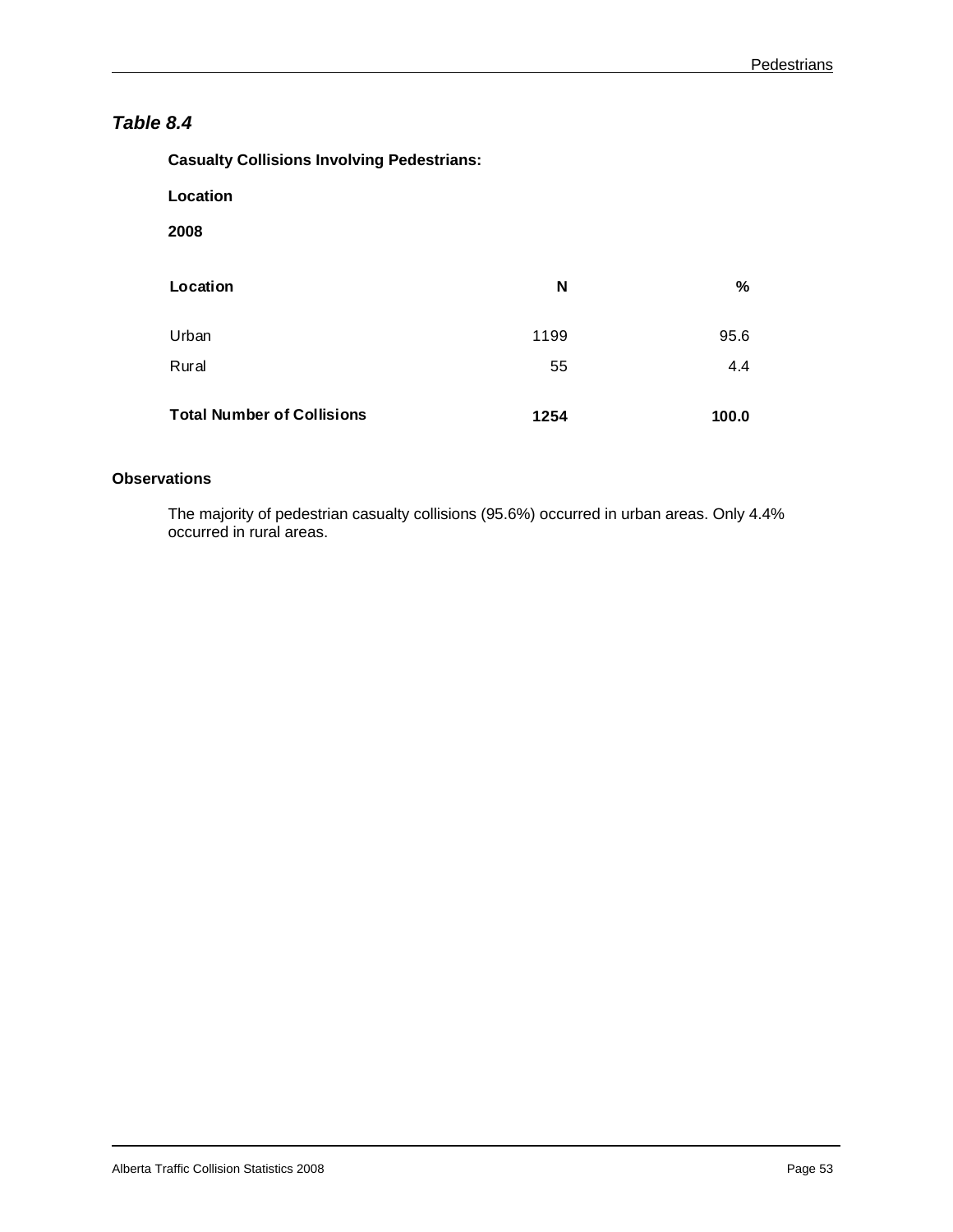### **Actions of Drivers Involved in Casualty Collisions with Pedestrians\***

| <b>Driver Actions</b>                                       | N    | %     |
|-------------------------------------------------------------|------|-------|
| Driving Properly<br>Failed to Yield Right of Way To         | 352  | 34.2  |
| Pedestrian                                                  | 421  | 41.0  |
| <b>Backed Unsafely</b>                                      | 100  | 9.7   |
| Improper Turn                                               | 25   | 2.4   |
| Ran Off Road                                                | 23   | 2.2   |
| Disobey Traffic Signal                                      | 15   | 1.5   |
| Left Turn Across Path                                       | 12   | 1.2   |
| Stop Sign Violation                                         | 12   | 1.2   |
| Failed to Yield Right of Way -<br>Uncontrolled Intersection | 12   | 1.2   |
| Followed Too Closely                                        | 10   | 1.0   |
| <b>Yield Sign Violation</b>                                 | 5    | 0.5   |
| Improper Passing                                            | 4    | 0.4   |
| Improper Lane Change                                        | 4    | 0.4   |
| Left of Centre                                              | 3    | 0.3   |
| Other                                                       | 30   | 2.9   |
| <b>Total Number of Drivers</b>                              | 1028 | 100.0 |

#### **Observations**

34.2% of the drivers involved in pedestrian casualty crashes were recorded as driving properly. However, 41.0% of the drivers involved in pedestrian casualty collisions failed to yield the right of way to the pedestrian.

\*Based on those cases where driver actions were specified on the collision report form.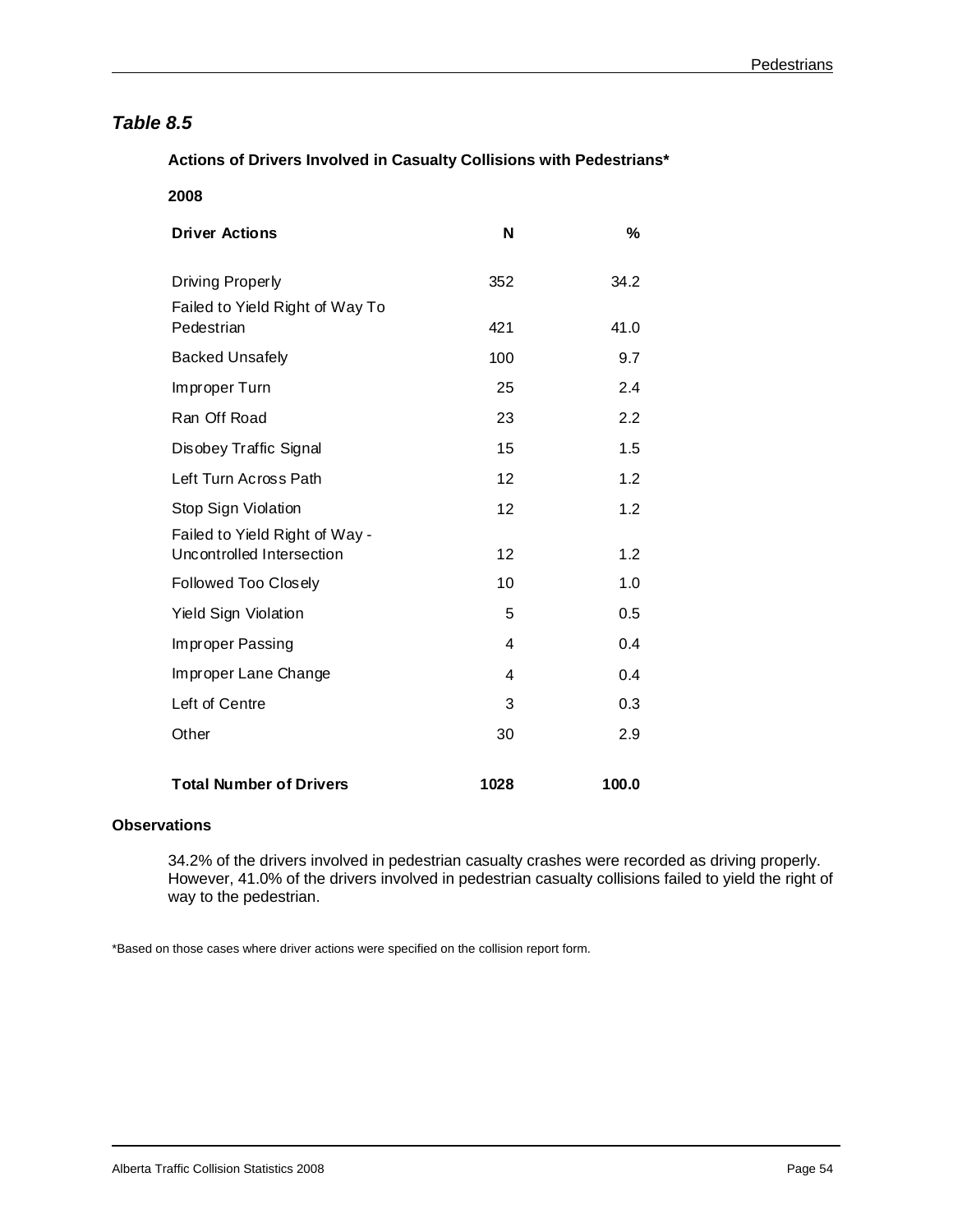### **Age of Pedestrian Casualties**

 **2008** 

|                                                        | <b>Pedestrians Pedestrians</b><br>Killed | <b>Injured</b> | <b>Total Pedestrian</b><br><b>Casualties</b> |       | Pedestrian<br><b>Casualty Rate</b><br>Per 10,000<br>Population* |
|--------------------------------------------------------|------------------------------------------|----------------|----------------------------------------------|-------|-----------------------------------------------------------------|
| Age in Years                                           | N                                        | N              | N                                            | $\%$  |                                                                 |
| Under 5                                                | 1                                        | 20             | 21                                           | 1.6   | 0.9                                                             |
| $5 - 9$                                                | $- -$                                    | 36             | 36                                           | 2.8   | 1.7                                                             |
| $10 - 14$                                              | $- -$                                    | 71             | 71                                           | 5.5   | 3.2                                                             |
| $15 - 19$                                              | 4                                        | 189            | 193                                          | 14.9  | 7.8                                                             |
| $20 - 24$                                              | 3                                        | 181            | 184                                          | 14.2  | 6.4                                                             |
| $25 - 29$                                              | 4                                        | 104            | 108                                          | 8.3   | 3.7                                                             |
| $30 - 34$                                              | $\overline{2}$                           | 87             | 89                                           | 6.9   | 3.3                                                             |
| $35 - 44$                                              | 6                                        | 157            | 163                                          | 12.6  | 3.0                                                             |
| $45 - 54$                                              | 3                                        | 149            | 152                                          | 11.7  | 2.7                                                             |
| $55 - 64$                                              | 1                                        | 113            | 114                                          | 8.8   | 3.1                                                             |
| 65 and over                                            | 10                                       | 116            | 126                                          | 9.7   | 3.4                                                             |
| Unspecified                                            | $-$                                      | 37             | 37                                           | 2.9   |                                                                 |
| <b>Total Number of</b><br><b>Pedestrian Casualties</b> | 34                                       | 1260           | 1294                                         | 100.0 |                                                                 |

### **Observations**

l

The casualty rate per population was highest for pedestrians between the ages of 15 and 19. The lowest casualty rate was recorded for children under 5 years of age.

\*Source: Based on estimates of the Alberta population by age groups and sex, July 1, 2008, Statistics Canada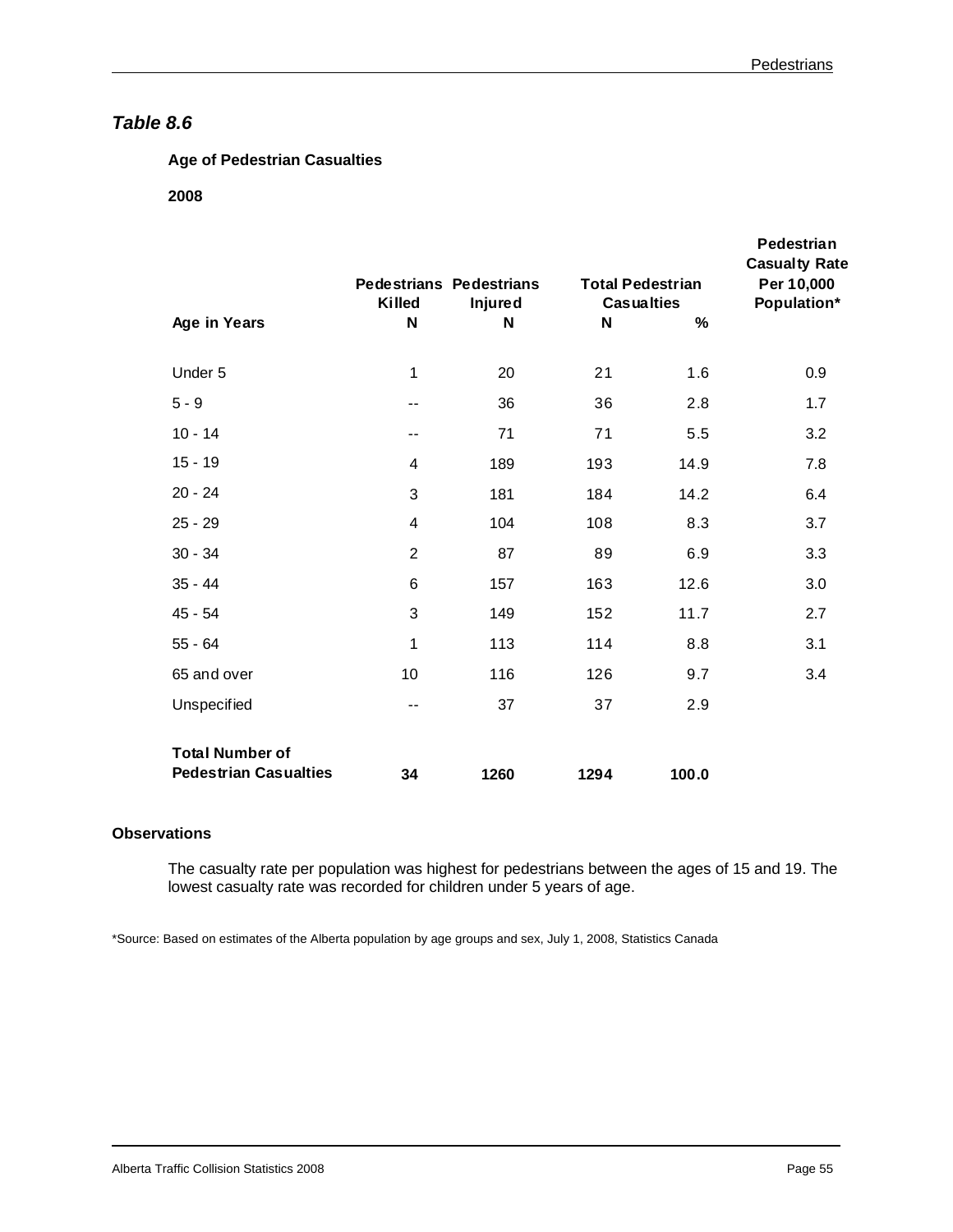*Figure 7* 



## **Pedestrian Casualties Alberta 2008**

**Age in Years**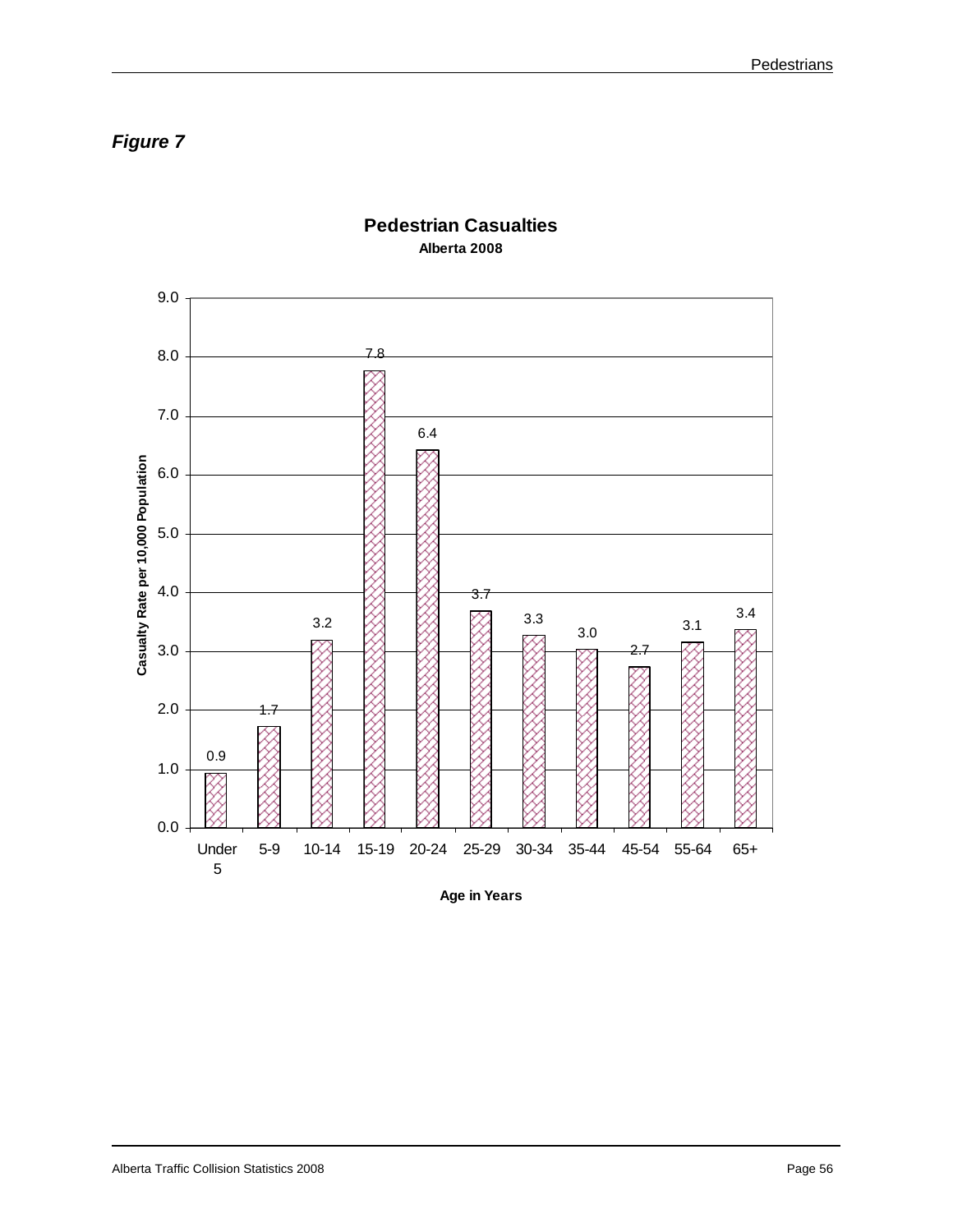# *Table 8.7*

 **Condition of Pedestrians Involved in Casualty Collisions\*** 

 **2008** 

|                                    | <b>Pedestrians in</b><br><b>Fatal Collisions</b> |       | Pedestrians in<br>Non-Fatal Injury<br><b>Collisions</b> |       | <b>Total Pedestrians</b><br>in Casualty<br><b>Collisions</b> |       |  |
|------------------------------------|--------------------------------------------------|-------|---------------------------------------------------------|-------|--------------------------------------------------------------|-------|--|
| <b>Condition of Pedestrian</b>     | N                                                | %     | N                                                       | %     | N                                                            | ℅     |  |
| Normal                             | 11                                               | 45.8  | 864                                                     | 84.5  | 875                                                          | 83.6  |  |
| Had Been Drinking                  | 7                                                | 29.2  | 73                                                      | 7.1   | 80                                                           | 7.6   |  |
| Alcohol Impaired                   | 5                                                | 20.8  | 70                                                      | 6.8   | 75                                                           | 7.2   |  |
| <b>Total Alcohol Involvement</b>   | $12 \,$                                          | 50.0  | 143                                                     | 14.0  | 155                                                          | 14.8  |  |
| Impaired by Drugs                  | --                                               | --    | 8                                                       | 0.8   | 8                                                            | 0.8   |  |
| Other                              | 1                                                | 4.2   | 8                                                       | 0.8   | 9                                                            | 0.9   |  |
|                                    |                                                  |       |                                                         |       |                                                              |       |  |
| <b>Total Number of Pedestrians</b> | 24                                               | 100.0 | 1023                                                    | 100.0 | 1047                                                         | 100.0 |  |

## **Observations**

Of pedestrians involved in injury collisions, 14.0% had consumed alcohol before the collision, compared to 50.0% involved in fatal collisions. As the severity of the collision increased, the involvement of alcohol increased.

\*Based only on those cases where pedestrian condition was specified on the collision report form.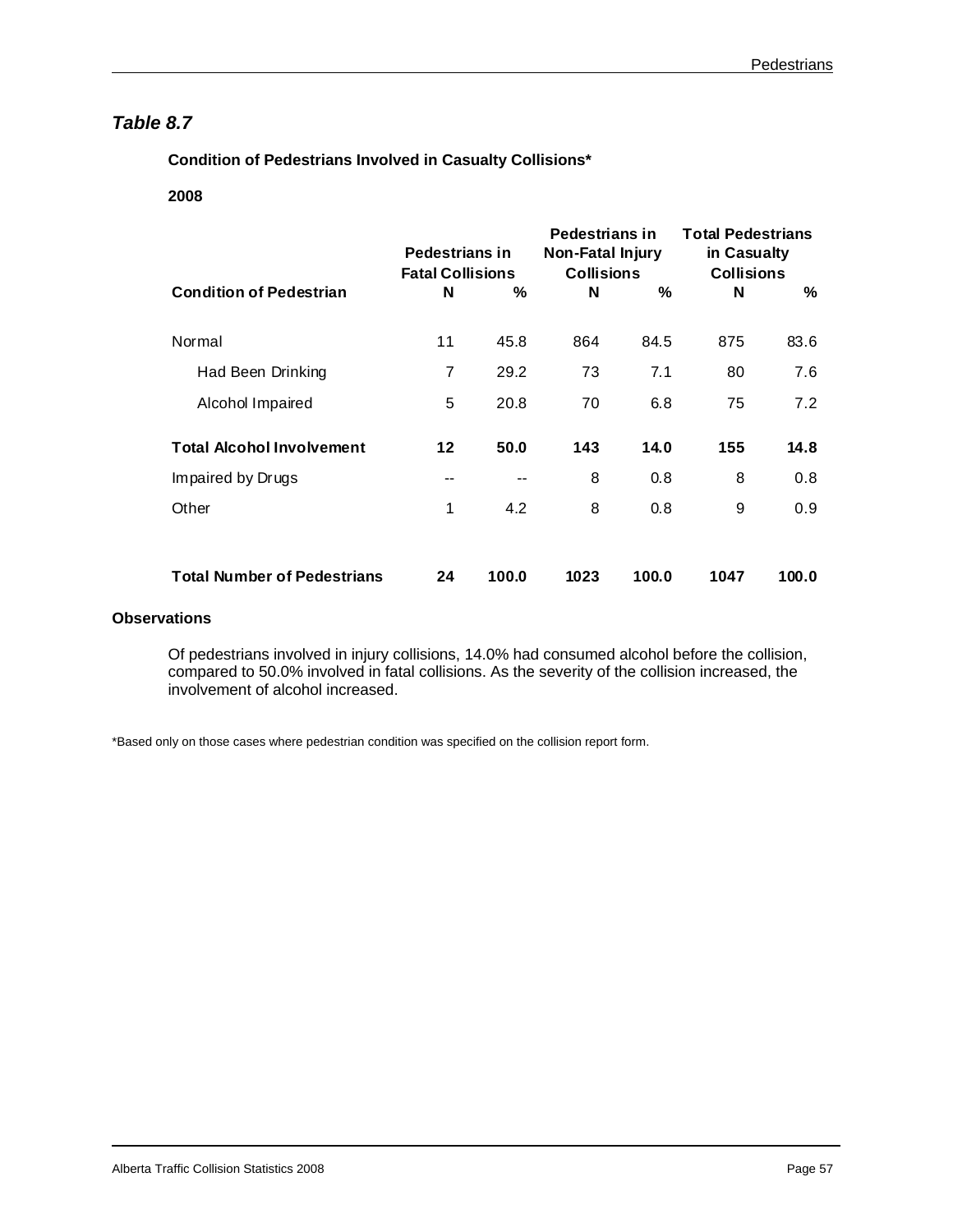# *Table 8.8*

 **Age of Drinking Pedestrians Involved in Casualty Collisions\*** 

 **2008** 

|                              |     |       | Rate per 10,000<br>Population** |  |  |
|------------------------------|-----|-------|---------------------------------|--|--|
| <b>Age in Years</b>          | N   | %     |                                 |  |  |
| Under 10                     | --  |       |                                 |  |  |
| $10 - 14$                    | 1   | 0.6   | 0.0                             |  |  |
| $15 - 19$                    | 18  | 11.6  | 0.7                             |  |  |
| $20 - 24$                    | 34  | 21.9  | 1.2                             |  |  |
| $25 - 29$                    | 18  | 11.6  | 0.6                             |  |  |
| $30 - 34$                    | 13  | 8.4   | 0.5                             |  |  |
| $35 - 44$                    | 34  | 21.9  | 0.6                             |  |  |
| $45 - 54$                    | 21  | 13.5  | 0.4                             |  |  |
| $55 - 64$                    | 10  | 6.5   | 0.3                             |  |  |
| 65 and over                  | 5   | 3.2   | 0.1                             |  |  |
| Unspecified                  | 1   | 0.6   |                                 |  |  |
| <b>Total Number of</b>       |     |       |                                 |  |  |
| <b>Pedestrian Casualties</b> | 155 | 100.0 |                                 |  |  |

## **Observations**

Of those pedestrians who had consumed alcohol prior to the collision, the highest rate of involvement per 10,000 population was for pedestrians 20 - 24 years of age.

\* Based on those cases where pedestrian condition was specified on the collision report form.

\*\* Source: Based on estimates of the Alberta population by age groups and sex, July 1, 2008, Statistics Canada.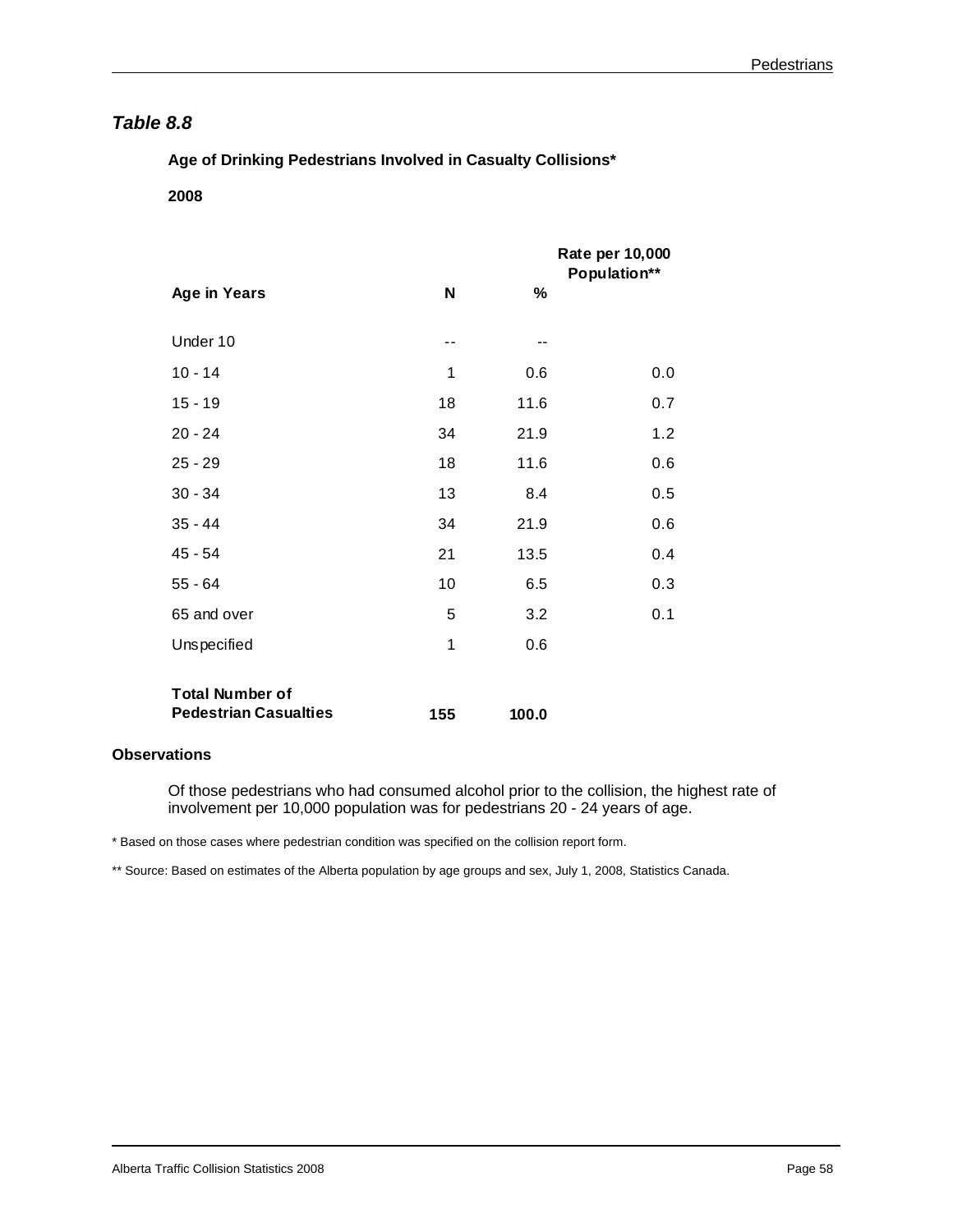# *Bicyclists*

- Casualty collisions involving bicycles were more likely to occur in the month of September.
- Weekdays experienced the most casualty collisions involving bicycles. As well, the largest number of these crashes (38.4%) occurred during the evening rush-hour period.
- Young bicyclists, 10-14 years of age had the highest casualty rate per 10,000 population.
- Compared to operators of all vehicles in casualty collisions, bicyclists were more likely to disobey a traffic signal or fail to yield right-of-way at an uncontrolled intersection.
- 4.2% of bicyclists involved in casualty collisions had consumed alcohol before the crash.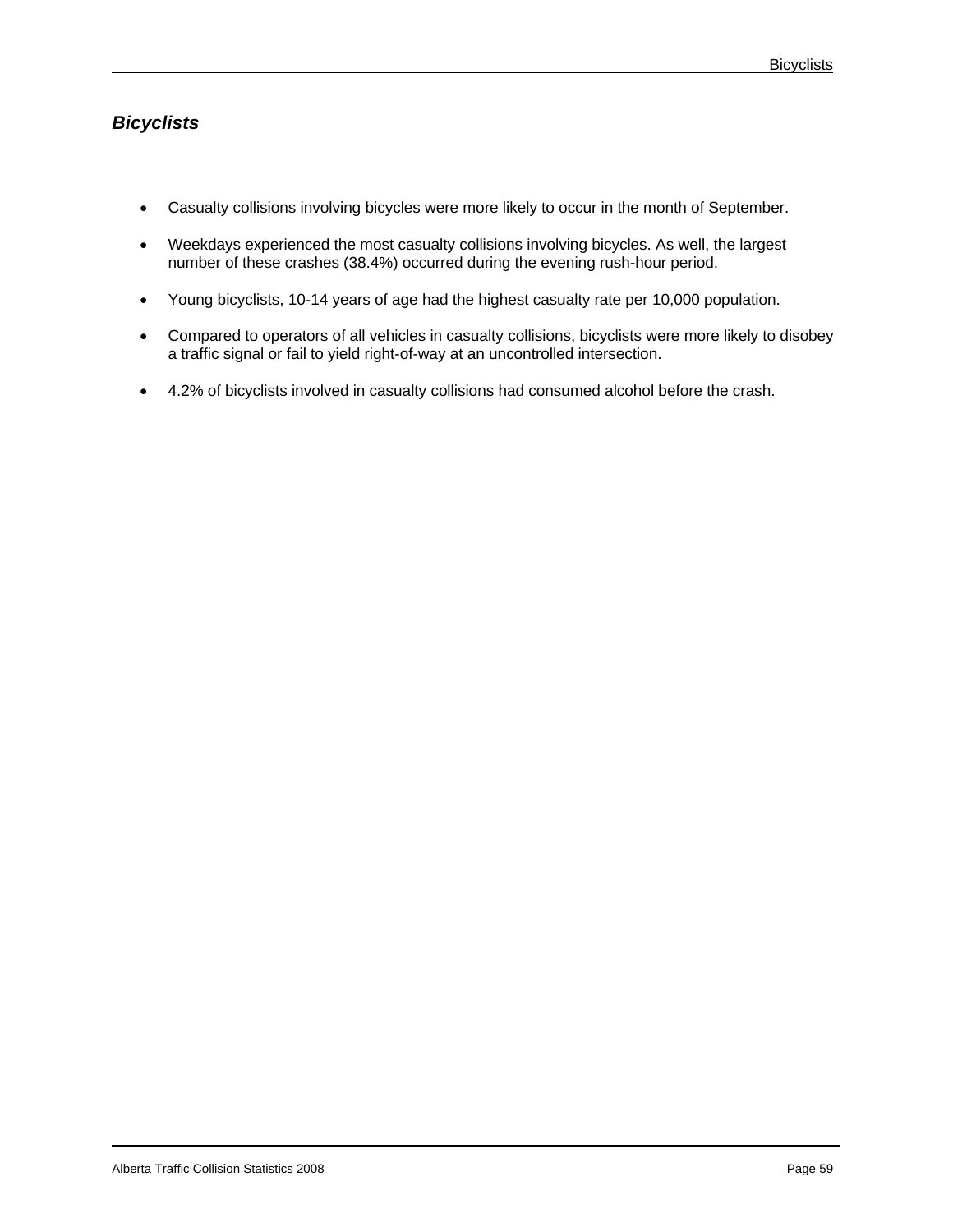**Casualty Collisions Involving Bicycles:** 

 **Month of Occurrence** 

 **2008** 

| <b>Month of Collision</b>         | N   | $\%$  |
|-----------------------------------|-----|-------|
| January                           | 6   | 1.1   |
| February                          | 10  | 1.8   |
| March                             | 23  | 4.2   |
| April                             | 35  | 6.4   |
| May                               | 59  | 10.8  |
| June                              | 81  | 14.9  |
| July                              | 77  | 14.2  |
| August                            | 84  | 15.4  |
| September                         | 86  | 15.8  |
| October                           | 61  | 11.2  |
| November                          | 21  | 3.9   |
| December                          | 1   | 0.2   |
| <b>Total Number of Collisions</b> | 544 | 100.0 |

### **Observations**

The highest number of casualty crashes involving bicycles occurred during the month of September.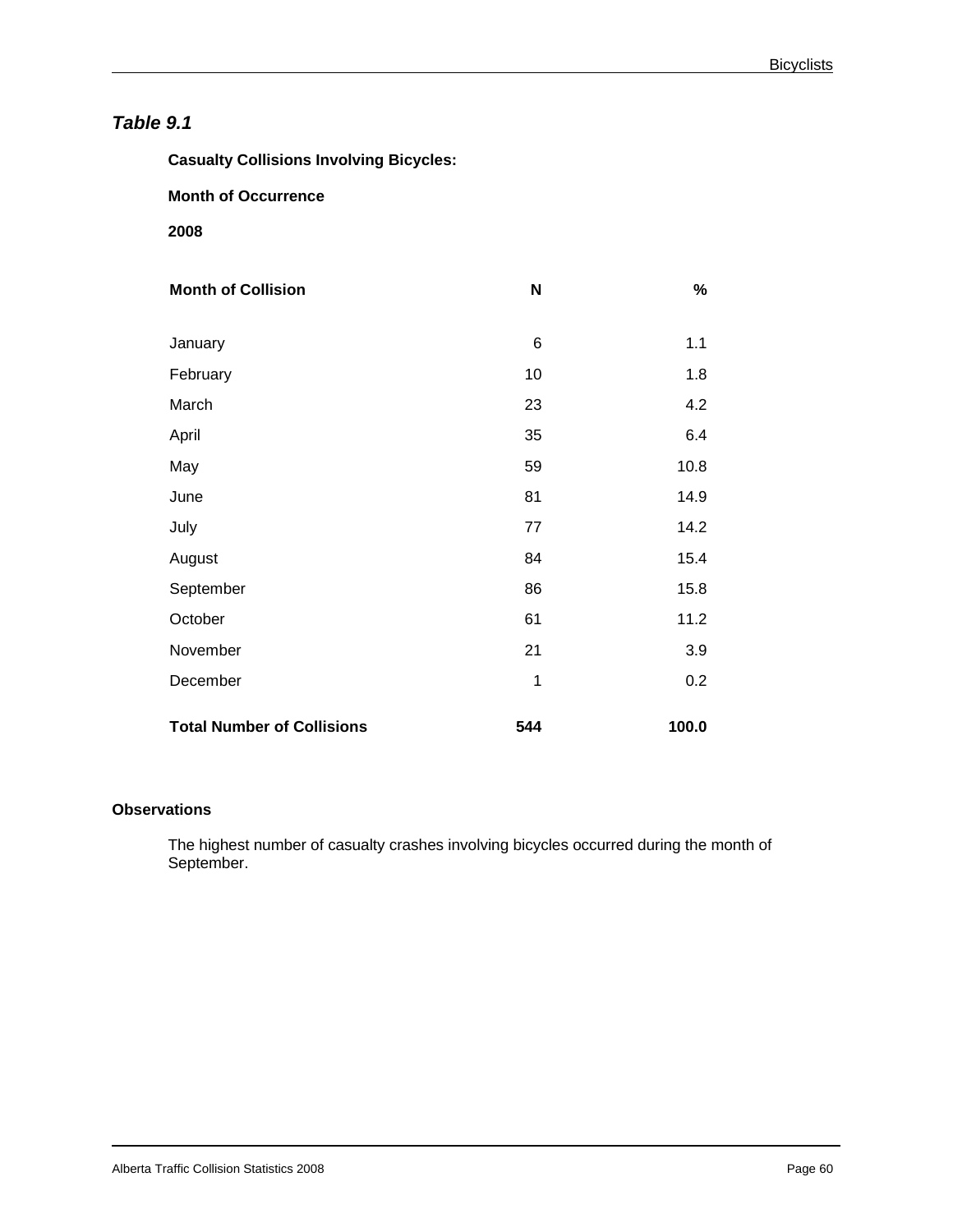**Casualty Collisions Involving Bicycles:** 

 **Day of Week** 

 **2008** 

| Day of Week                       | N   | %     |
|-----------------------------------|-----|-------|
| Monday                            | 87  | 16.0  |
| Tuesday                           | 85  | 15.6  |
| Wednesday                         | 90  | 16.5  |
| Thursday                          | 83  | 15.3  |
| Friday                            | 87  | 16.0  |
| Saturday                          | 62  | 11.4  |
| Sunday                            | 49  | 9.0   |
| Unspecified                       | 1   | 0.2   |
| <b>Total Number of Collisions</b> | 544 | 100.0 |

## **Observations**

Casualty collisions involving bicycles were most likely to occur on weekdays.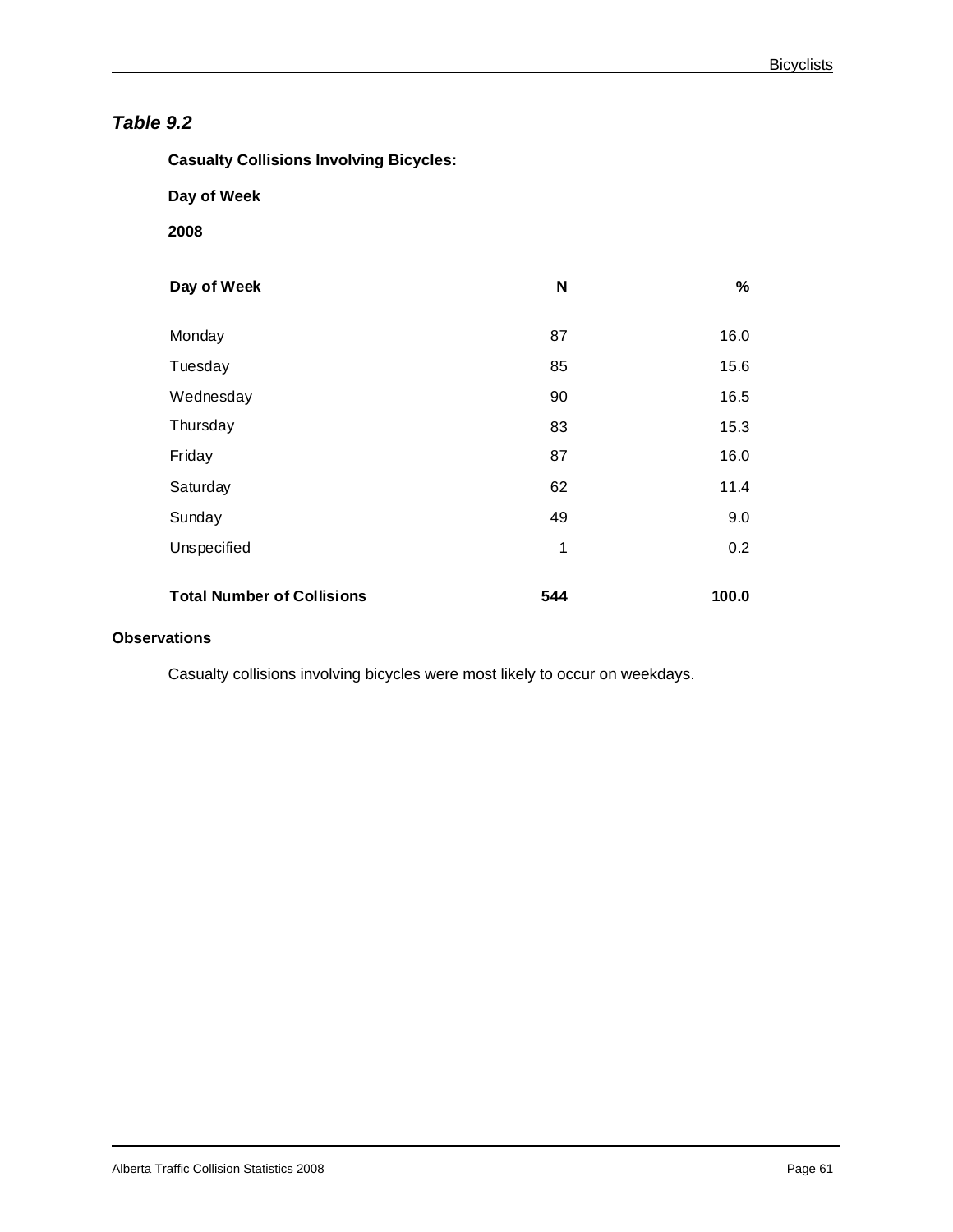**Casualty Collisions Involving Bicycles:** 

 **Time Period** 

 **2008** 

| <b>Time Period</b>                | N   | $\%$  |
|-----------------------------------|-----|-------|
| 11:00 p.m. - 2:59 a.m.            | 17  | 3.1   |
| $3:00$ a.m. $-6:59$ a.m.          | 13  | 2.4   |
| 7:00 a.m. - 10:59 a.m.            | 97  | 17.8  |
| 11:00 a.m. - 2:59 p.m.            | 100 | 18.4  |
| 3:00 p.m. - 6:59 p.m.             | 209 | 38.4  |
| 7:00 p.m. - 10:59 p.m.            | 103 | 18.9  |
| Unspecified                       | 5   | 0.9   |
| <b>Total Number of Collisions</b> | 544 | 100.0 |

## **Observations**

The largest proportion of casualty crashes (38.4%) involving bicycles occurred during the evening rush-hour period of 3:00 p.m. - 6:59 p.m.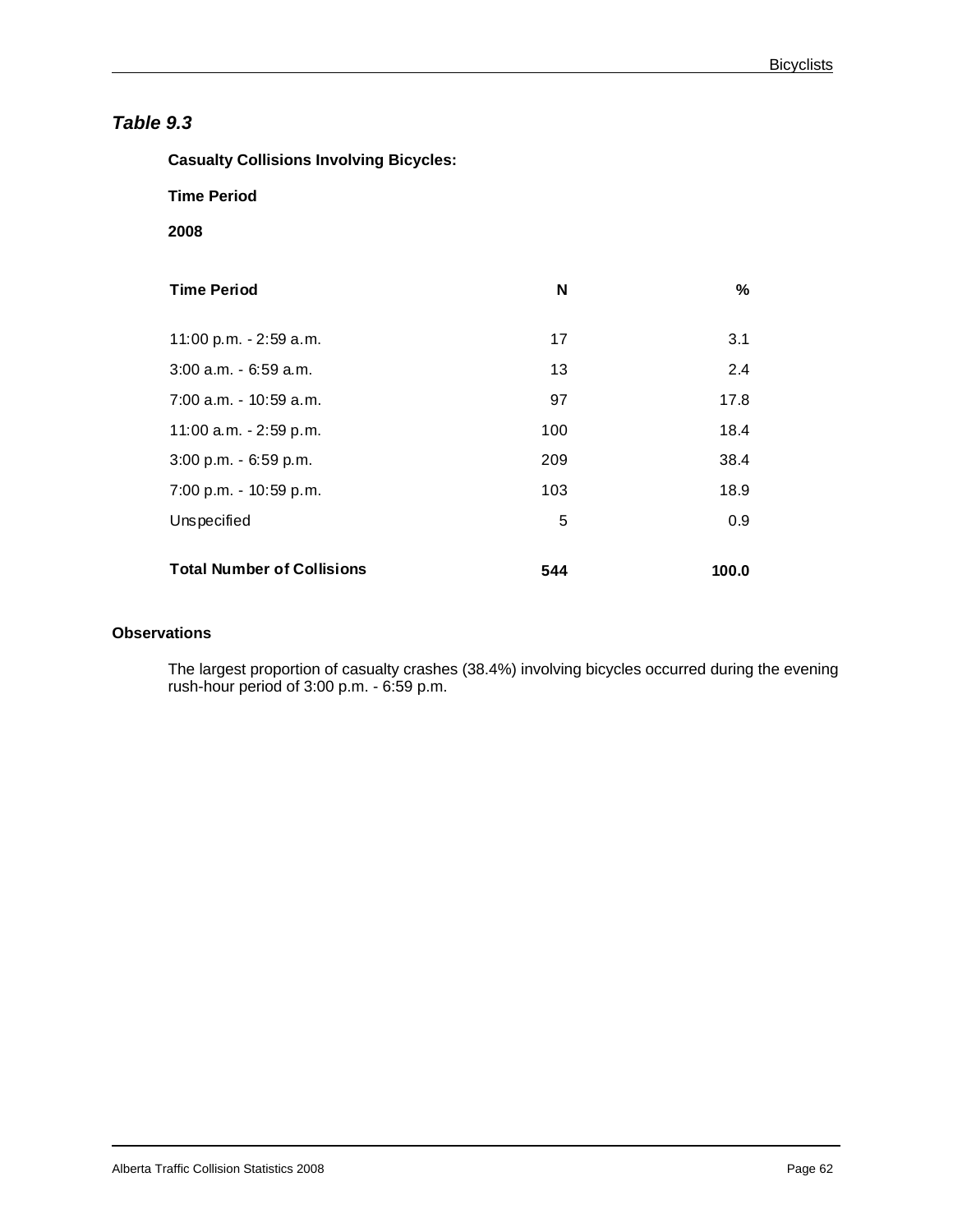## **Age of Bicycle Casualties**

### **2008**

|                         |                       |       |                        |       | <b>Total Bicyclist</b> |       | <b>Casualty Rate</b><br>Per 10,000 |
|-------------------------|-----------------------|-------|------------------------|-------|------------------------|-------|------------------------------------|
|                         | <b>Persons Killed</b> |       | <b>Persons Injured</b> |       | <b>Casualties</b>      |       | Population*                        |
| <b>Age in Years</b>     | N                     | %     | N                      | %     | N                      | $\%$  |                                    |
|                         |                       |       |                        |       |                        |       |                                    |
| Under 5                 | --                    | --    | 5                      | 0.9   | 5                      | 0.9   | 0.2                                |
| $5 - 9$                 | --                    | --    | 28                     | 5.2   | 28                     | 5.2   | 1.3                                |
| $10 - 14$               | --                    | --    | 82                     | 15.2  | 82                     | 15.1  | 3.7                                |
| $15 - 19$               | --                    | --    | 82                     | 15.2  | 82                     | 15.1  | 3.3                                |
| 20-24                   | --                    | --    | 57                     | 10.6  | 57                     | 10.5  | 2.0                                |
| 25-29                   | --                    | --    | 44                     | 8.2   | 44                     | 8.1   | 1.5                                |
| 30-34                   | --                    | --    | 36                     | 6.7   | 36                     | 6.6   | 1.3                                |
| 35-44                   | $\overline{2}$        | 40.0  | 66                     | 12.3  | 68                     | 12.5  | 1.3                                |
| 45-54                   | 1                     | 20.0  | 76                     | 14.1  | 77                     | 14.2  | 1.4                                |
| 55-64                   | 1                     | 20.0  | 28                     | 5.2   | 29                     | 5.3   | 0.8                                |
| 65 and over             | 1                     | 20.0  | 15                     | 2.8   | 16                     | 2.9   | 0.4                                |
| Unspecified             | --                    | --    | 19                     | 3.5   | 19                     | 3.5   |                                    |
| <b>Total Casualties</b> | 5                     | 100.0 | 538                    | 100.0 | 543                    | 100.0 |                                    |

### **Observations**

Casualty rates per 10,000 population were highest for persons between the ages of 10 and 14. The lowest casualty rates were recorded for children under 5 years of age and adults aged 55 and older.

\*Based on estimates of the Alberta population by age groups and sex, July 1, 2008, Statistics Canada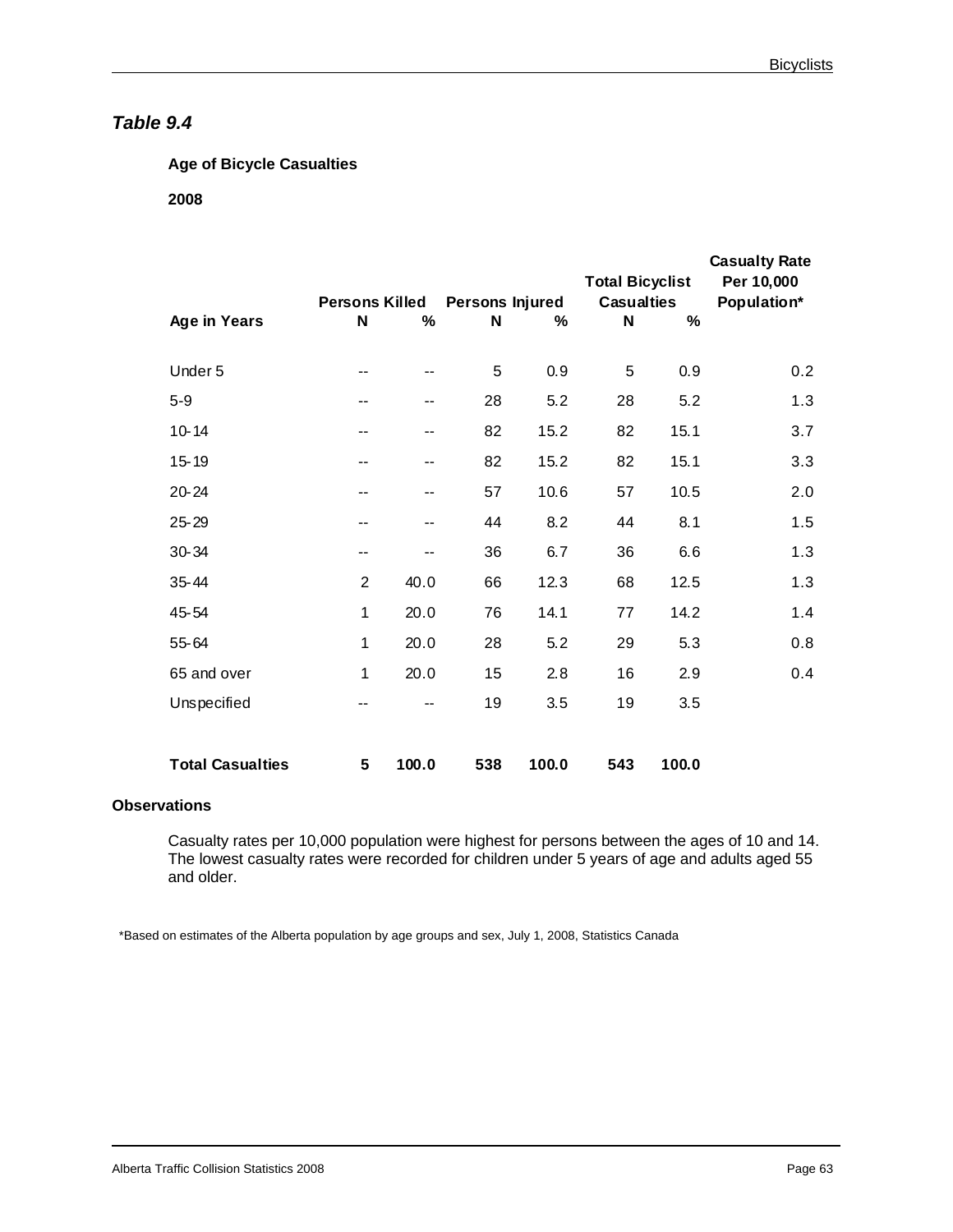### **Improper Actions of Bicyclists Involved in Casualty Collisions**

 **2008** 

|                                                             |                |       | <b>Driver Actions in</b><br><b>Total Casualty</b><br><b>Collisions (All</b><br><b>Vehicle Types)</b> |  |
|-------------------------------------------------------------|----------------|-------|------------------------------------------------------------------------------------------------------|--|
| <b>Improper Actions of</b><br><b>Bicyclists</b>             | N              | %     | %                                                                                                    |  |
| <b>Disobey Traffic Signal</b>                               | 53             | 23.9  | 7.4                                                                                                  |  |
| Failed to Yield Right of Way -<br>Uncontrolled Intersection | 29             | 13.1  | 2.0                                                                                                  |  |
| Stop Sign Violation                                         | 20             | 9.0   | 8.6                                                                                                  |  |
| Left of Centre                                              | 16             | 7.2   | 3.5                                                                                                  |  |
| Improper Passing                                            | 11             | 5.0   | 1.4                                                                                                  |  |
| Left Turn Across Path                                       | 10             | 4.5   | 12.5                                                                                                 |  |
| <b>Yield Sign Violation</b>                                 | $\overline{7}$ | 3.2   | 2.1                                                                                                  |  |
| Improper Lane Change                                        | 6              | 2.7   | 3.0                                                                                                  |  |
| Ran Off Road                                                | 6              | 2.7   | 16.7                                                                                                 |  |
| <b>Followed Too Closely</b>                                 | 5              | 2.3   | 28.2                                                                                                 |  |
| Improper Turn                                               | 4              | 1.8   | 2.8                                                                                                  |  |
| Failed to Yield Right of Way to<br>Pedestrian               | 1              | 0.5   | 4.1                                                                                                  |  |
| Other                                                       | 54             | 24.3  | 5.0                                                                                                  |  |
| <b>Total Number of Bicyclists</b>                           | 222            | 100.0 |                                                                                                      |  |

### **Observations**

 $\overline{a}$ 

Compared to operators of all vehicles in casualty collisions, bicyclists were more likely to disobey a traffic signal or fail to yield right-of-way at an uncontrolled intersection.

\*Based on those cases where driver actions were specified on the collision report form.

**Note:** There was a total of 394 bicyclists involved in casualty collisions for which a driver action was specified on the collision report form. 172 were indicated as driving properly at the time of the collision.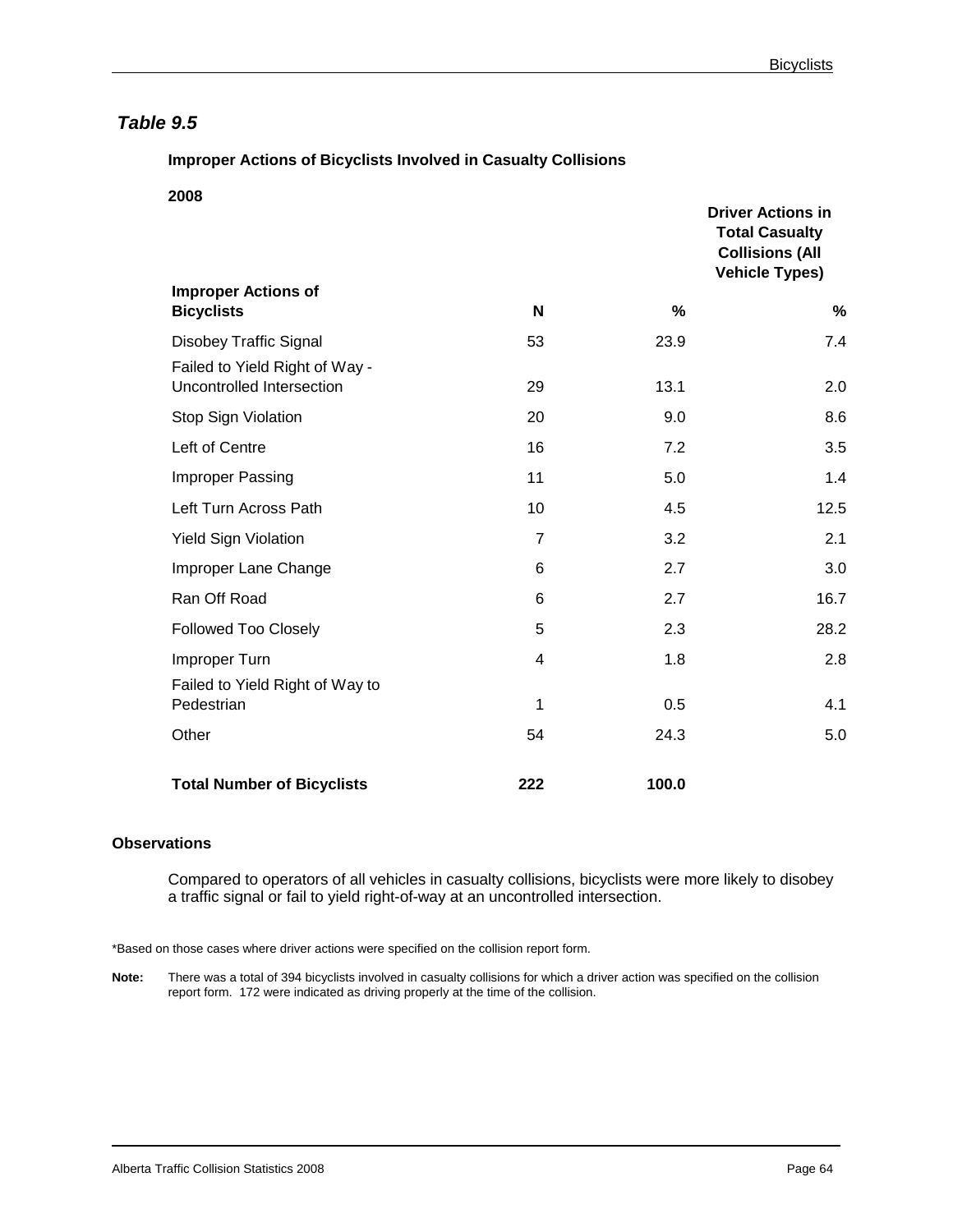**Condition of Bicyclists Involved in Casualty Collisions\*** 

 **2008** 

| <b>Condition of Bicyclist</b>     | N   | %     |
|-----------------------------------|-----|-------|
| Normal                            | 424 | 94.2  |
| Had Been Drinking                 | 14  | 3.1   |
| Alcohol Impaired                  | 5   | 1.1   |
| <b>Total Alcohol Involvement</b>  | 19  | 4.2   |
| Impaired by Drugs                 | 5   | 1.1   |
| Other                             | 2   | 0.4   |
| <b>Total Number of Bicyclists</b> | 450 | 100.0 |

## **Observations**

4.2% of bicyclists involved in casualty collisions had consumed alcohol before the crash.

\*Based only on those cases where bicyclist condition was specified on the collision report form.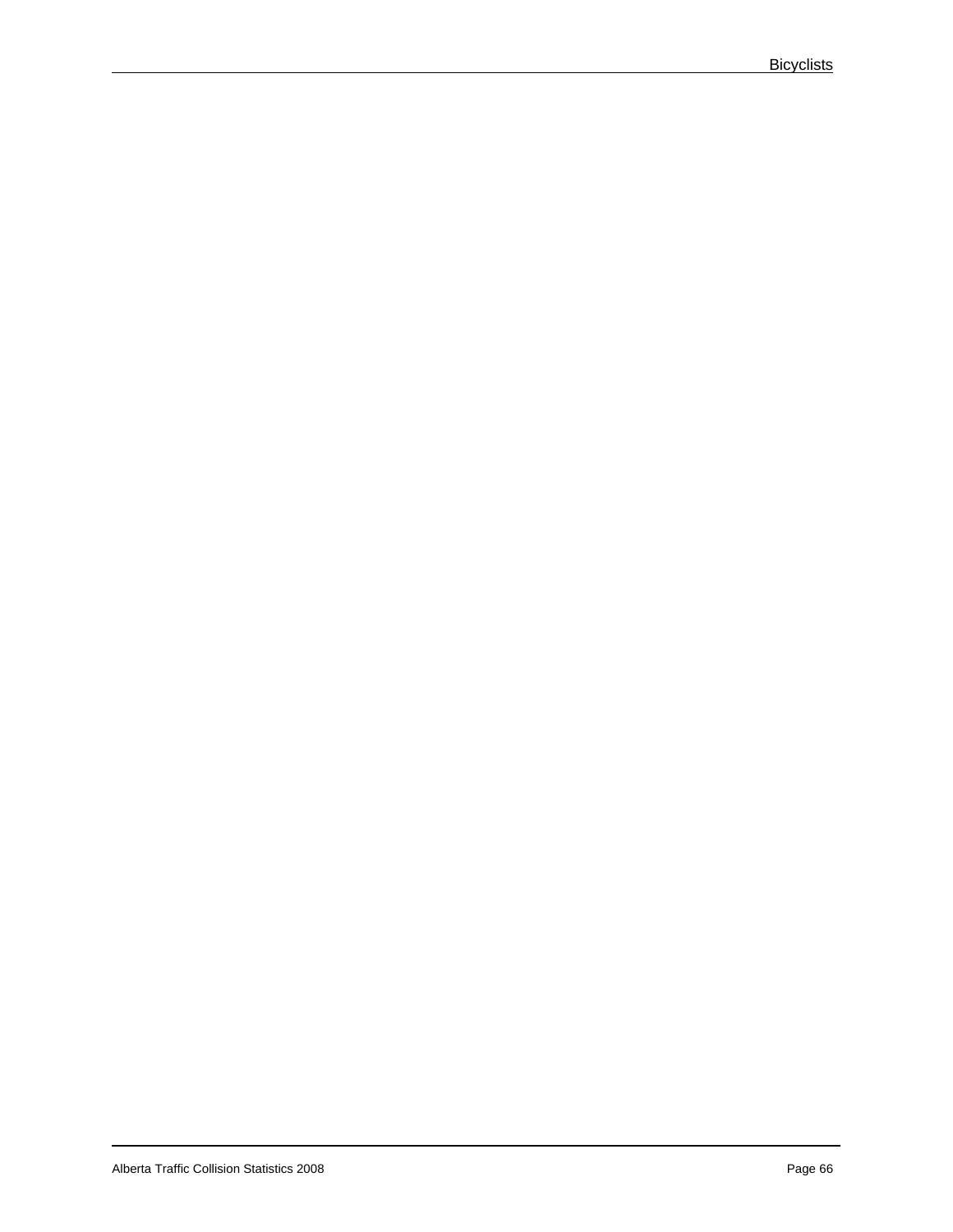# *Traffic Safety Issues*

### **Alcohol Involvement**

- A total of 5.3% of drivers involved in injury crashes were judged to have consumed alcohol prior to the crash, compared to 22.5% of drivers involved in fatal collisions. As the severity of the collision increased, the involvement of alcohol dramatically increased.
- In terms of involvement per 1,000 licensed drivers, males between 18 and 24 years of age were most likely to have been drinking before the crash. There were more than five times as many male drivers as female drivers who had consumed alcohol prior to the collision.
- In 2008, alcohol related casualty crashes were most likely to have occurred in November, on Saturday, and between 11:00 p.m. and 2:59 a.m.
- Figure 8 provides a graphic representation of the involvement of drinking drivers in casualty collisions over the past five years, 2004 - 2008.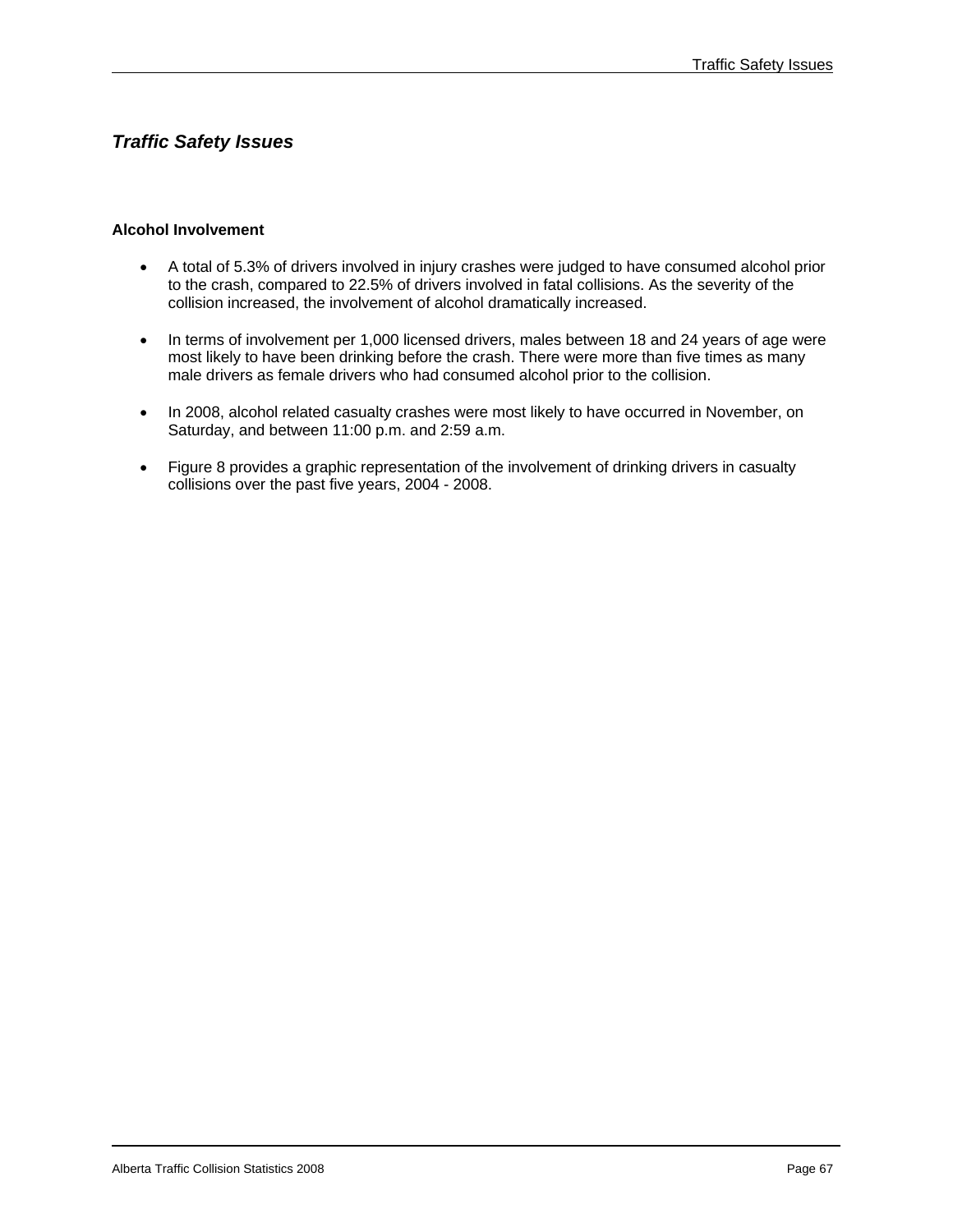## **Condition of Drivers in Casualty Collisions\***

 **2008** 

|                                  | Drivers in                                   |       |                                              |       |                                                       |       |
|----------------------------------|----------------------------------------------|-------|----------------------------------------------|-------|-------------------------------------------------------|-------|
|                                  | <b>Drivers in Fatal</b><br><b>Collisions</b> |       | <b>Non-Fatal Injury</b><br><b>Collisions</b> |       | <b>Total Drivers in</b><br><b>Casualty Collisions</b> |       |
| <b>Condition of Driver</b>       | N                                            | %     | N                                            | %     | N                                                     | ℅     |
| Normal                           | 336                                          | 75.5  | 20789                                        | 92.7  | 21125                                                 | 92.4  |
| Had Been Drinking                | 39                                           | 8.8   | 559                                          | 2.5   | 598                                                   | 2.6   |
| Alcohol Impaired                 | 61                                           | 13.7  | 634                                          | 2.8   | 695                                                   | 3.0   |
| <b>Total Alcohol Involvement</b> | 100                                          | 22.5  | 1193                                         | 5.3   | 1293                                                  | 5.7   |
| Impaired by Drugs                | 5                                            | 1.1   | 61                                           | 0.3   | 66                                                    | 0.3   |
| Fatigued/Asleep                  | 3                                            | 0.7   | 190                                          | 0.8   | 193                                                   | 0.8   |
| Other                            | 1                                            | 0.2   | 187                                          | 0.8   | 188                                                   | 0.8   |
| <b>Total Number of Drivers</b>   | 445                                          | 100.0 | 22420                                        | 100.0 | 22865                                                 | 100.0 |

### **Observations**

Of drivers involved in injury collisions, 5.3% had consumed alcohol before the crash, compared to 22.5% in fatal collisions. As the severity of the collision increased, the involvement of alcohol dramatically increased. Overall, 5.7% of drivers involved in casualty collisions were judged to have consumed alcohol before the crash.

\*Based on those cases where driver condition was specified on the collision report form. These numbers do not include bicyclists (see Table 9.6, page 65).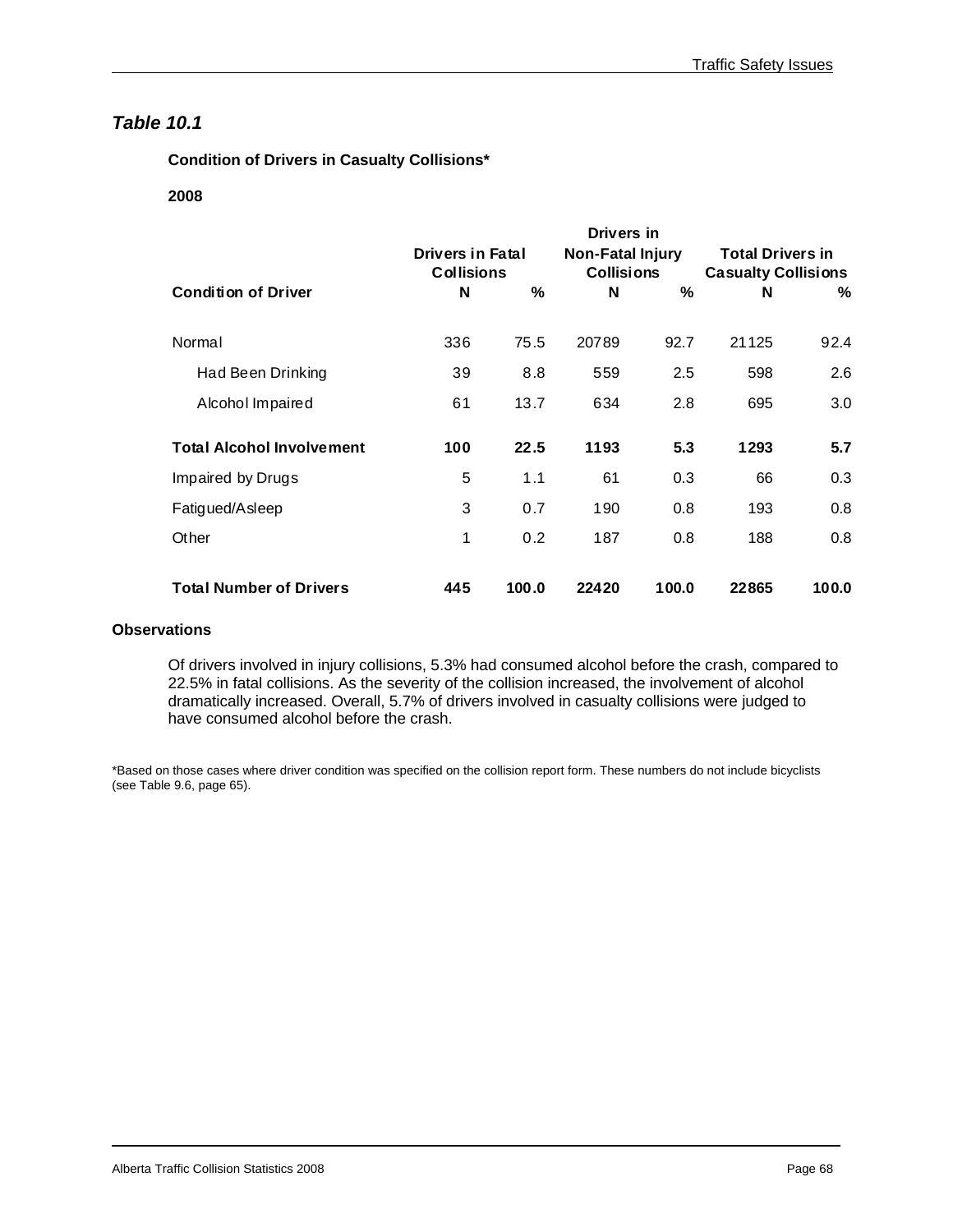# *Figure 8*



# **Involvement of Drinking Drivers in Casualty Collisions Alberta 2004 - 2008**

□ Fatal Collisions Injury Collisions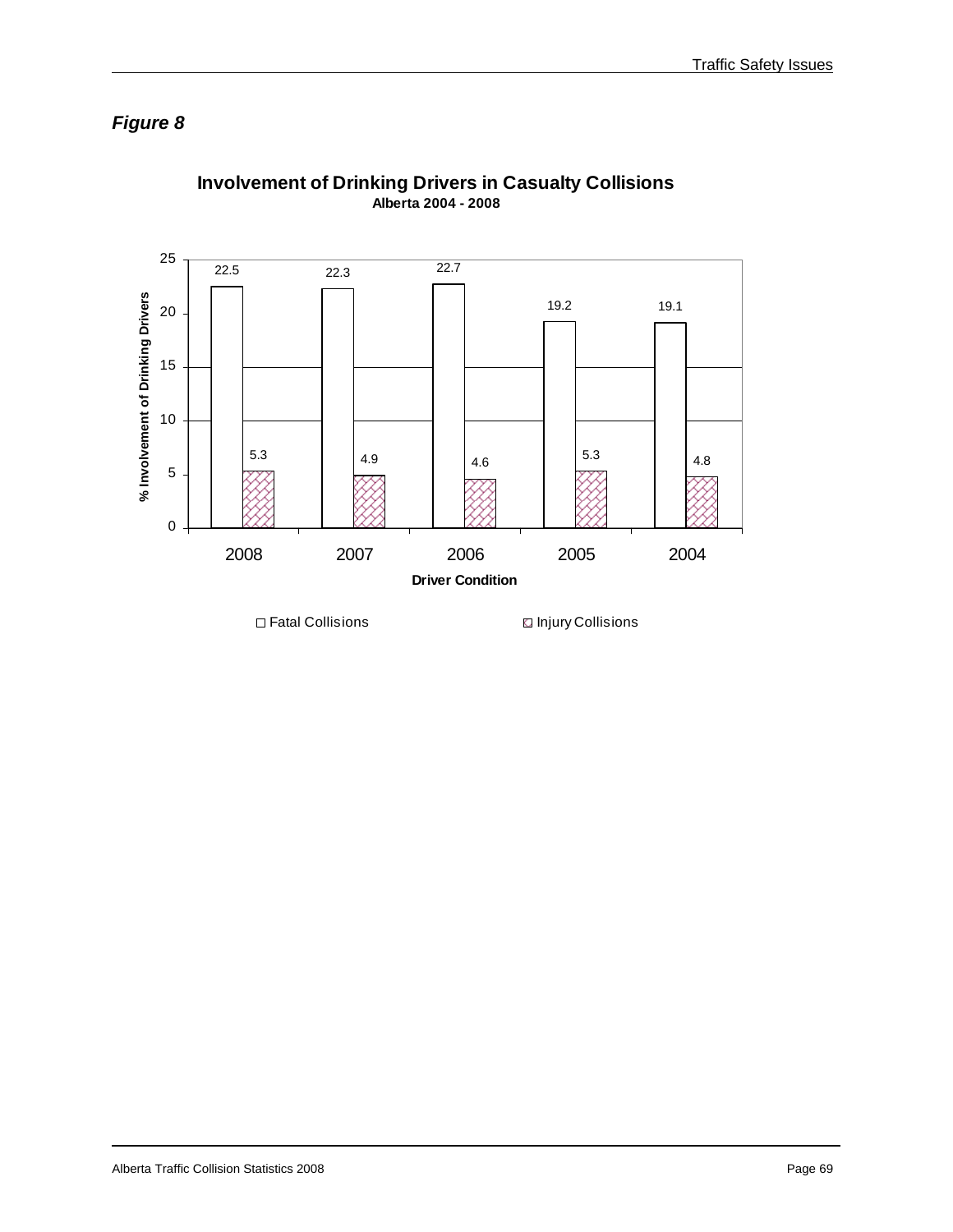# *Figure 9*



## **Driver Condition in Casualty Collisions Alberta 2008**

□ Fatal Collisions Injury Collisions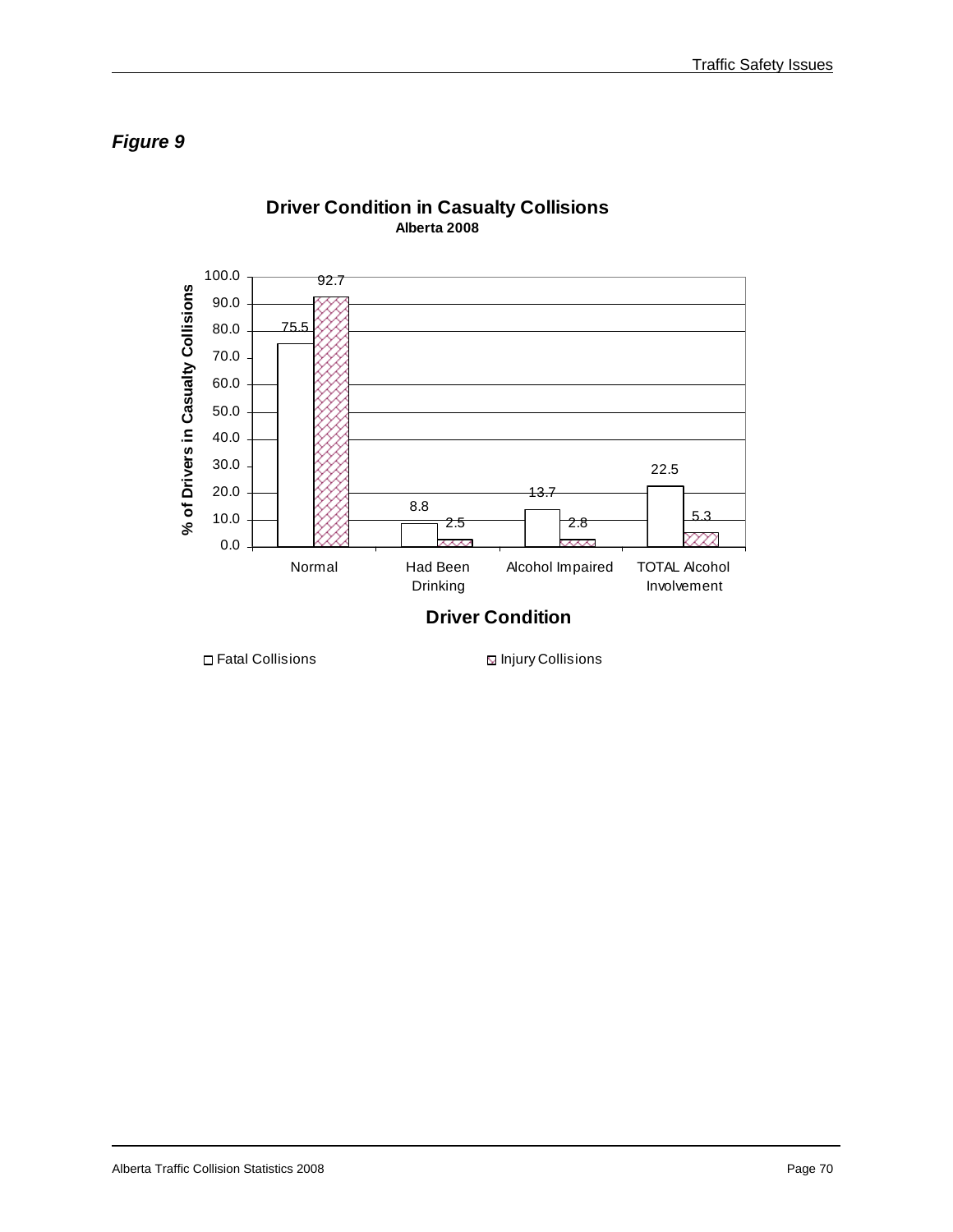**Age and Sex of Drinking Drivers in Casualty Collisions\*** 

### **2008**

|                      | Male  |      | <b>Rate Per</b><br>$1,000**$<br>Licensed<br><b>Drivers</b> | <b>Female</b>  |      | <b>Rate Per</b><br>1,000**<br><b>Licensed</b><br><b>Drivers</b> | Total*         |       | <b>Rate Per</b><br>$1,000**$<br><b>Licensed</b><br><b>Drivers</b> |
|----------------------|-------|------|------------------------------------------------------------|----------------|------|-----------------------------------------------------------------|----------------|-------|-------------------------------------------------------------------|
| <b>Age in Years</b>  | N     | $\%$ |                                                            | $\mathsf{N}$   | %    |                                                                 | ${\sf N}$      | $\%$  |                                                                   |
| Under 16             | $- -$ | --   |                                                            | $\overline{2}$ | 0.2  | 0.2                                                             | $\overline{c}$ | 0.2   | 0.1                                                               |
| $16 - 17$            | 31    | 2.4  | 1.0                                                        | 11             | 0.9  | 0.4                                                             | 42             | 3.2   | 0.7                                                               |
| $18 - 19$            | 108   | 8.4  | 2.6                                                        | 18             | 1.4  | 0.5                                                             | 126            | 9.7   | 1.6                                                               |
| $20 - 21$            | 111   | 8.6  | 2.4                                                        | 22             | 1.7  | 0.5                                                             | 133            | 10.3  | 1.5                                                               |
| $22 - 24$            | 138   | 10.7 | 1.6                                                        | 29             | 2.2  | 0.4                                                             | 167            | 12.9  | 1.0                                                               |
| $25 - 29$            | 198   | 15.3 | 1.3                                                        | 25             | 1.9  | 0.2                                                             | 223            | 17.2  | 0.8                                                               |
| $30 - 34$            | 110   | 8.5  | 0.8                                                        | 19             | 1.5  | 0.2                                                             | 129            | 10.0  | 0.5                                                               |
| $35 - 44$            | 177   | 13.7 | 0.6                                                        | 34             | 2.6  | 0.1                                                             | 211            | 16.3  | 0.4                                                               |
| 45 - 54              | 138   | 10.7 | 0.5                                                        | 26             | 2.0  | 0.1                                                             | 164            | 12.7  | 0.3                                                               |
| $55 - 64$            | 53    | 4.1  | 0.3                                                        | 4              | 0.3  | 0.0                                                             | 57             | 4.4   | 0.2                                                               |
| 65 and over          | 16    | 1.2  | 0.1                                                        | 4              | 0.3  | 0.0                                                             | 20             | 1.5   | 0.1                                                               |
| Unspecified          | 3     | 0.2  |                                                            | --             | $-$  |                                                                 | 19             | 1.5   |                                                                   |
| <b>Total Drivers</b> | 1083  | 83.8 |                                                            | 194            | 15.0 |                                                                 | 1293           | 100.0 |                                                                   |

### **Observations**

Of those collision-involved drivers who had consumed alcohol, there were over five times as many male drivers as female drivers. In terms of involvement per 1,000 licensed drivers, males 18-24 years of age were more likely to have consumed alcohol prior to a casualty collision than any other age group.

Drinking drivers include those indicated on the collision report form as having been drinking prior to the crash and those who were alcohol-impaired at the time of the crash. Whether or not the driver was actually charged is not taken into consideration by the collision report form.

\*Includes only drivers whose age and/or sex was specified on the collision report form. Total includes drinking drivers whose sex was not specified on the collision report form.

\*\*Source: Licensed Drivers – Service Alberta – Registries Services, as of December 31, 2008.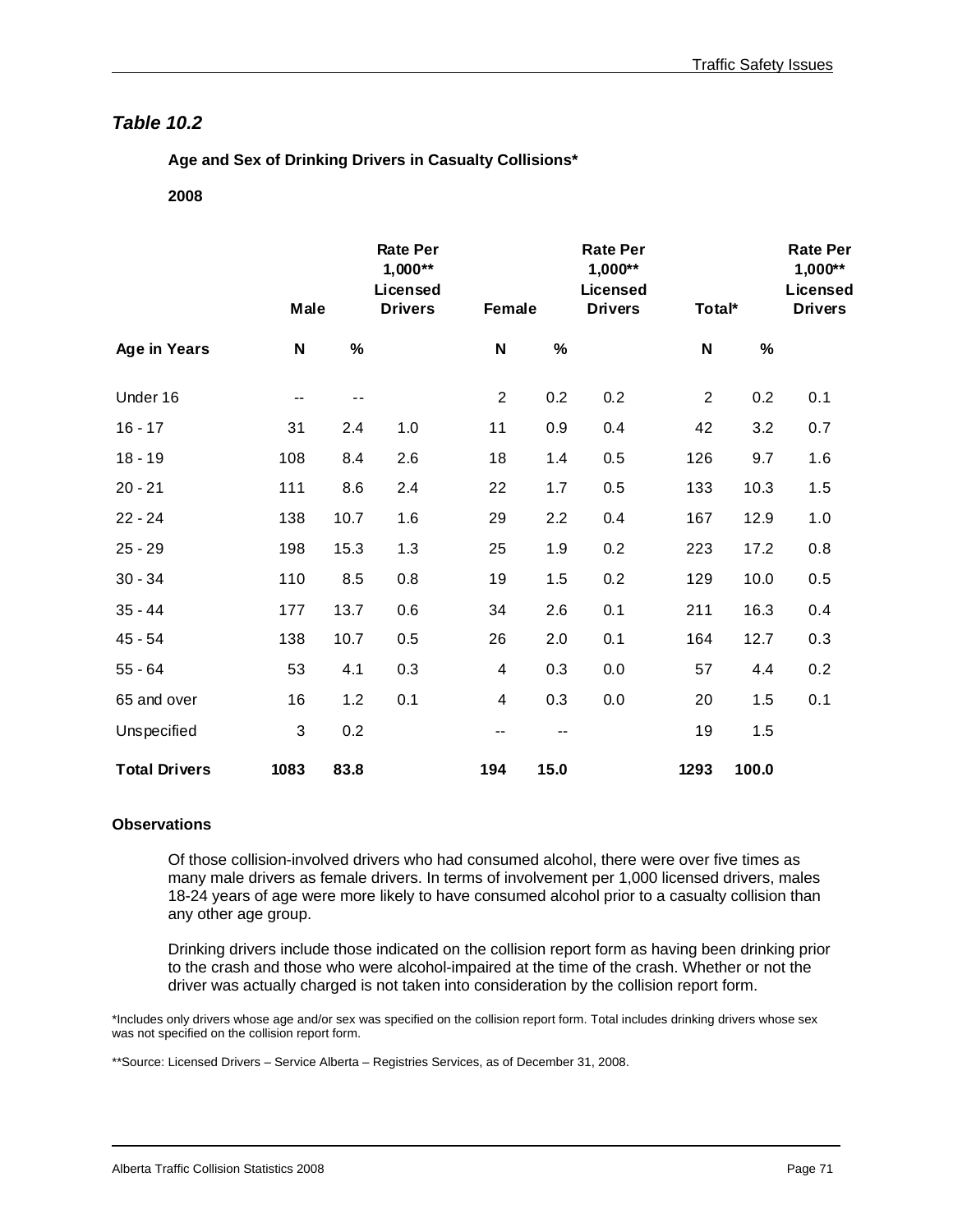*Figure 10* 



**Drinking Drivers Involved in Casualty Collisions Alberta 2008**

**Age in Years**

□ Male The Female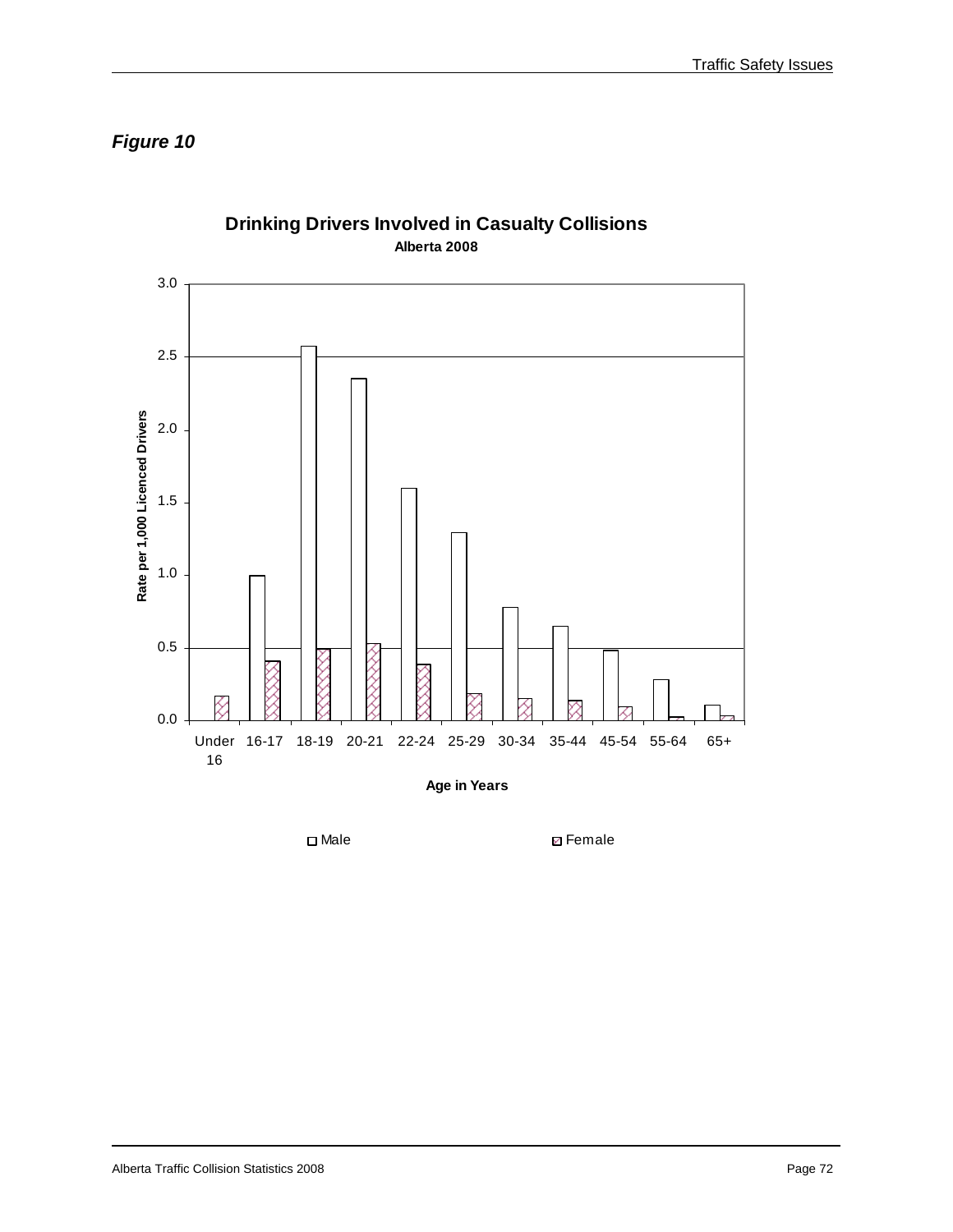**Alcohol-Involved Casualty Collisions:** 

**Month of Occurrence** 

## **2008**

| <b>Fatal Collisions</b>              |                |       | <b>Non-Fatal Injury</b><br><b>Collisions</b> | <b>Total Casualty</b><br><b>Collisions</b> |      |       |
|--------------------------------------|----------------|-------|----------------------------------------------|--------------------------------------------|------|-------|
| <b>Month</b>                         | N              | %     | N                                            | %                                          | N    | %     |
| January                              | 5              | 5.0   | 77                                           | 6.5                                        | 82   | 6.4   |
| February                             | $\overline{2}$ | 2.0   | 83                                           | 7.0                                        | 85   | 6.6   |
| March                                | 8              | 8.0   | 105                                          | 8.9                                        | 113  | 8.8   |
| April                                | 11             | 11.0  | 100                                          | 8.4                                        | 111  | 8.6   |
| May                                  | 12             | 12.0  | 94                                           | 7.9                                        | 106  | 8.3   |
| June                                 | 5              | 5.0   | 106                                          | 9.0                                        | 111  | 8.6   |
| July                                 | 11             | 11.0  | 97                                           | 8.2                                        | 108  | 8.4   |
| August                               | 10             | 10.0  | 110                                          | 9.3                                        | 120  | 9.3   |
| September                            | 15             | 15.0  | 109                                          | 9.2                                        | 124  | 9.7   |
| October                              | 11             | 11.0  | 110                                          | 9.3                                        | 121  | 9.4   |
| November                             | 8              | 8.0   | 123                                          | 10.4                                       | 131  | 10.2  |
| December                             | $\overline{2}$ | 2.0   | 70                                           | 5.9                                        | 72   | 5.6   |
| <b>Total Number</b><br>of Collisions | 100            | 100.0 | 1184                                         | 100.0                                      | 1284 | 100.0 |

## **Observations**

 $\overline{a}$ 

The month of November accounted for the largest proportion of alcohol-involved casualty collisions. The month of December accounted for the smallest proportion of alcohol-involved casualty collisions.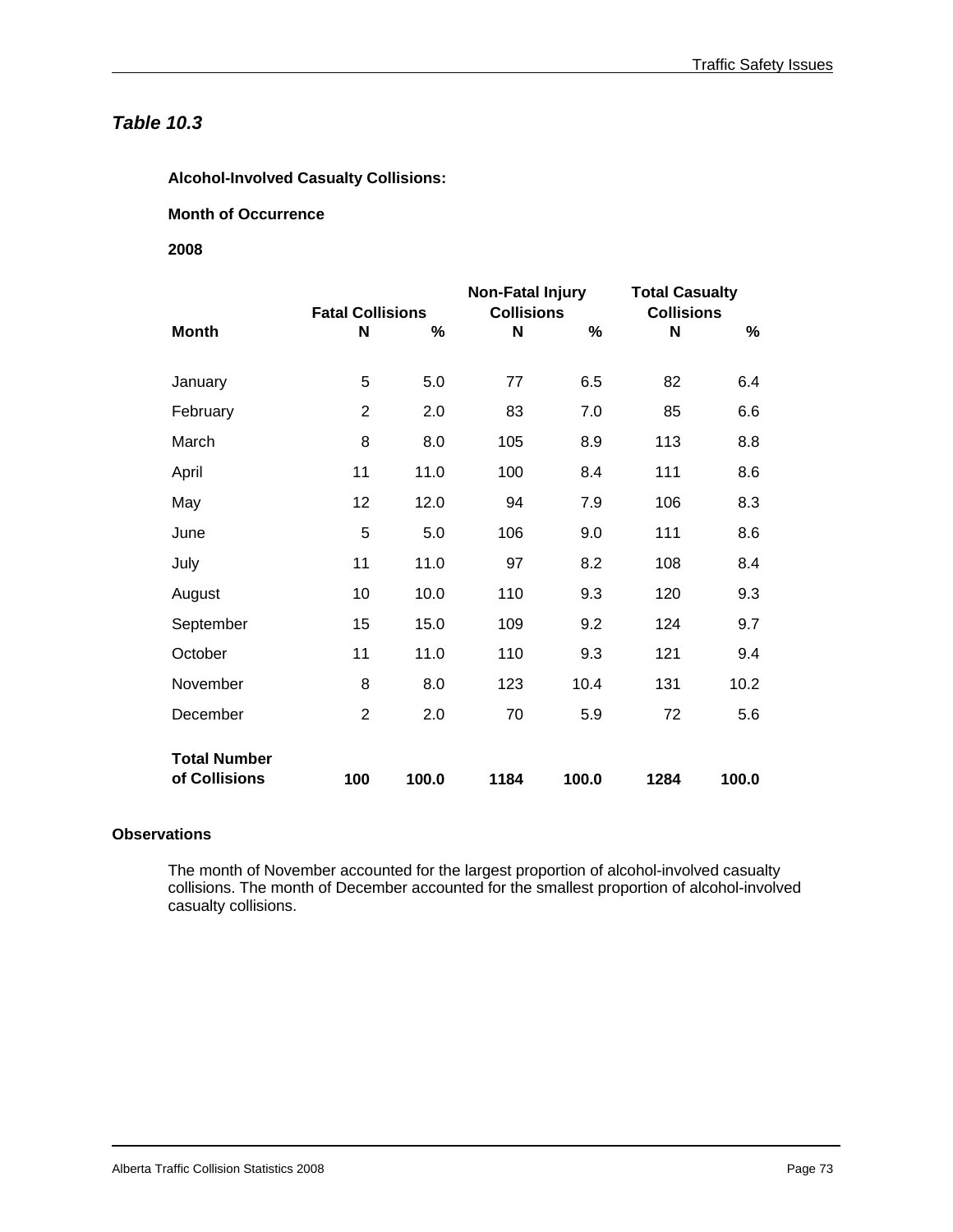**Alcohol-Involved Casualty Collisions:** 

 **Day of Week** 

 **2008** 

|                                   | <b>Fatal Collisions</b> |       | Non-Fatal Injury<br><b>Collisions</b> |       | <b>Total Casualty</b><br><b>Collisions</b> |       |
|-----------------------------------|-------------------------|-------|---------------------------------------|-------|--------------------------------------------|-------|
| Day of Week                       | N                       | ℅     | N                                     | %     | N                                          | %     |
| Monday                            | 13                      | 13.0  | 112                                   | 9.5   | 125                                        | 9.7   |
| Tuesday                           | 10                      | 10.0  | 100                                   | 8.4   | 110                                        | 8.6   |
| Wednesday                         | 6                       | 6.0   | 117                                   | 9.9   | 123                                        | 9.6   |
| Thursday                          | 10                      | 10.0  | 127                                   | 10.7  | 137                                        | 10.7  |
| Friday                            | 12                      | 12.0  | 198                                   | 16.7  | 210                                        | 16.4  |
| Saturday                          | 29                      | 29.0  | 304                                   | 25.7  | 333                                        | 25.9  |
| Sunday                            | 20                      | 20.0  | 226                                   | 19.1  | 246                                        | 19.2  |
| <b>Total Number of Collisions</b> | 100                     | 100.0 | 1184                                  | 100.0 | 1284                                       | 100.0 |

## **Observations**

The highest number of alcohol-involved fatal collisions and non-fatal injury collisions occurred on Saturday (29.0% and 25.7% respectively). The smallest number of alcohol-involved casualty collisions occurred on Tuesday (8.6%).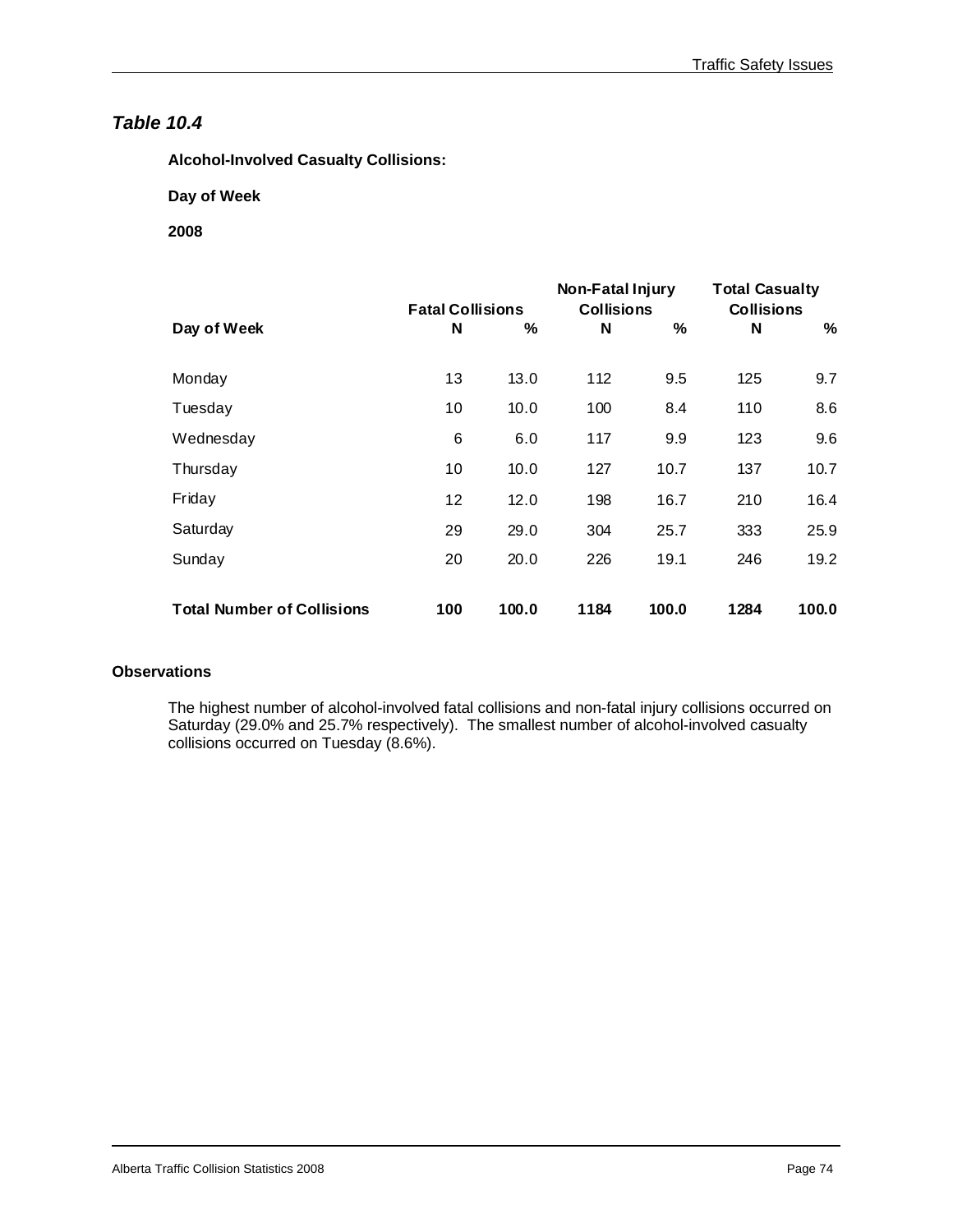**Alcohol-Involved Casualty Collisions:** 

 **Time Period** 

 **2008** 

|                                   | <b>Fatal Collisions</b> |       | Non-Fatal Injury<br><b>Collisions</b> |       | <b>Total Casualty</b><br><b>Collisions</b> |       |
|-----------------------------------|-------------------------|-------|---------------------------------------|-------|--------------------------------------------|-------|
| <b>Time Period</b>                | N                       | %     | N                                     | %     | N                                          | ℅     |
| 11:00 p.m. - 2:59 a.m.            | 36                      | 36.0  | 388                                   | 32.8  | 424                                        | 33.0  |
| $3:00$ a.m. $-6:59$ a.m.          | 20                      | 20.0  | 169                                   | 14.3  | 189                                        | 14.7  |
| 7:00 a.m. - 10:59 a.m.            | 3                       | 3.0   | 57                                    | 4.8   | 60                                         | 4.7   |
| 11:00 a.m. - 2:59 p.m.            | 4                       | 4.0   | 53                                    | 4.5   | 57                                         | 4.4   |
| $3:00$ p.m. - 6:59 p.m.           | 14                      | 14.0  | 181                                   | 15.3  | 195                                        | 15.2  |
| 7:00 p.m. - 10:59 p.m.            | 21                      | 21.0  | 316                                   | 26.7  | 337                                        | 26.2  |
| Unspecified                       | 2                       | 2.0   | 20                                    | 1.7   | 22                                         | 1.7   |
| <b>Total Number of Collisions</b> | 100                     | 100.0 | 1184                                  | 100.0 | 1284                                       | 100.0 |

### **Observations**

The late night/early morning time period (11:00 p.m. – 2:59 a.m.) was most likely to record alcohol-involved casualty collisions (33.0%). The late morning/early afternoon hours (11:00 a.m. – 2:59 p.m.) were least likely to record alcohol-involved casualty crashes (4.4%).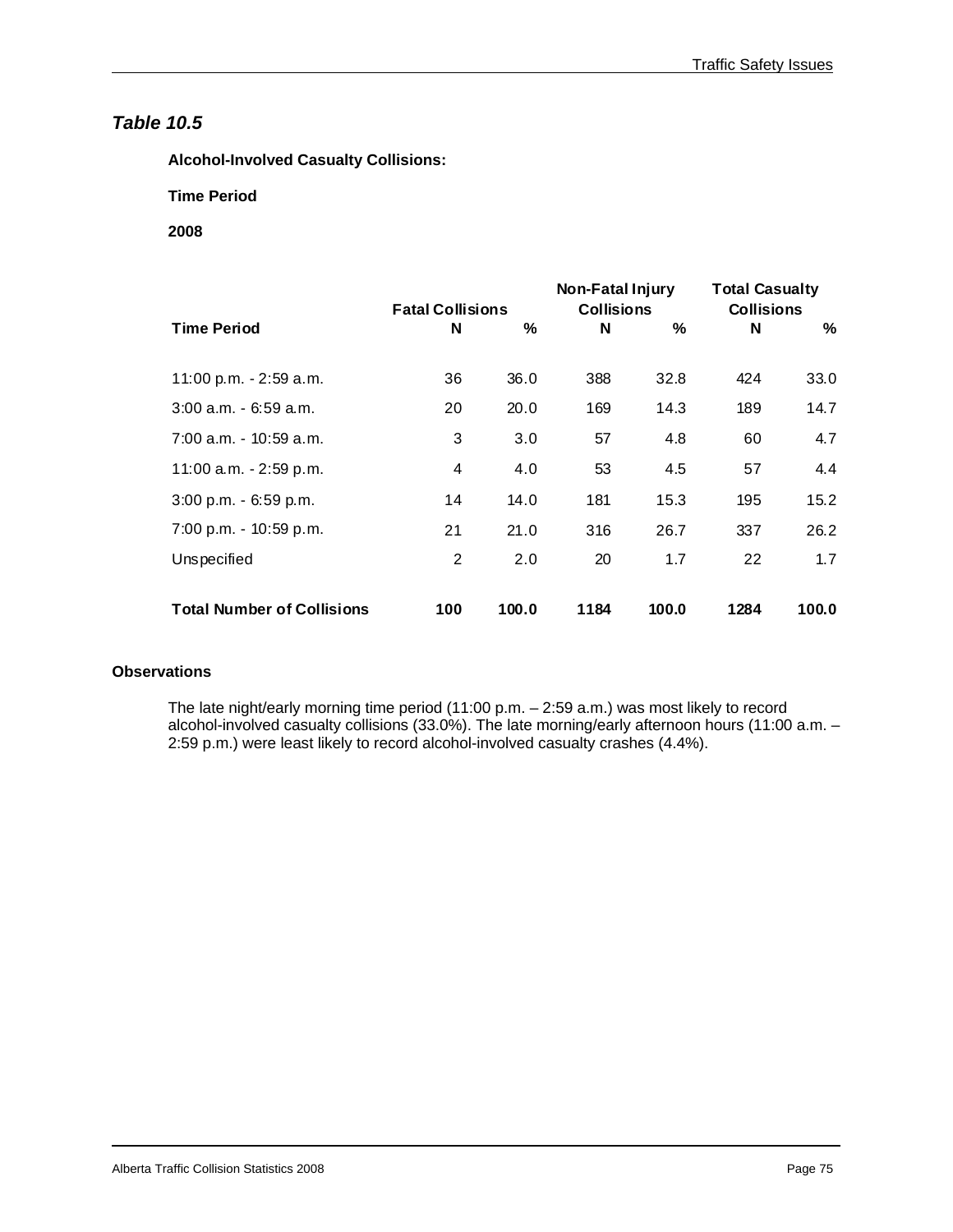



**By Month of Occurrence** 







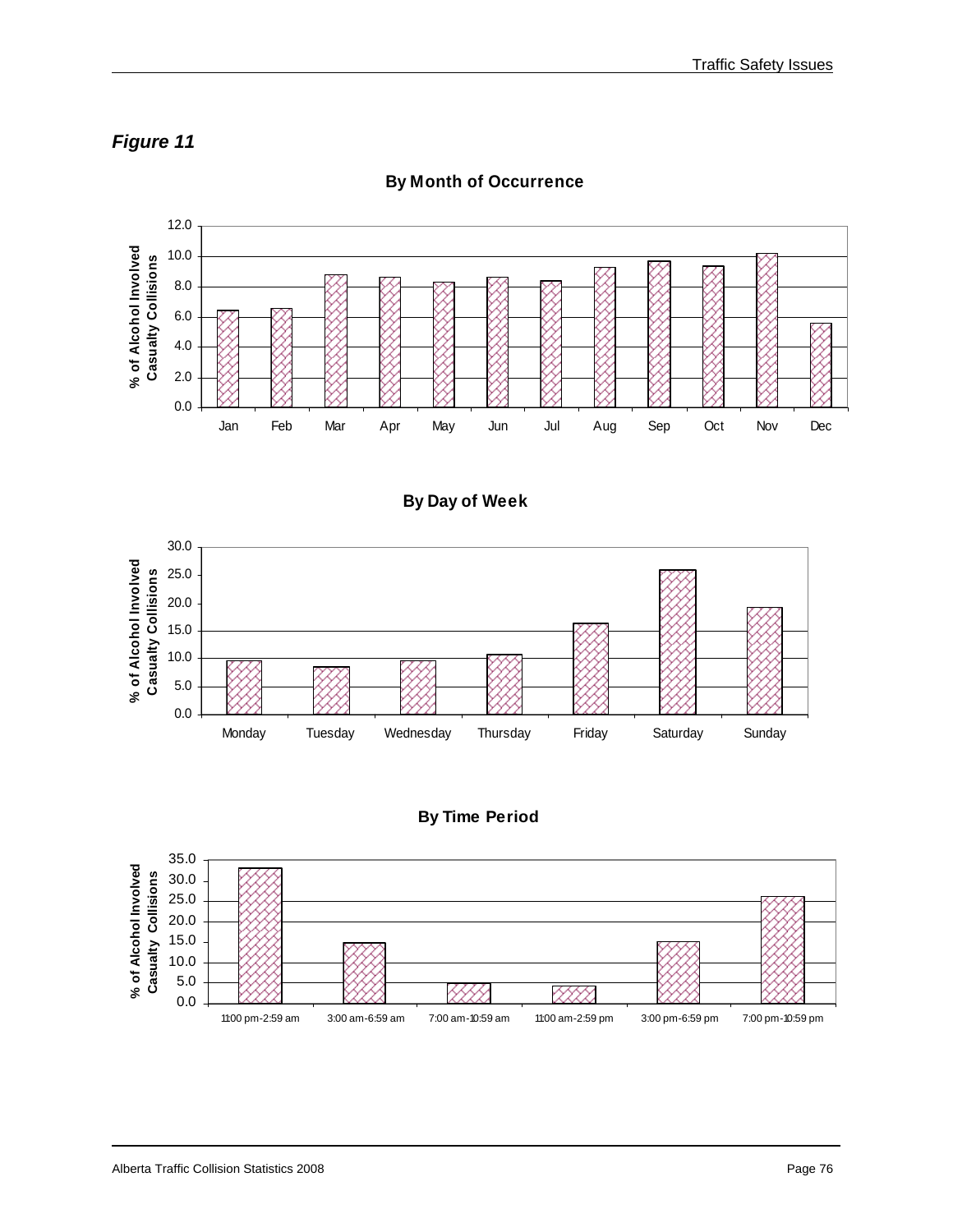# *Traffic Safety Issues*

## **Restraint Use**

- Collision-involved restraint users had a much lower injury rate (8.0%) than those not using restraints (32.8%).
- Occupants using a restraint reduce the likelihood of sustaining an injury and the severity of injury decreases.